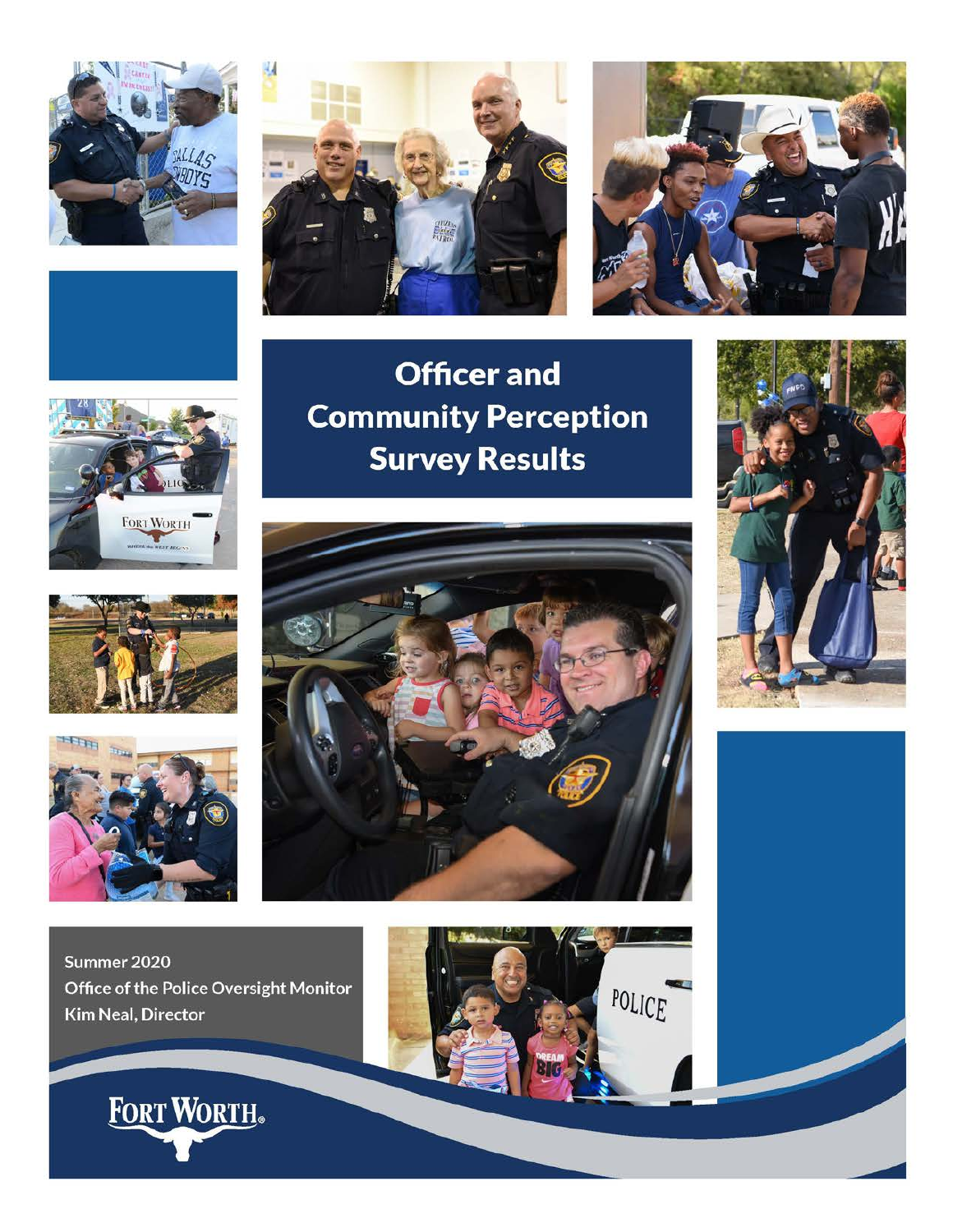*The analysis reported in this report was supported by the Fund to Advance Racial Equity at North Texas Community Foundation.*

*Acknowledgements: The Office of the Police Oversight Monitor would like to thank the community members, business partners, FWPD and City officials who supported and responded to this survey as well as those who assisted with the dissemination of the surveys. Your input, perspectives, and recommendations were valuable and will prove beneficial to our Office's efforts in the enhancement of community-police relationships. The OPOM would also like to thank academia from both the University of North Texas and University of Cincinnati who assisted us in developing and administering this survey and the University of North Texas Ph.D. Student, Department of Political Science, who collaborated with our Office to analyze the survey data and responses.*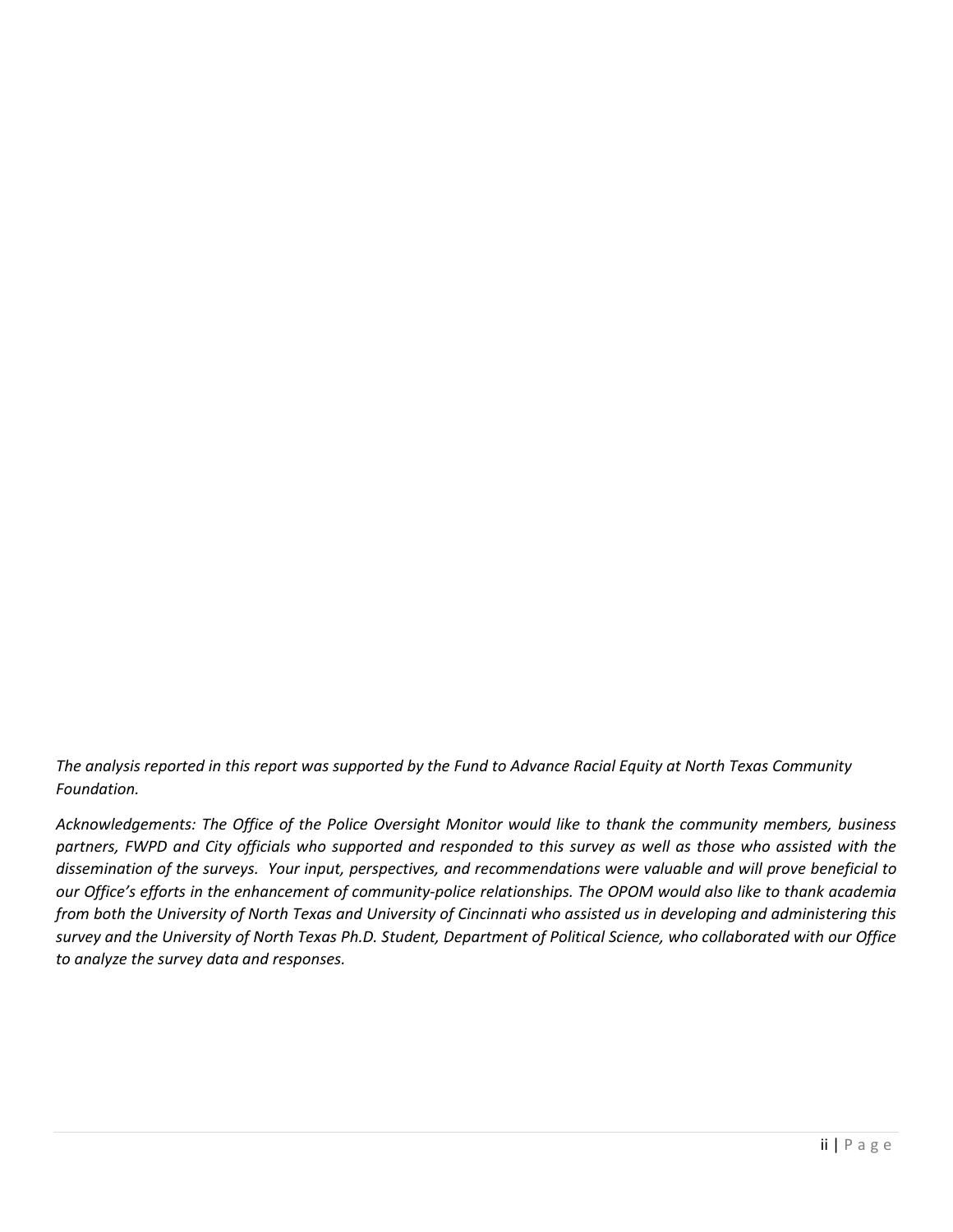# Contents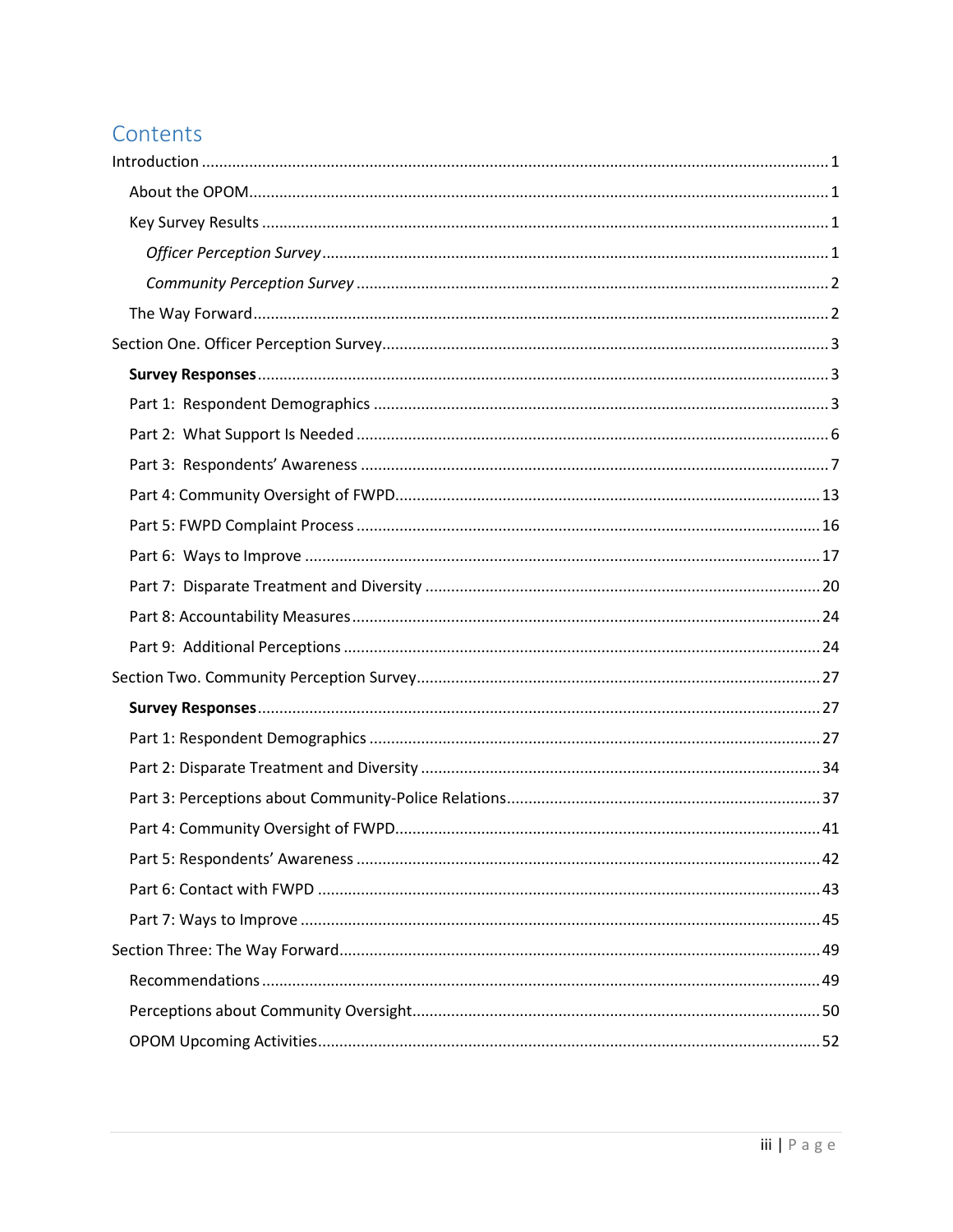# List of Figures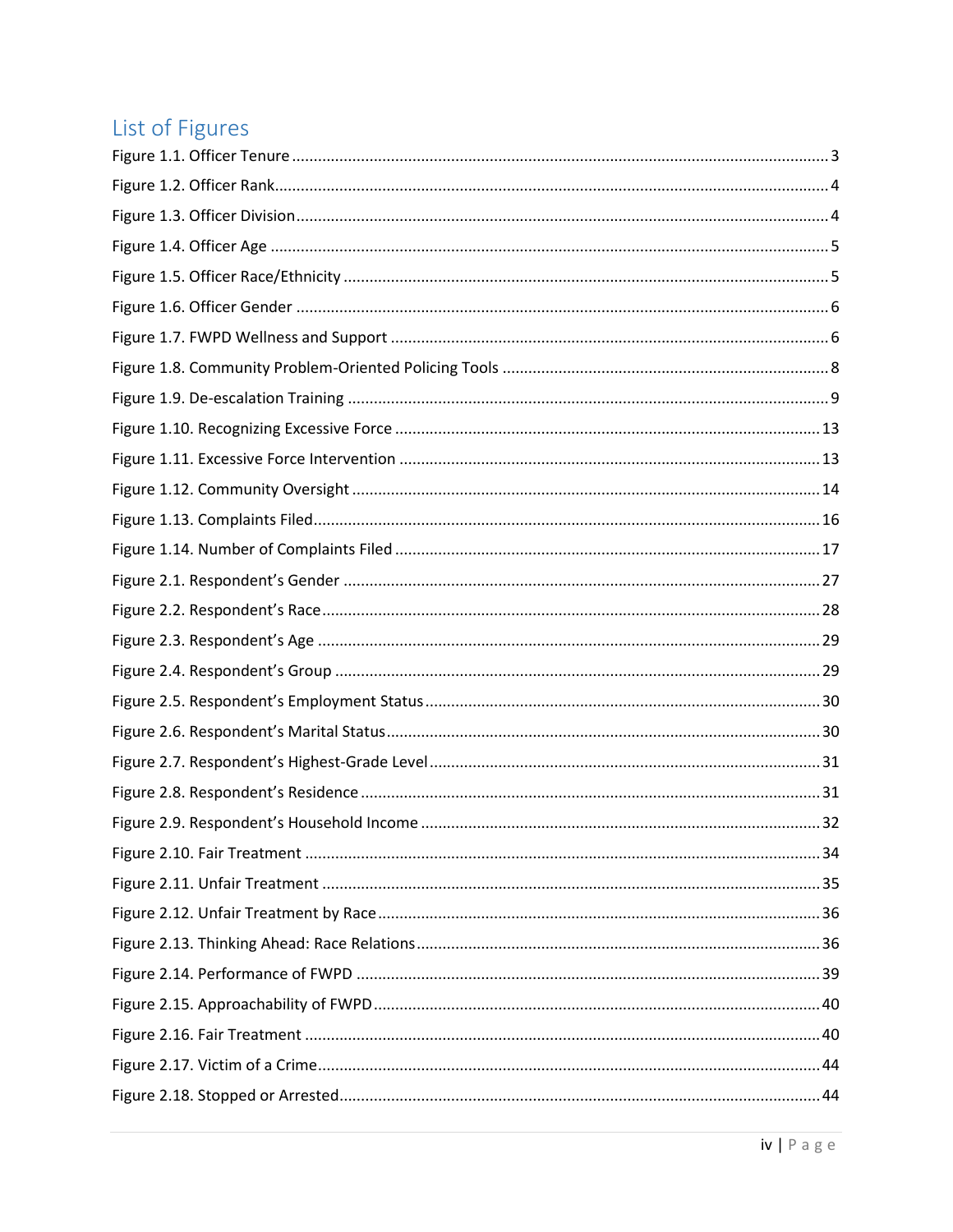| Figure 3.2. Community Oversight Purpose - Review and provide feedback on FWPD policies and        |  |
|---------------------------------------------------------------------------------------------------|--|
| Figure 3.3. Community Oversight Purpose - Investigate complaints and provide recommended findings |  |
|                                                                                                   |  |

# List of Tables

| Table 1.1. FWPD Personal Experiences - Management and Performance, Percentage7     |  |
|------------------------------------------------------------------------------------|--|
| Table 1.2. FWPD Personal Experiences - The Role of a Police Officer, Percentages11 |  |
|                                                                                    |  |
|                                                                                    |  |
|                                                                                    |  |
|                                                                                    |  |
|                                                                                    |  |
|                                                                                    |  |
|                                                                                    |  |
|                                                                                    |  |
|                                                                                    |  |
|                                                                                    |  |
|                                                                                    |  |
|                                                                                    |  |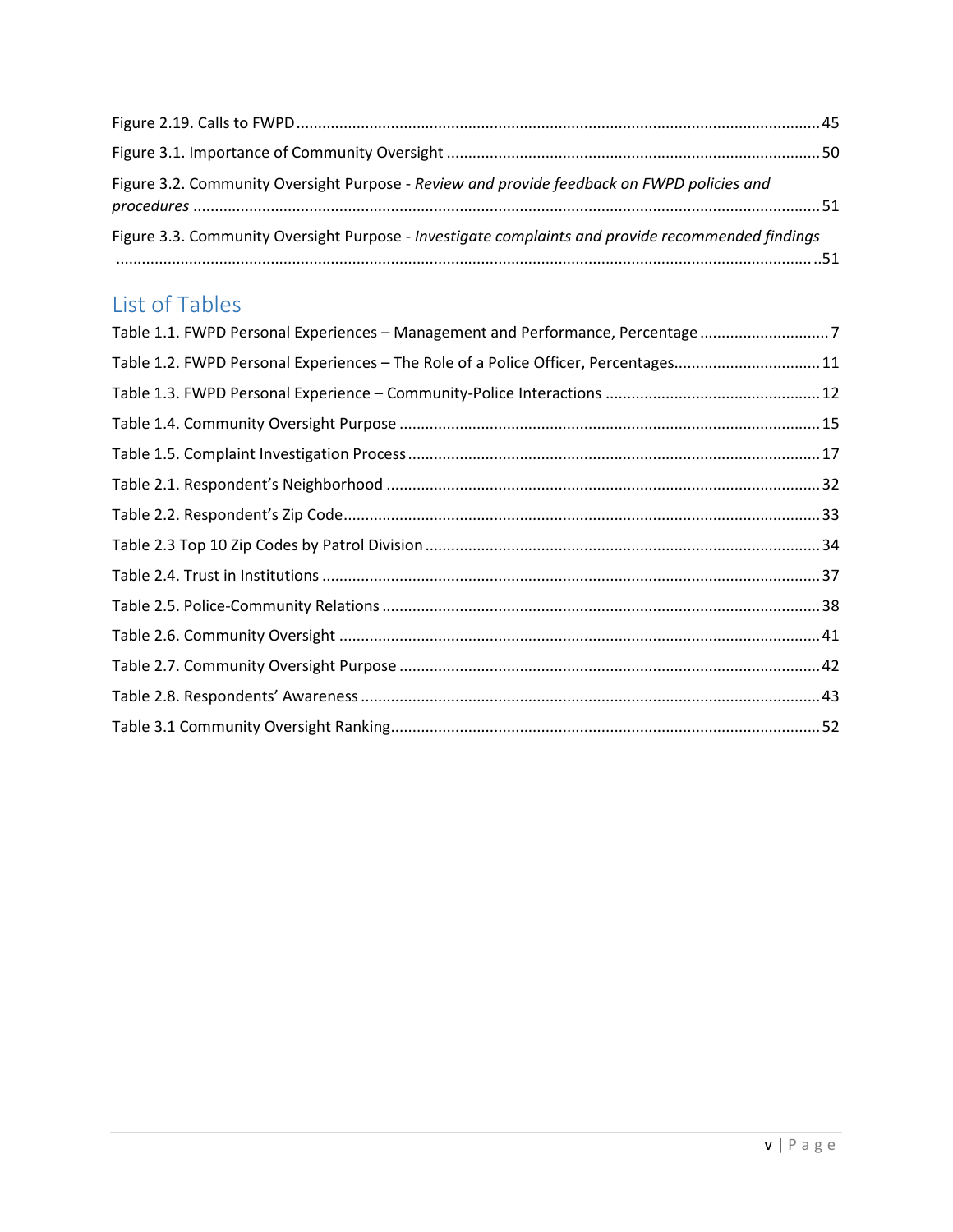Page Intentionally Blank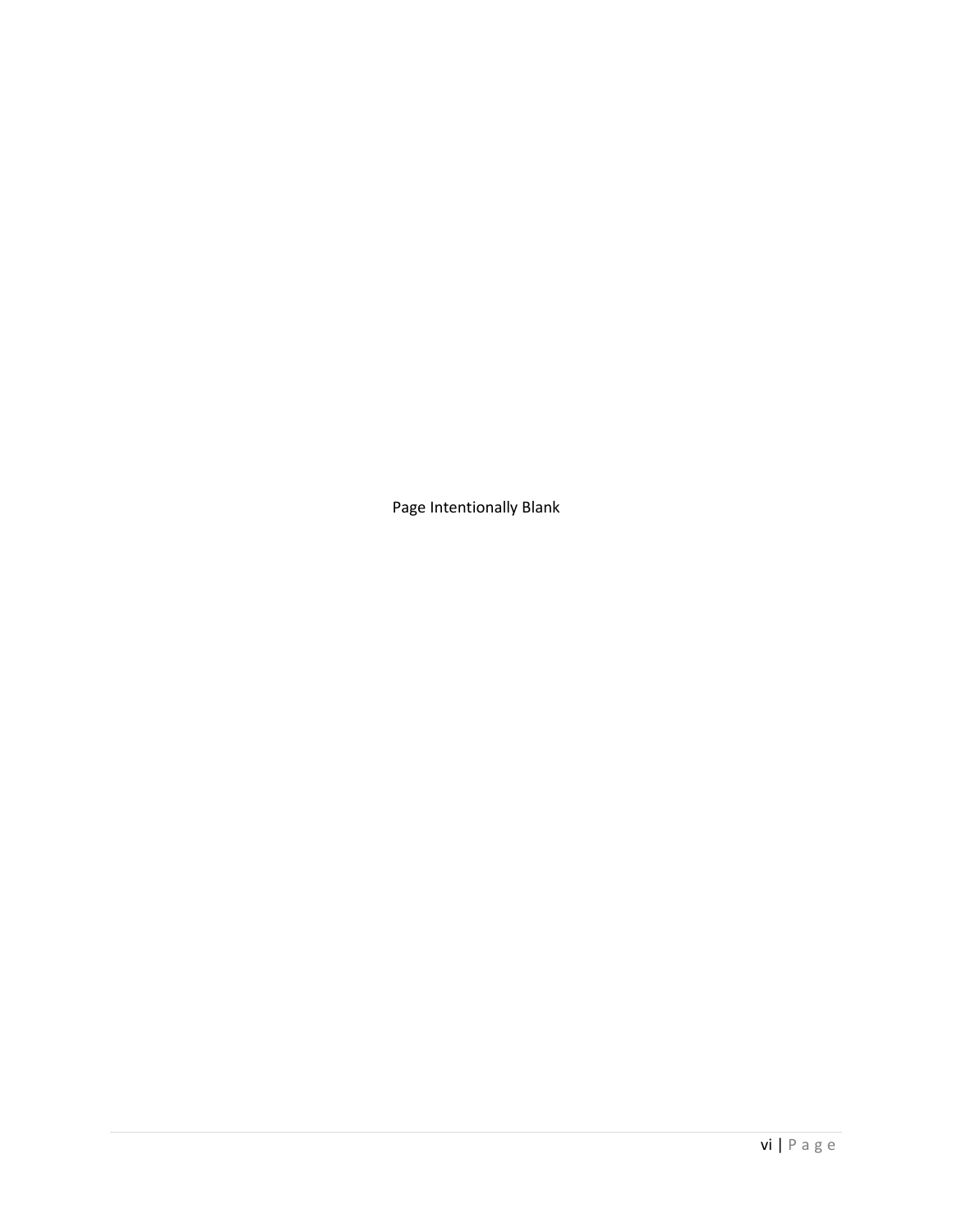## <span id="page-6-0"></span>**Introduction**

From July 23<sup>rd</sup> through August  $7<sup>th</sup>$ , 2020, the Office of the Police Oversight Monitor (OPOM) conducted two Surveys: Officer Perception Survey and a Community Perception Survey. The Surveys allowed OPOM to evaluate officer and community member perceptions of community-police relations, Fort Worth Police departmental policies and procedures, and community oversight of law enforcement. The Officer Perception Survey comprised of 30 closed and open-ended questions, while the Community Perception Survey comprised of 29 closed and open-ended questions. The results of both surveys were then analyzed independent of the OPOM and the Fort Worth Police Department (FWPD).

The following report summarizes the descriptive analysis of both the Officer Perception Survey and Community Perception Survey results. The final section of this report provides OPOM's conclusions and recommendations based on the results of both surveys and identifies next steps in addressing the recommendations identified and in improving police-community relationships.

### <span id="page-6-1"></span>About the OPOM

The City of Fort Worth's Office of the Police Oversight Monitor was first established in February 2020 pursuant to Fort Worth City Code Art. 2, § 2-27(1)(a) as the designated mechanism to provide oversight and accountability of the Fort Worth Police Department. Efforts to build this newly created office first began in March 2020. Kim Neal was appointed as the City of Fort Worth's first Police Monitor, and Denise Rodriguez was appointed as the City's first Deputy Police Monitor. The Office's vision is to be a proactive leader in collaboration between the Fort Worth community and FWPD to ensure law enforcement accountability, transparency and fairness.

### <span id="page-6-2"></span>Key Survey Results

The following are some of the more notable results from both Surveys. OPOM will further examine these results to better understand the culture and perception of the FWPD, the perceptions of the community, and in preparation for the upcoming "Building a Stronger Community-Police Relationship Together' in the summer of 2020. Major themes identified in these Surveys will be used to develop discussion topics for these community-police collaboration sessions.

### <span id="page-6-3"></span>*Officer Perception Survey*

- The majority of respondents (68.5%) believe that ongoing de-escalation training is necessary.
- 66.1 percent of respondents strongly disagree and somewhat disagree with the statement that police officers have reason to distrust most citizens.
- Many respondents note the need for increased transparency, participation by the community in outreach and engagement efforts, increased understanding in the role and actions of the police, and establishing partnerships to address problems will improve community-police relationships.
- 80.2 percent of respondents state that community oversight will only improve communitypolicing "a little" to "not at all."
- Respondents note the following as the top three purposes for community oversight:
	- 1. Advance fair and professional policing that is responsive to community needs.
	- 2. Serve as a point of contact, disseminate information, and participate in communitypolice engagements.
	- 3. Review common policing problems and recommend problem solving solutions.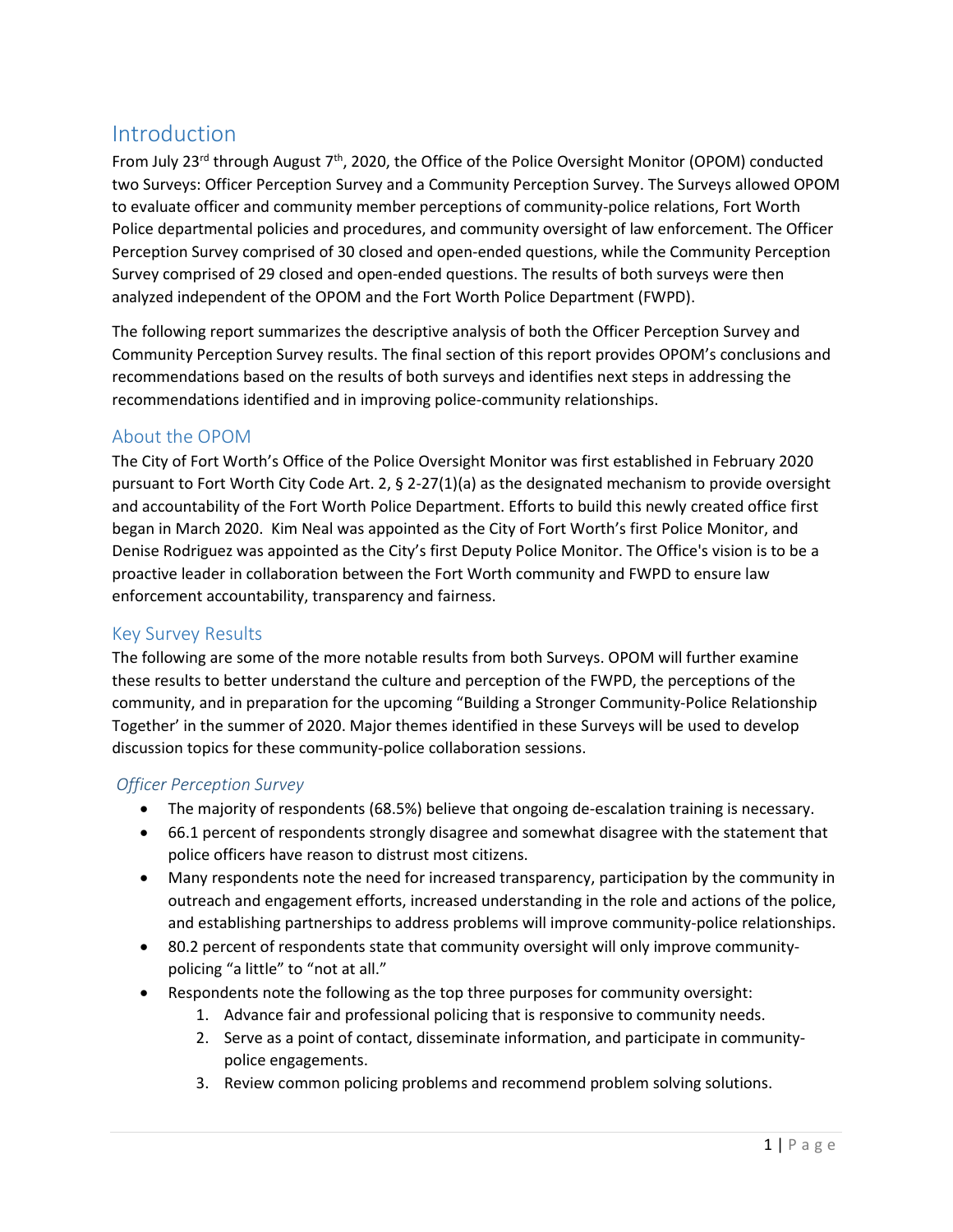- Respondents also note the need for more support from leadership and city officials, improved recruiting efforts, and efforts to improve diversity within specialized units.
- Although most respondents offer constructive responses, some responses depict issues with morale and disconnect in the perceptions of community-police relationships.

#### <span id="page-7-0"></span>*Community Perception Survey*

- 62 percent of respondents have a positive view of FWPD performance.
- The majority of all racial groups note that they were treated fairly by FWPD except Black/African American (41.2%) respondents.
- Many respondents somewhat or strongly agree that the FWPD were legitimate authorities (68.6%), should do what FWPD tells them to do (61.7%), and have confidence that the FWPD officers in their communities do their job well (65.2%).
- The majority of respondents (52.6%) note that community oversight of the FWPD is very important.
- Respondents note the following as the top three purposes for community oversight:
	- 1. Advance fair and professional policing that is responsive to community needs.
	- 2. Review common policing problems and recommend problem solving solutions.
	- 3. Investigate complaints and provide recommended findings.
- While many respondents remain hopeful that relations between community and police will improve, they offer caveats that suggest things will not change unless the police do.
- Many respondents cite the need for additional community and recreational programs, mental health resources, and more funding for schools and after-school programs in order to reduce and prevent crime.

### <span id="page-7-1"></span>The Way Forward

OPOM believes that the perception survey responses represent a diverse representation of the views of both community members and police officers. While views sometimes varied, there are clear broad patterns across both community members and police officers that represent a consensus that bridging gaps in community-police relations is strongly needed. Through interactive and constructive engagement, shared beliefs can be underscored while concerns are acknowledged and addressed, leading to heightened cultural sensitivity and awareness of the needs of diverse communities.

Beginning September 18, 2020, OPOM will conduct a series of community-police collaboration sessions entitled "Building a Stronger Community-Police Relationship Together." The purpose of these sessions will be to identify community problem solving strategies to address issues raised in the Survey as well as begin to build a framework for the community oversight recommendation OPOM will present to City leaders in October 2020. More information about these sessions can be found on the OPOM website: [https://fortworthtexas.gov/opom//.](https://fortworthtexas.gov/opom/)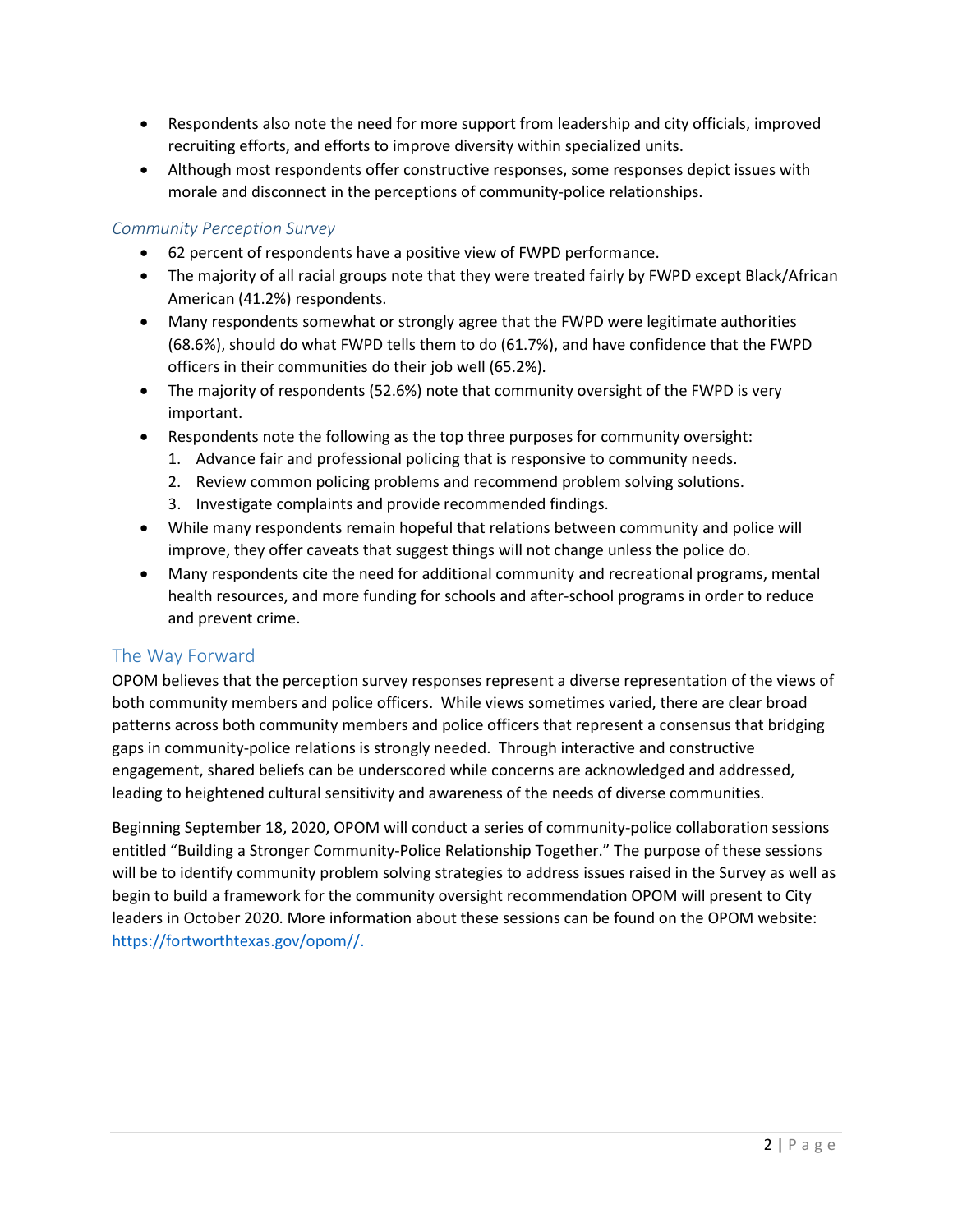# <span id="page-8-0"></span>Section One. Officer Perception Survey

The Officer Perception Survey was distributed to officers via email by the Police Chief on behalf of OPOM. The email sent to officers included a hyperlink to the survey, which was designed using Qualtrics. Nearly 900 officers responded to the survey, representing over 51 percent of the total number  $(n=1712)^1$  $(n=1712)^1$  $(n=1712)^1$  of sworn officers in the Fort Worth Police Department.

Of the 890 respondents that initiated the survey, 685 completed the survey up to the question: "*Has a citizen ever filed a complaint against you?"* 436 respondents completed all closed-ended questions. Excluding the last four questions, all of which were related to an officer's experience with the complaint process (see part 5), there was an overall drop-off of 23 percent (n = 205).

Below are tables and graphs for each close-ended question, a brief synopsis of patterns, and notable responses. A synopsis of open-ended questions and select responses are reported after the close-ended questions. Simple descriptive statistics have been utilized to complete this analysis.

### <span id="page-8-1"></span>Survey Responses

The following provides a descriptive analysis of the responses to the survey questions. Percentages noted in the following analysis are percentages of the total respondents that answered the given question.

### <span id="page-8-2"></span>Part 1: Respondent Demographics

### How long have you been a Fort Worth police officer?

Over 30 percent of the respondents who answered this question noted that they have been on the Department for over 20 years. This was followed by officers with 11-15 years (19.5%) and officers with 1-5 years (17.6%). 888 of the 890 respondents answered this question.



<span id="page-8-3"></span>Figure 1.1. Officer Tenure

<span id="page-8-4"></span> <sup>1</sup> Source: FWPD Diversity and Demographics Report, June 30, 2020.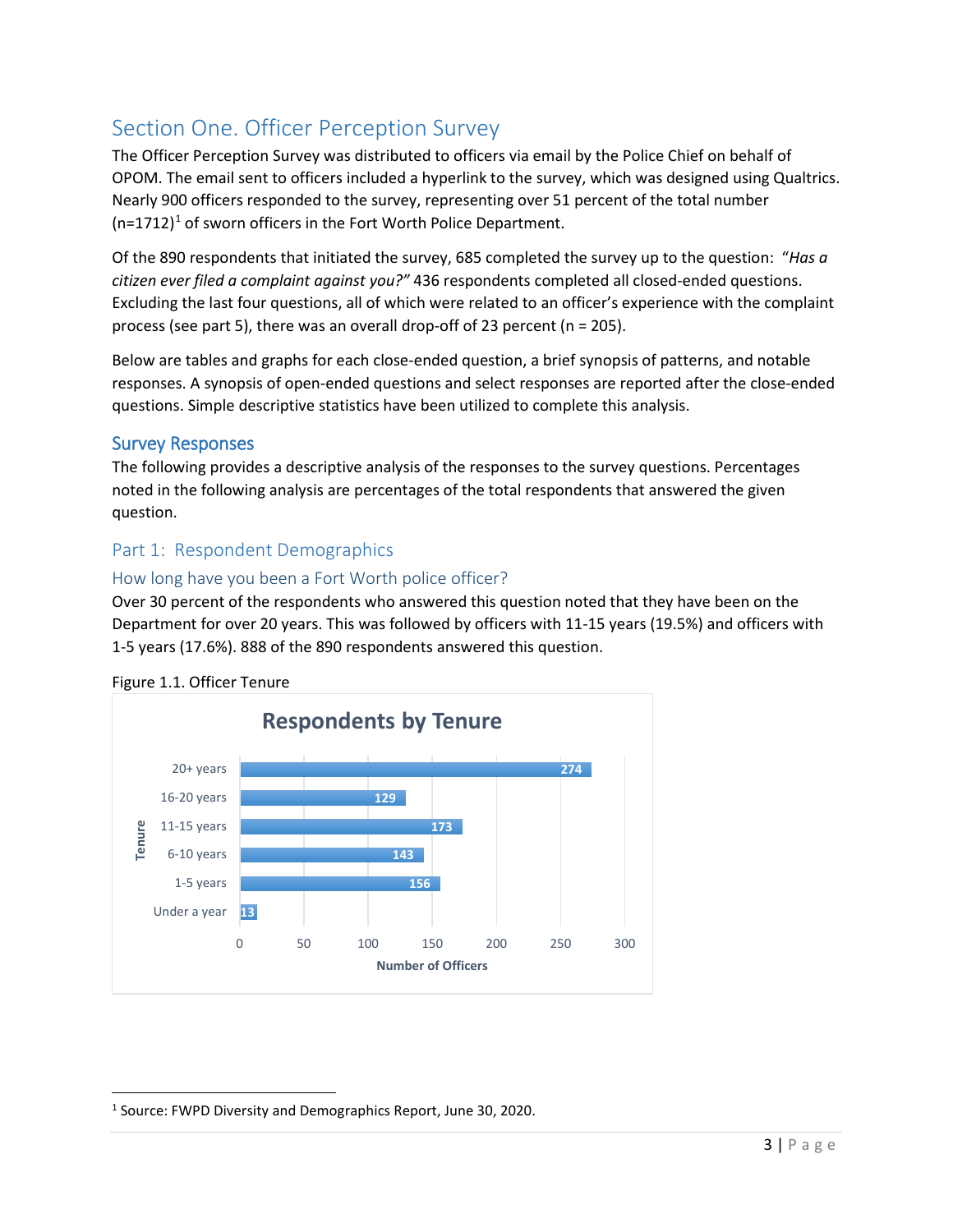#### What is your current rank in the Fort Worth Police Department (FWPD)?

Officers represented the highest number/percentage of respondents at 60.8 percent. Sergeants, then Corporals followed, respectively. 888 of the 890 respondents answered this question. Respondents who answered Other listed positions or units in which they currently serve. Some included traffic, tactical, training, narcotics and criminal investigations.



<span id="page-9-0"></span>

#### In which division do you work?

Central, East & West had the largest number of respondents. Almost half of the respondents (45%) selected Other; however, 79 percent of those respondents provided an open-ended response. Similar to the previous question, responses included traffic, tactical, training, narcotics and criminal investigations. 877 of the 890 respondents answered this question.



<span id="page-9-1"></span>Figure 1.3. Officer Division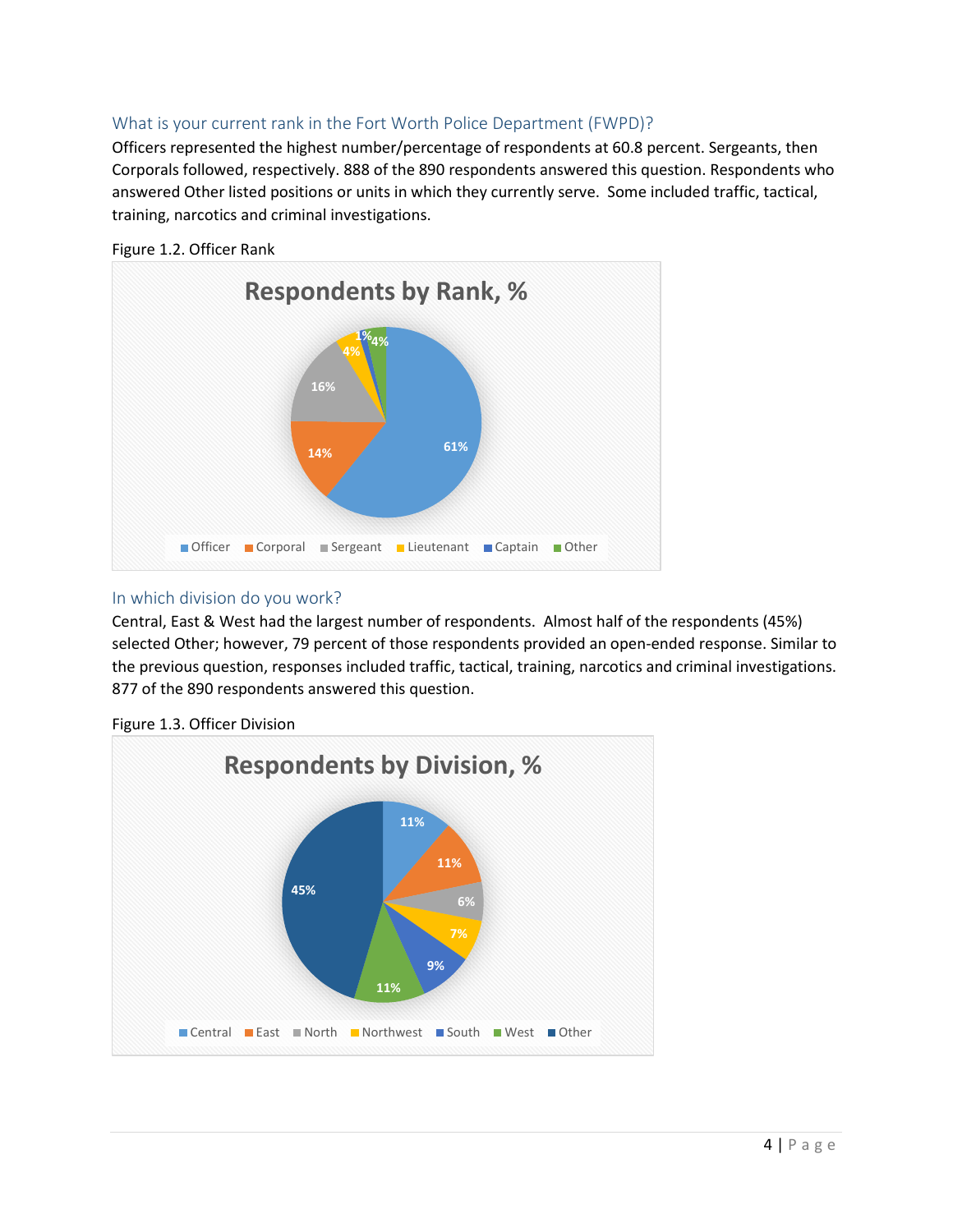#### What is your age?

More than half of all respondents were between 35-50 years old. Altogether, more than 70 percent of respondents were over the age of 36. A total of 888 of the 890 respondents answered this question.



<span id="page-10-0"></span>Figure 1.4. Officer Age

#### What race/ethnicity do you consider yourself?

Current FWPD demographics (all personnel) are shaded in blue in the below figure. [2](#page-10-2) 888 of the 890 respondents answered this question.



<span id="page-10-1"></span>Figure 1.5. Officer Race/Ethnicity

<span id="page-10-2"></span> <sup>2</sup> Source: FWPD Diversity and Demographics Report, June 30, 2020.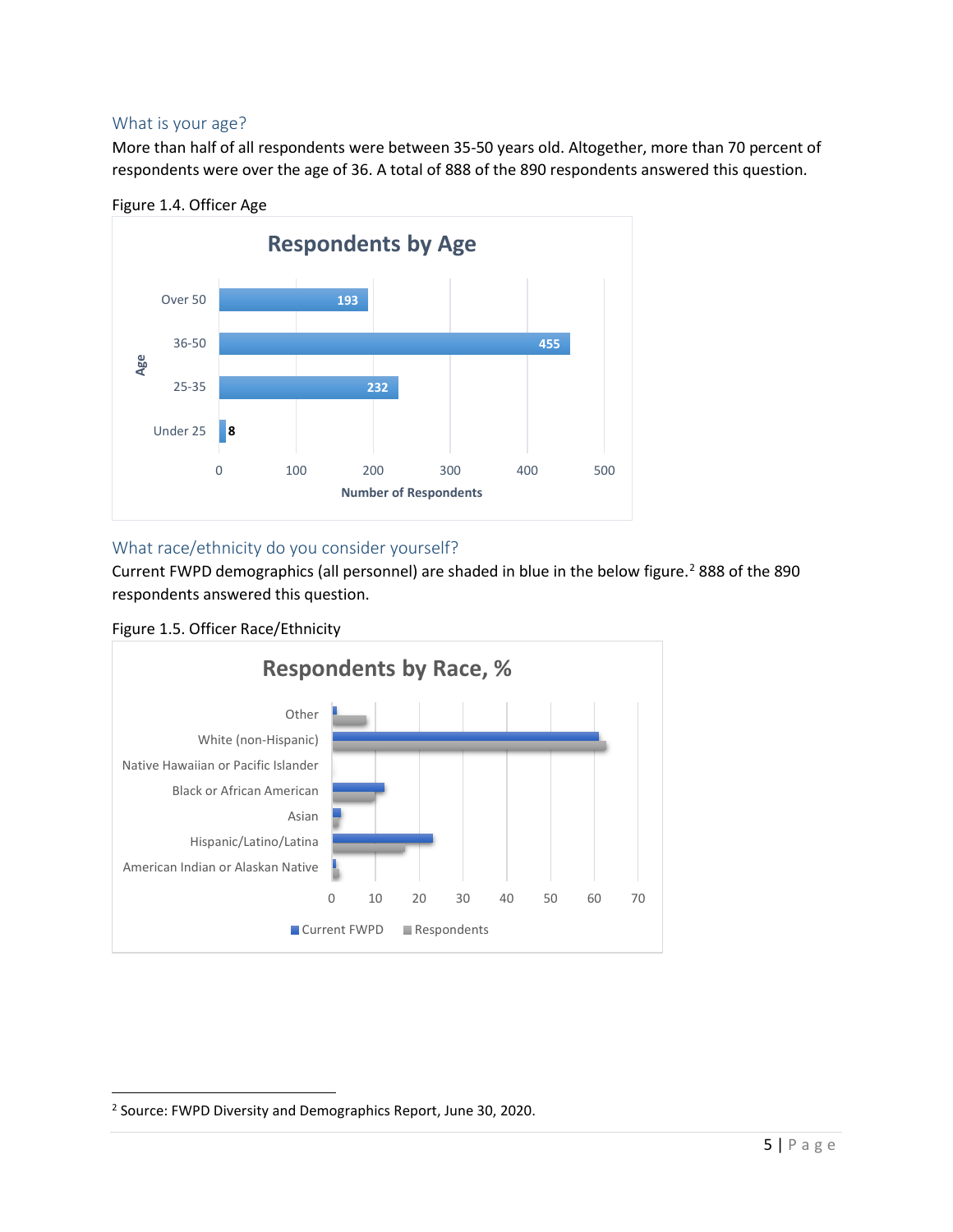#### What is your gender?

Current FWPD demographics (all personnel) are shaded in blue in the below figure. [3](#page-11-3) 887 of the 890 respondents answered this question. 3.8 percent of the respondents selected Other; open-ended responses provided included "binary" and "decline to provide."



Respondents Current FWPD

<span id="page-11-1"></span>Figure 1.6. Officer Gender

### <span id="page-11-0"></span>Part 2: What Support Is Needed

To what extent do you feel that FWPD provides you the wellness and support you need to be an effective police officer?

As depicted below, 25 percent of respondents felt the FWPD provides little or no wellness and support to be an effective officer. On the other hand, 75 percent of respondents felt the FWPD provides them with some or a lot of wellness and support. Taken together, almost 65 percent of respondents felt the FWPD provides them with some or a little wellness and support they need to be an effective officer.



<span id="page-11-2"></span>Figure 1.7. FWPD Wellness and Support

A further crosstab analysis of the responses to this question with officer tenure found that those who have tenure of 1-5 years were more likely to say they have little or no support (27.7%). Further, those

<span id="page-11-3"></span> $3$  Ibid.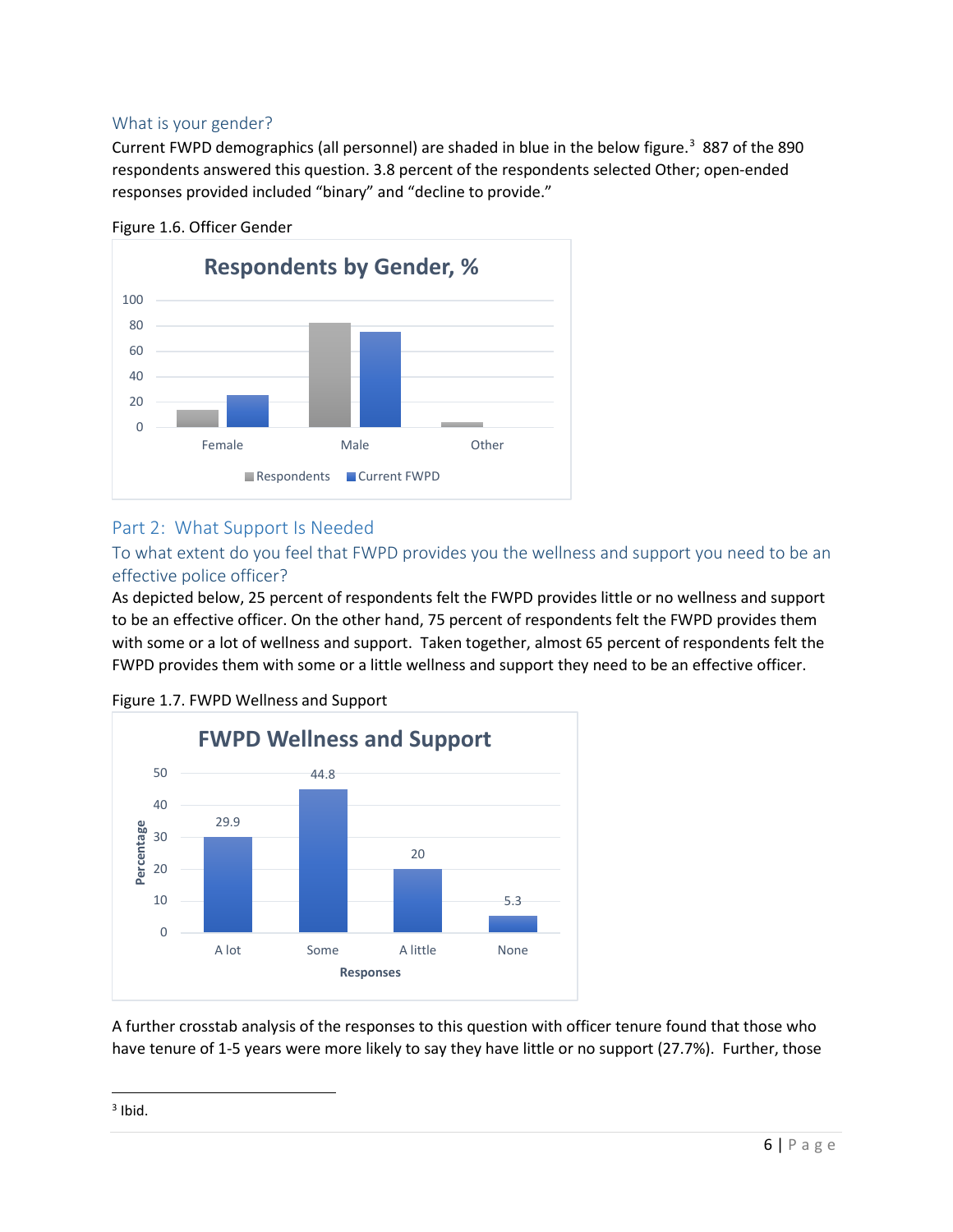officers new to FWPD (less than a year) who responded were more likely to say they felt a lot or some support (100%).

When conducting a crosstab analysis of responses to this question with officer rank and division, we found that Lieutenants make up the rank that felt little or no support the most (8.6%). While only 6 percent of officers reported the same. We also found that the East Division had the highest number of respondents who felt little (26%) or no support at all (10%).

A crosstab analysis of the responses with respect to race/ethnicity found that 57.14 percent (n=8) of the American Indian/Alaskan Natives respondents felt that FWPD provided them with a little to no wellness and support.

When conducting a cross tab analysis of officer gender with the responses, we found that 80 percent of female respondents felt FWPD provides some or a lot of wellness and support.

### <span id="page-12-0"></span>Part 3: Respondents' Awareness

### Based on your personal experience as a FWPD officer, to what extent do you agree or disagree with the following statements?

Table 1.1 depicts the responses to the above question. A summary of a further crosstab analysis is also provided below. A total of 875 of 890 respondents answered this question.

|                                                                                                                                   | <b>Strongly</b><br>disagree | Somewhat<br>disagree | <b>Neither agree</b><br>nor disagree | Somewhat<br>agree | Strongly a<br>gree |
|-----------------------------------------------------------------------------------------------------------------------------------|-----------------------------|----------------------|--------------------------------------|-------------------|--------------------|
| FWPD supervisors and command staff can<br>identify police officers who abuse their<br>authority, if there is such a problem.      | 5.4                         | 11.5                 | 11.4                                 | 36.9              | 34.7               |
| When my unit identifies a problem, the police<br>management is likely to help fix the problem.                                    | 11.5                        | 18.4<br>15.1         |                                      | 32.1              | 22.9               |
| Management is likely to publicly recognize a<br>police officer who is exceptional at her/his<br>job.                              | 18.7                        | 24.5                 | 16.1                                 | 30.2              | 10.5               |
| My supervisors let me know how well I am<br>performing.                                                                           | 5.3                         | 11.3                 | 14.2                                 | 38.1              | 31.2               |
| The FWPD protects its officers from<br>unreasonable lawsuits and accusations.                                                     | 15.3                        | 22.6                 | 24.5                                 | 29.1              | 8.5                |
| In general, I have a lot of input over how I go<br>about doing my job.                                                            | 11.1                        | 13.0                 | 16.7                                 | 35.5              | 23.7               |
| If I had a suggestion for improving my job in<br>some way, it is easy for me to communicate<br>my suggestions to FWPD management. | 17.0                        | 17.0                 | 17.3                                 | 27.9              | 20.8               |
| FWPD provides clear guidance on what is<br>expected of officers for evaluation and<br>promotion.                                  | 7.9                         | 12.9                 | 16.9                                 | 35.8              | 26.5               |

#### <span id="page-12-1"></span>Table 1.1. FWPD Personal Experiences – Management and Performance, Percentage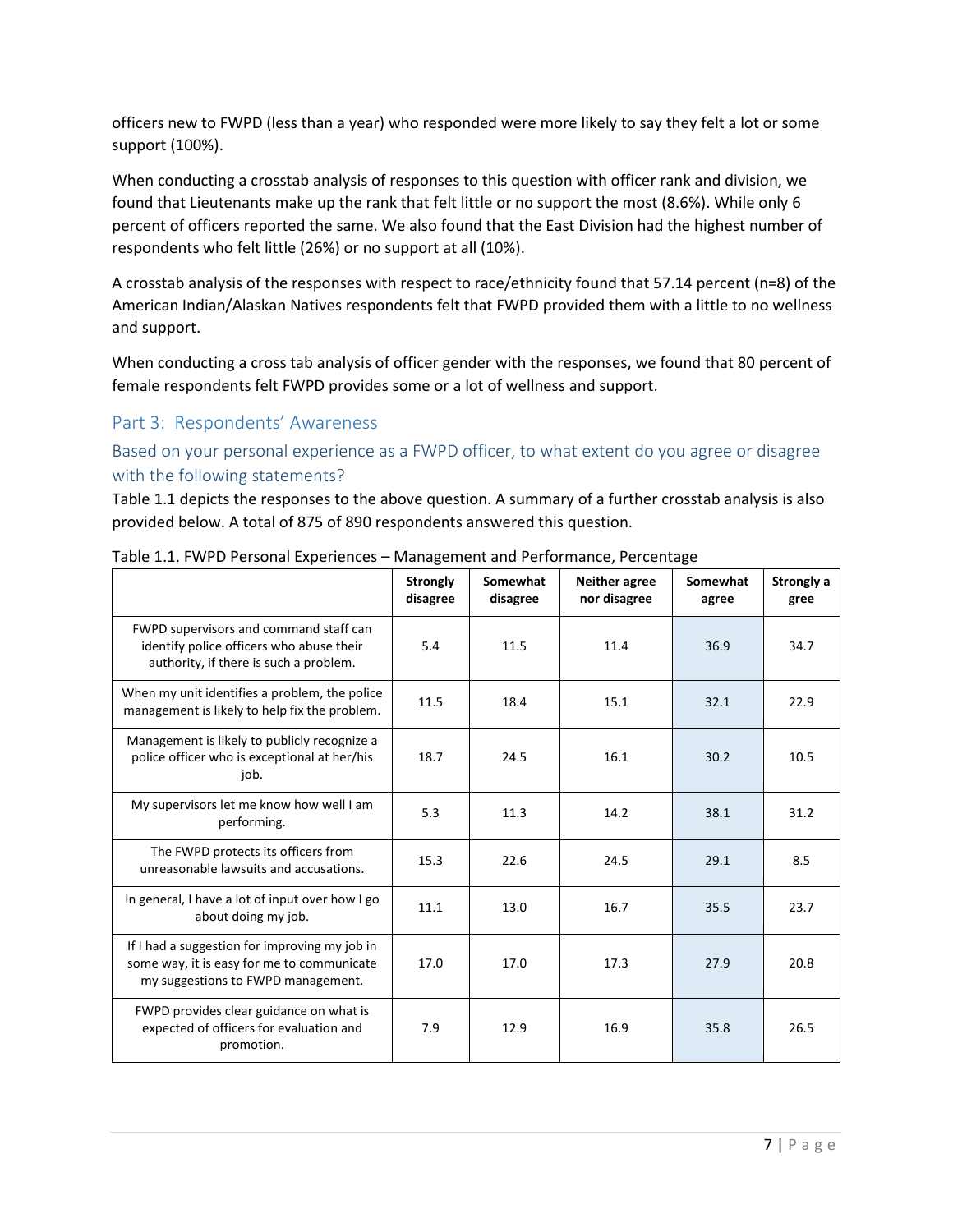A crosstab analysis of the responses to the statement: *FWPD supervisors and command staff can identify*  police officers who abuse their authority, if there is such a problem, with officer demographics found that 30.8 percent of new officers somewhat or strongly disagree, which is followed by officers who have a tenure of 1-5 years (23.3%). When assessing by rank, we found that as rank increases, disagreement decreases and agreement increases. Further when reviewing the responses by division, both the South Division had the highest count of strongly or somewhat disagree (25.33%), and the Northwest Division had the highest count of strongly or somewhat disagree with this statement (77.19%).

When further analyzing the responses to the statement: *When my unit identifies a problem, the police management is likely to help fix the problem,* by officer demographics, we found similar results as above, the higher the rank and tenure, the more agreement with the statement and vice versa. When examining by officer race/ethnicity, we found that Black/African Americans were the most likely group to strongly or somewhat disagree (43.02%); however, Asians reported the most neutrality on agreeing or disagreeing (38.46%).

### Do you feel the tools to practice community problem-oriented policing are made available to you?

As depicted in Figure 8, the majority of respondents noted yes in response to this question (59.9%). A total of 817 of 890 respondents answered this question.



<span id="page-13-0"></span>Figure 1.8. Community Problem-Oriented Policing Tools

Officers were also asked to explain their answer. For those very familiar with this concept, many reported not having enough time to establish and maintain relationships with the community. Throughout all open-ended responses, there were several reports of being understaffed. Respondents asserted that being understaffed places additional burdens on the current officers, thus minimizing opportunities to connect with the community. In some cases, they are confined to answering calls and being reactive, as opposed to being proactive. A specific area of feedback that was mentioned by a few respondents was that too many unnecessary specialized units leave gaps in patrol that could be filled by reducing those units, especially those that are perceived to be narrowly focused.

Many respondents also highlighted the role of Neighborhood Police Officers (NPO) and how they were a vital tool for community problem-oriented policing; however, there were a number of negative comments about the NPO Program that suggested many do not communicate or do their job effectively. Some respondents also reported that their supervisors did not allow them opportunities to interact with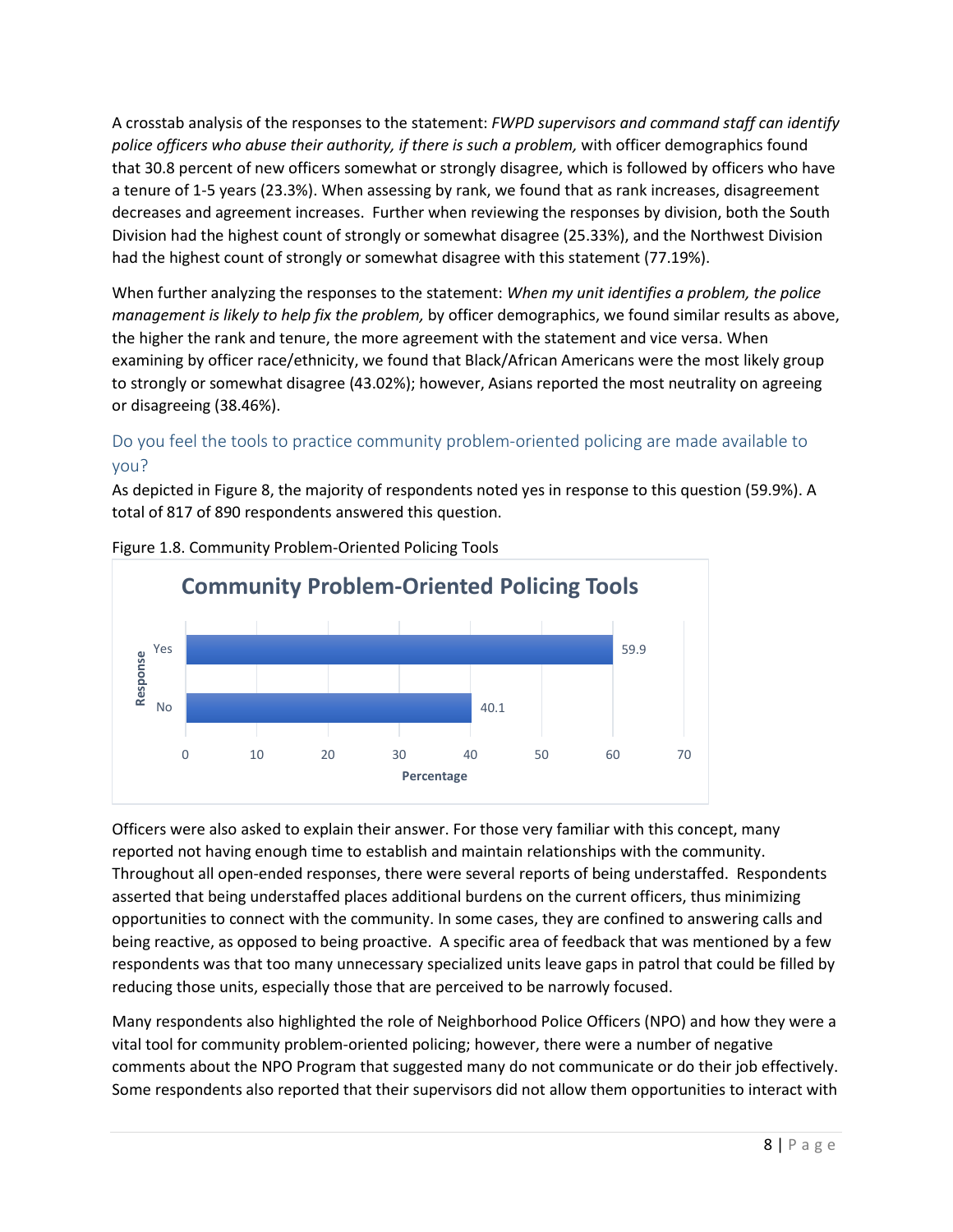the communities they serve, and they lacked support from management and city leadership. Below is a sample of open-ended responses from officers in response to the request to provide further explanation.

- "They are sometimes available to the patrol officers. I feel like there is not enough time for the Patrol officers to make the relationships with the community and the NPOs who do have the time to make the relationships are not passing along as much information about trends to their beat officers."
- "The tools are available but often upper management prohibits officers from using them."
- "No, there are no tools given to us for community problems. We don't even offer a class for community policing. I think a class would help officers understand that area, but be taught by citizens along officers who are in those communities."
- "Yes and no. Positions such as NPOs should have the knowledge and resources to directly address community issues but other units such as patrol are assigned a specific responsibility, which is mostly to respond to emergency calls. Most units, excluding NPOs, don't have the time, the designated responsibility or even the required information to begin to identify or address community specific problems. This question is dependent on the position of the person in the department."

### Do you feel that police officers should have ongoing de-escalation training?

As depicted below, a significant majority (68.5%) believed that ongoing training is necessary. 728 out of 890 respondents answered this question.



<span id="page-14-0"></span>Figure 1.9. De-escalation Training

When asked to provide further explanation, a majority of respondents agreed that ongoing training is good and believed that repeated training makes officers better equipped when they need to rely on that training. Nevertheless, several offered the caveat that training should not be strictly classroom based but scenario driven. Despite most respondents being on board with additional training, quite a few believed more training is unnecessary, de-escalation happens all the time, and training on the same thing over and over did not change an officer's approach to how they deal with "in the heat of the moment" situations. Below is a sample of open-ended responses from officers in response to the request to provide further explanation.

• "Some people need new strategies to deal with someone who is agitated or unruly."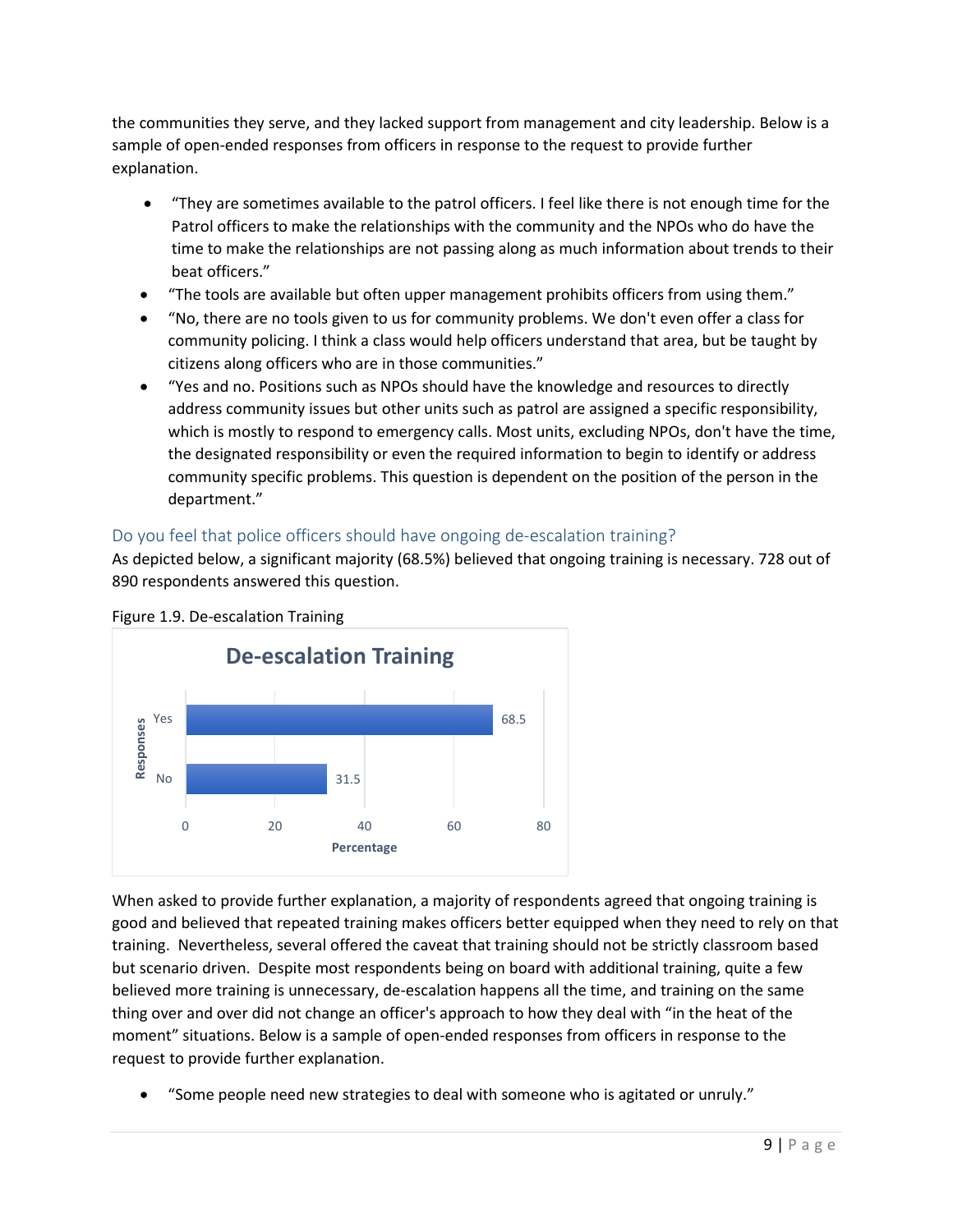- "Some officers don't see themselves or people that look like them when using force."
- "So that they can get a better understanding to help better serve the community because some individuals may just be experiencing some sort of mental breakdown."
- "Some officers are too quick to use force."
- "Should be hands on scenario based to comb [sp] them and fight tunnel vision. More and more police do not have people skills on the street in real life situations. Officers are not confident in their techniques or tactics. Acting properly is usually taking smaller action before a situation is bad. Many do not act until things are spiraling out of control."
- "Police need to be trained how to deal with acts of aggression that come their way. The reasonable officer will attempt to calm any situation within reason."

### To what extent do you disagree or agree with the following statements based on your personal experience as a Fort Worth police officer?

The following table depicts the responses to the above question. A total of 710 out of 890 respondents answered this question. When conducting a crosstab analysis of the responses with officer demographics, we note the following findings:

- Officers with less than a year and no more than 5 years tenure were more likely to disagree (16.7% and 18.4% respectively), and Corporals and Lieutenants were most likely to agree (77% and 70% respectively) in response to the statement: *A good police officer is one who works proactively stopping cars, checking people out, running license checks, etc.*
- Officers with more than 20 years in tenure were more likely to disagree (71.6 percent), while officers with 6-10 years of tenure were more likely to agree (19.8%) with the statement: *Police officers have reason to distrust most citizens.*
- While most respondents agree (72%) with the statement: *in general, I feel respected and appreciated by the communities I police*, when examined by tenure, officers with less than a year were also more likely to disagree (33%), while officers with more than 20 years were less likely to disagree.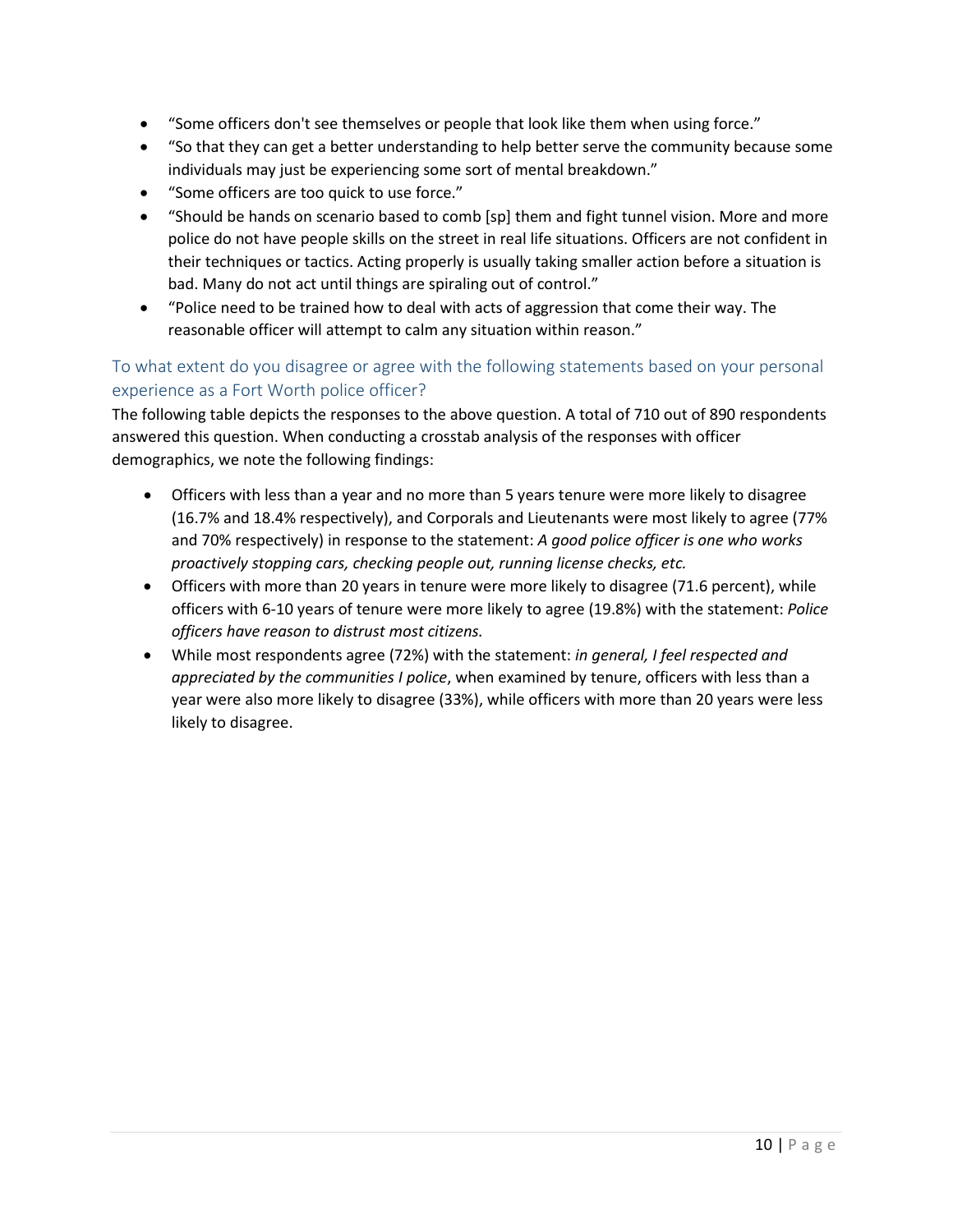|                                                                                                                                                              | <b>Strongly</b><br>disagree | Somewhat<br>disagree | <b>Neither agree</b><br>nor disagree | Somewhat<br>agree | <b>Strongly</b><br>agree |
|--------------------------------------------------------------------------------------------------------------------------------------------------------------|-----------------------------|----------------------|--------------------------------------|-------------------|--------------------------|
| A good police officer will try to find out what the<br>residents think the neighborhood problems are and<br>then will focus his/her efforts on these issues. | 1.7                         | 2.8                  | 8.2                                  | 39.2              | 48.2                     |
| A good police officer is one who works proactively<br>stopping cars, checking people out, running license<br>checks, etc.                                    | 5.9                         | 7.7                  | 18.0                                 | 32.4              | 35.9                     |
| Police officers should work with citizens to try and<br>solve crime related problems in their district.                                                      | 1.4                         | 0.7                  | 3.0                                  | 24.9              | 70.0                     |
| Enforcing the law is a police officer's most important<br>responsibility.                                                                                    | 5.5                         | 12.7                 | 17.6                                 | 41.7              | 22.5                     |
| Police officers have reason to distrust most citizens.                                                                                                       | 39.2                        | 26.9                 | 18.9                                 | 10.6              | 4.5                      |
| Police officers should make frequent informal contact<br>with people in their district to establish trust and<br>cooperation.                                | 2.0                         | 0.7                  | 6.5                                  | 27.6              | 63.2                     |
| Fort Worth citizens work with the police to try to solve<br>neighborhood problems.                                                                           | 4.9                         | 13.9                 | 17.9                                 | 45.9              | 17.3                     |
| In general, I feel respected and appreciated by the<br>communities I police.                                                                                 | 4.6                         | 11.5                 | 11.8                                 | 41.7              | 30.3                     |
| Currently, the procedure for a citizen to file a<br>complaint against a police officer is fair.                                                              | 7.3                         | 6.8                  | 21.8                                 | 23.9              | 40.1                     |

#### <span id="page-16-0"></span>Table 1.2. FWPD Personal Experiences – The Role of a Police Officer, Percentages

### To what extent do you disagree or agree with the following statements based on your personal experience as a Fort Worth police officer?

The following table depicts the responses to the above question. A total of 710 out of 890 respondents answered this question. When conducting a crosstab analysis of the responses with officer demographics, we note the following findings:

- Officers with less than a year tenure were more likely to disagree (31.6%) with the statement: *Citizens generally comply when a police officer gives a command*.
- Officers overwhelmingly agree (93.4%) with the statement: *A good officer recognizes when another officer is wrong and acts on it.* There were no distinguishable patterns regarding tenure or rank.
- Officers with less tenure of 0-5 years noted that they recognize when an individual experiences a mental health crisis or additional withdrawal more so than tenured respondents. Those who served 1-5 years responded more affirmatively (87.1%) than any other group. No more than 7% of all demographic groups stated that they were not able to recognize when an individual experiences a mental health crisis or addiction withdrawal.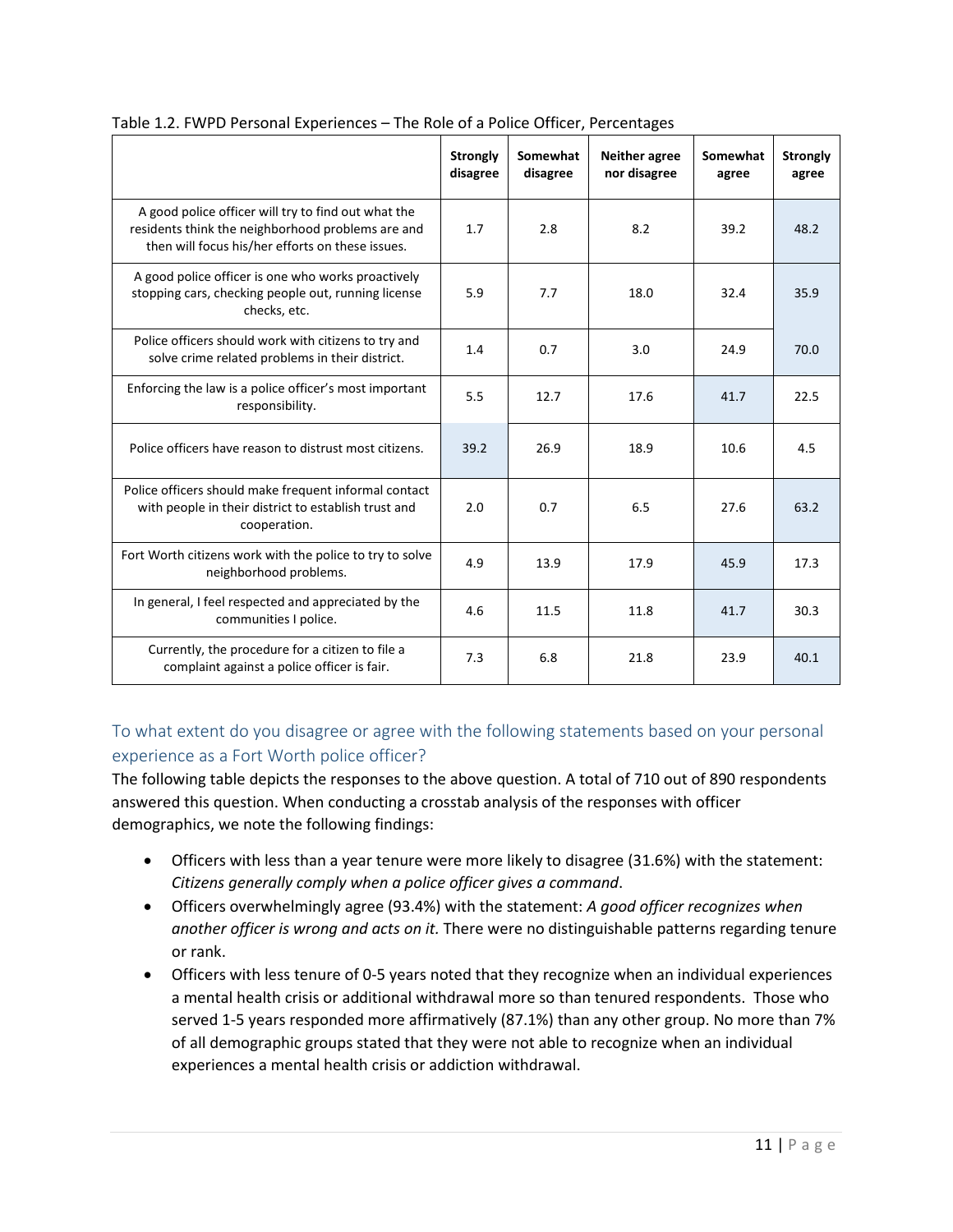• In response to the statement: *Officers should not have to deal with individuals experiencing a mental health crisis or addiction withdrawal when they do not present a physical danger to anyone,* officers with less tenure were the most uncertain about this question. These officers were evenly split between somewhat disagree and somewhat agree. Officers with a tenure of 6- 10 years agreed with this statement the most (59.5%). Captains and Sergeants were more likely to agree (77% and 62.6% respectively), while lieutenants disagree the most (44%).

|                                                                                                                                                                              | <b>Strongly</b><br>disagree | Somewhat<br>disagree | <b>Neither agree</b><br>nor disagree | Somewhat<br>agree | <b>Strongly</b><br>agree |
|------------------------------------------------------------------------------------------------------------------------------------------------------------------------------|-----------------------------|----------------------|--------------------------------------|-------------------|--------------------------|
| Citizens generally comply when a police officer gives<br>a command.                                                                                                          | 3.3                         | 13.2                 | 14.0                                 | 55.6              | 14.0                     |
| When I come into contact with a criminal suspect, I<br>feel in serious danger of physical violence.                                                                          | 11.6                        | 23.1                 | 41.3                                 | 18.0              | 6.1                      |
| FWPD policies and procedures clearly define what<br>'reasonable suspicion' is and indicate when officers<br>are allowed to stop and question citizens.                       | 2.8                         | 4.1                  | 13.4                                 | 34.5              | 45.1                     |
| A good officer recognizes when another officer is<br>wrong and acts on it.                                                                                                   | 0.8                         | 1.1                  | 4.5                                  | 22.3              | 71.1                     |
| A good officer maintains professionalism at all times.                                                                                                                       | 1.0                         | 2.0                  | 5.0                                  | 26.4              | 65.6                     |
| I am encouraged by my superiors to be more<br>involved in the communities I police.                                                                                          | 7.8                         | 9.3                  | 37.6                                 | 28.0              | 17.3                     |
| I am able to recognize when an individual is<br>experiencing a mental health crisis or addiction<br>withdrawal.                                                              | 1.3                         | 3.7                  | 9.9                                  | 49.4              | 35.8                     |
| Officers should not have to deal with individuals<br>experiencing a mental health crisis or addiction<br>withdrawal when they do not present a physical<br>danger to anyone. | 12.9                        | 18.8                 | 16.5                                 | 21.1              | 30.7                     |
| Officers should be better trained to de-escalate<br>situations involving individuals experiencing a mental<br>health crisis or addiction withdrawal.                         | 6.2                         | 12.2                 | 29.1                                 | 31.0              | 21.5                     |

#### <span id="page-17-1"></span>Table 1.3. FWPD Personal Experience – Community-Police Interactions

#### Are you able to recognize when a fellow officer uses excessive force?

<span id="page-17-0"></span>The following table depicts the responses to the above question. A total of 705 respondents out of 890 answered this question. Of those that responded, 98.2 percent (n=692) stated that they were able to recognize when a fellow officer uses excessive force.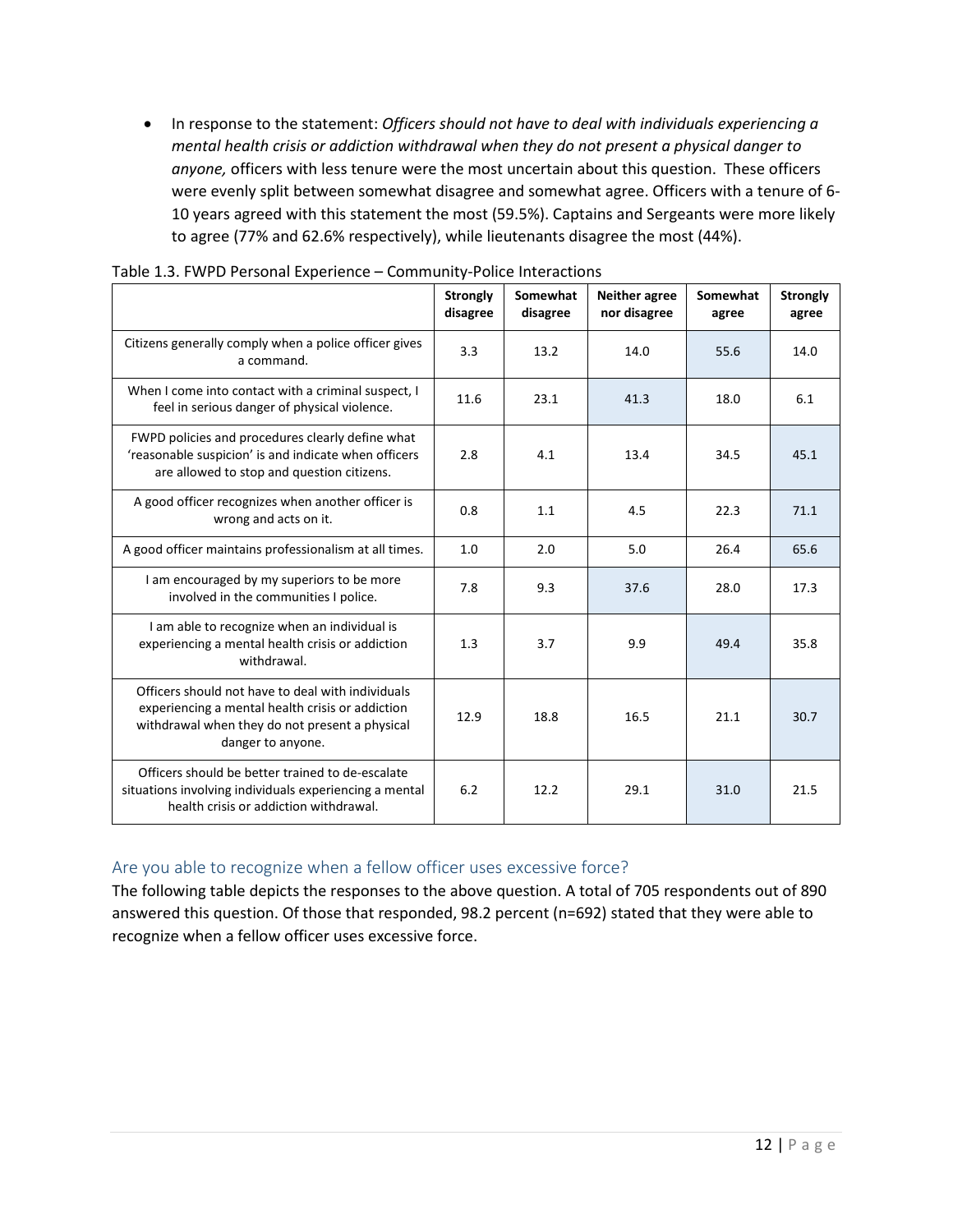Figure 1.10. Recognizing Excessive Force



Have you ever intervened or had a conversation with a fellow officer when you witnessed them using excessive or unnecessary force?

The following figure depicts the responses to the above question. A total of 384 respondents out of 890 answered this question. Of those that responded 25.5 percent (n=98) said no, while 74.5 percent respondents (n=286) reported yes. It is important to note that these circumstances may not be applicable to all respondents.

<span id="page-18-1"></span>



### <span id="page-18-0"></span>Part 4: Community Oversight of FWPD

### How much do you believe community oversight of the FWPD will improve community-police relations?

The following figure depicts the results from the above question. A total of 703 respondents out of 890 answered this question. 54.5 percent of respondents stated that community oversight will not improve community-policing. When conducting a crosstab analysis using officer rank, we found that the higher the rank, the less likely a respondent was to select "not at all;" however, more than half of corporals and sergeants stated "not at all."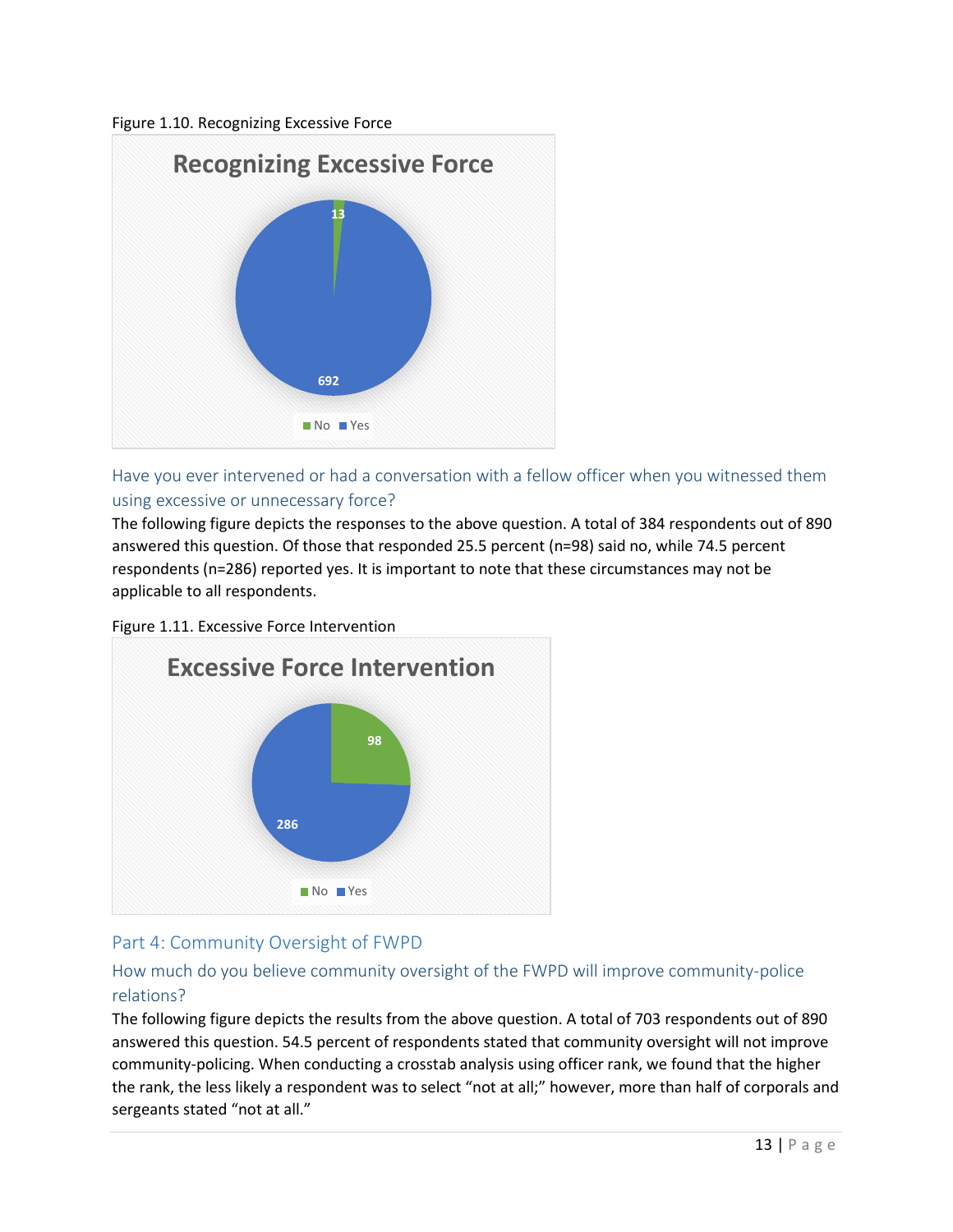<span id="page-19-0"></span>Figure 1.12. Community Oversight



Please review the following purposes and rank them from 1 (Most Important) to 6 (Least Important) using the dropdown menus to the right. Please note you may select the same number for more than one function.

<span id="page-19-1"></span>The following table depicts the responses to the above question. A total of 690 respondents out of 890 answered this question. The purpose: *Advance fair and professional policing that is responsive to community needs*, was ranked higher than any other purpose.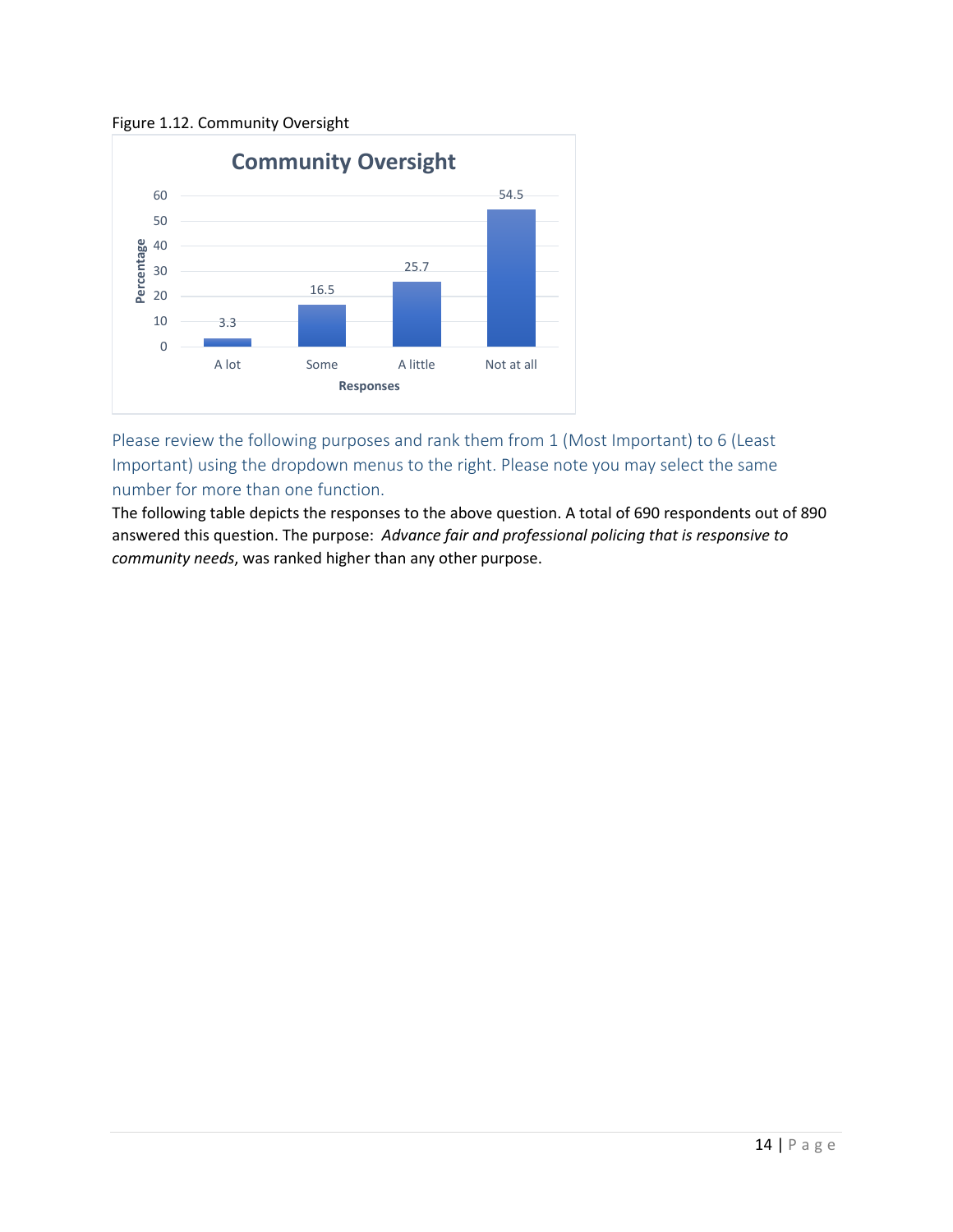| <b>Community Oversight Purpose</b>                                                                                                 | 1 (Most<br>Important) | $\overline{2}$ | 3    | 4    | 5    | 6 (Least<br>Important) |
|------------------------------------------------------------------------------------------------------------------------------------|-----------------------|----------------|------|------|------|------------------------|
| Review and provide feedback on FWPD policies and<br>procedures.                                                                    | 17.5                  | 14.1           | 27.0 | 14.6 | 9.4  | 17.4                   |
| Review research reports on policing trends and provide<br>recommendations.                                                         | 12.2                  | 20.6           | 25.2 | 15.9 | 11.9 | 14.2                   |
| Review complaint investigation summaries and provide<br>feedback.                                                                  | 9.4                   | 15.7           | 26.1 | 16.7 | 10.9 | 21.3                   |
| Investigate complaints and provide recommended findings.                                                                           | 11.0                  | 14.3           | 19.9 | 11.7 | 9.4  | 33.6                   |
| Serve as a point of contact, disseminate information, and<br>participate in community-police engagements.                          | 30.1                  | 21.3           | 21.2 | 10.6 | 6.2  | 10.6                   |
| Represent the Office of Police Oversight Monitor (OPOM) as<br>a public speaker and disseminate information about OPOM<br>and FWPD. | 14.1                  | 17.4           | 19.4 | 11.6 | 9.4  | 28.1                   |
| Review common policing problems and recommend<br>problem solving solutions.                                                        | 16.7                  | 25.1           | 25.8 | 11.0 | 8.6  | 12.9                   |
| Advance fair and professional policing that is responsive to<br>community needs.                                                   | 35.7                  | 19.1           | 20.4 | 9.3  | 3.8  | 11.7                   |

When ranks are grouped between most important (1-3) and least important (4-6), the importance of these purposes are ranked as follows:

- 1. Advance fair and professional policing that is responsive to community needs.
- 2. Serve as a point of contact, disseminate information, and participate in community-police engagements.
- 3. Review common policing problems and recommend problem solving solutions.
- 4. Review and provide feedback on FWPD policies and procedures.
- 5. Review research reports on policing trends and provide recommendations.
- 6. Review complaint investigation summaries and provide feedback.
- 7. Represent the Office of Police Oversight Monitor (OPOM) as a public speaker and disseminate information about OPOM and FWPD.
- 8. Investigate complaints and provide recommended findings.

When conducting an analysis of the responses by officer demographics, we found the following:

- In response to the statement: *Investigate complaints and provide recommended findings*, respondents who have served 16-20 years, Sergeants, the Northwest Division, and Native Hawaiian/Pacific Islanders and Black/African Americans responded "most important," more than their respective groups. Those who have served 11-15 years, Lieutenants, the North Division, and American Indian/Alaskan Natives and Whites (non-Hispanic) responded "least important" more than their respective groups.
- In response to the statement: *Represent the Office of Police Oversight Monitor (OPOM) as a public speaker and disseminate information about OPOM and FWPD*, respondents who have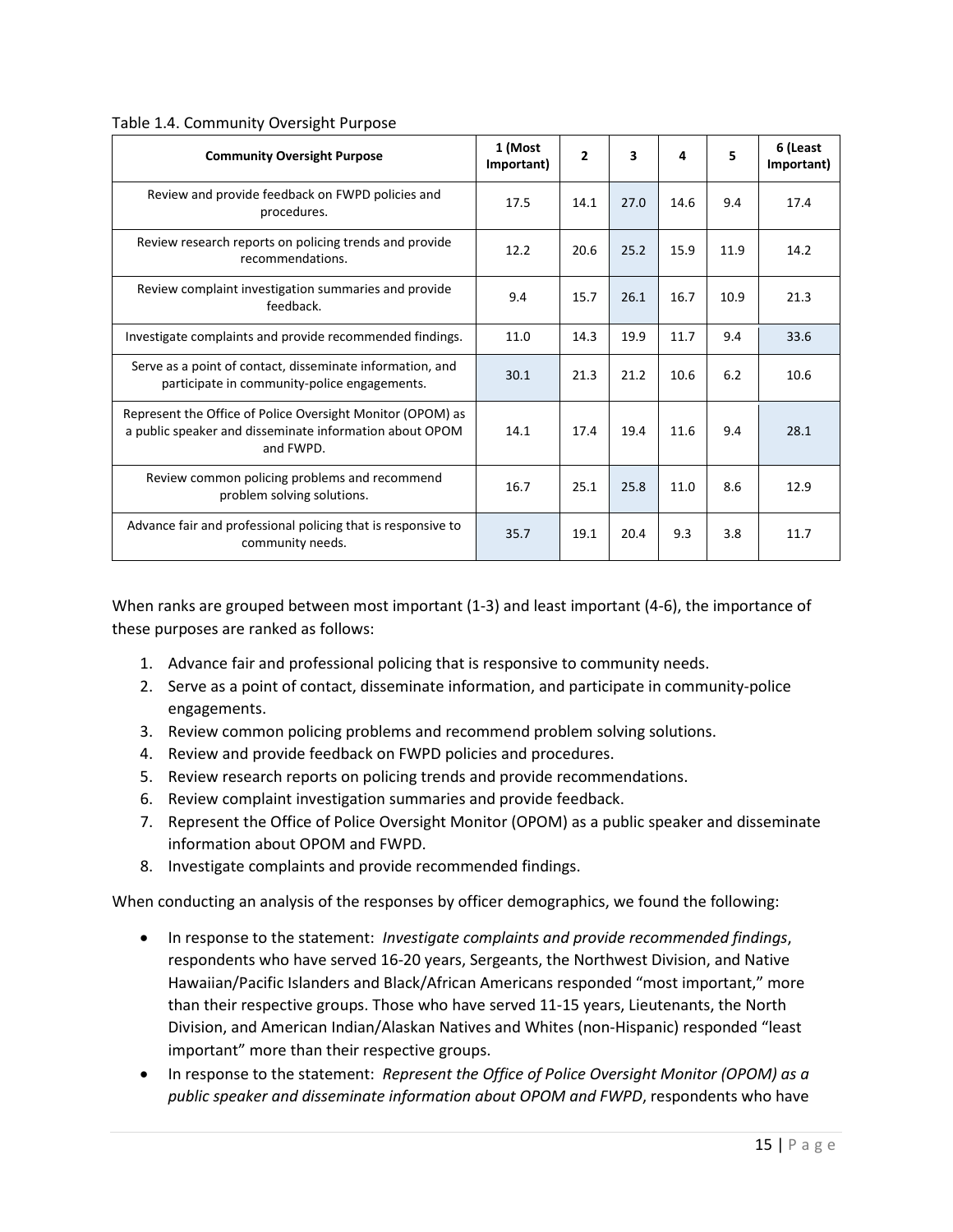served more than 20 years, Lieutenants, the Central Division and Native Hawaiians/ Pacific Islanders and Black/African Americans responded "most important," more than their respective groups.

• In response to the statement: *Advance fair and professional policing that is responsive to community needs*, respondents who have served more than 20 years, "Other" ranks and Captains, the East Division, and Native Hawaiian and Black/African Americans responded "most important," more than their respective groups.

### <span id="page-21-0"></span>Part 5: FWPD Complaint Process

#### Has a citizen ever filed a complaint against you?

The following figure depicts the responses to this question. A total of 685 respondents of 890 answered this question. When conducting a crosstab analysis of officer tenure and rank, we found, as expected, that as tenure increases so do the number of complaints, and Lieutenants had more complaints (77%) than any other rank and 10 percent more than the next group with the highest complaints.



<span id="page-21-1"></span>

### If yes, from the time you began working as a Fort Worth police officer until today, how many complaints have been filed against you?

<span id="page-21-2"></span>Figure 1.14 below depicts the responses to the above question. A total of 436 respondents out of 890 answered this question, possibly because this question and the following may not be applicable to all respondents. When examining the responses in the context of officer demographics, like the question above, the number of complaints increased with tenure; however, besides "Other," Sergeants reported having the least amount of complaints.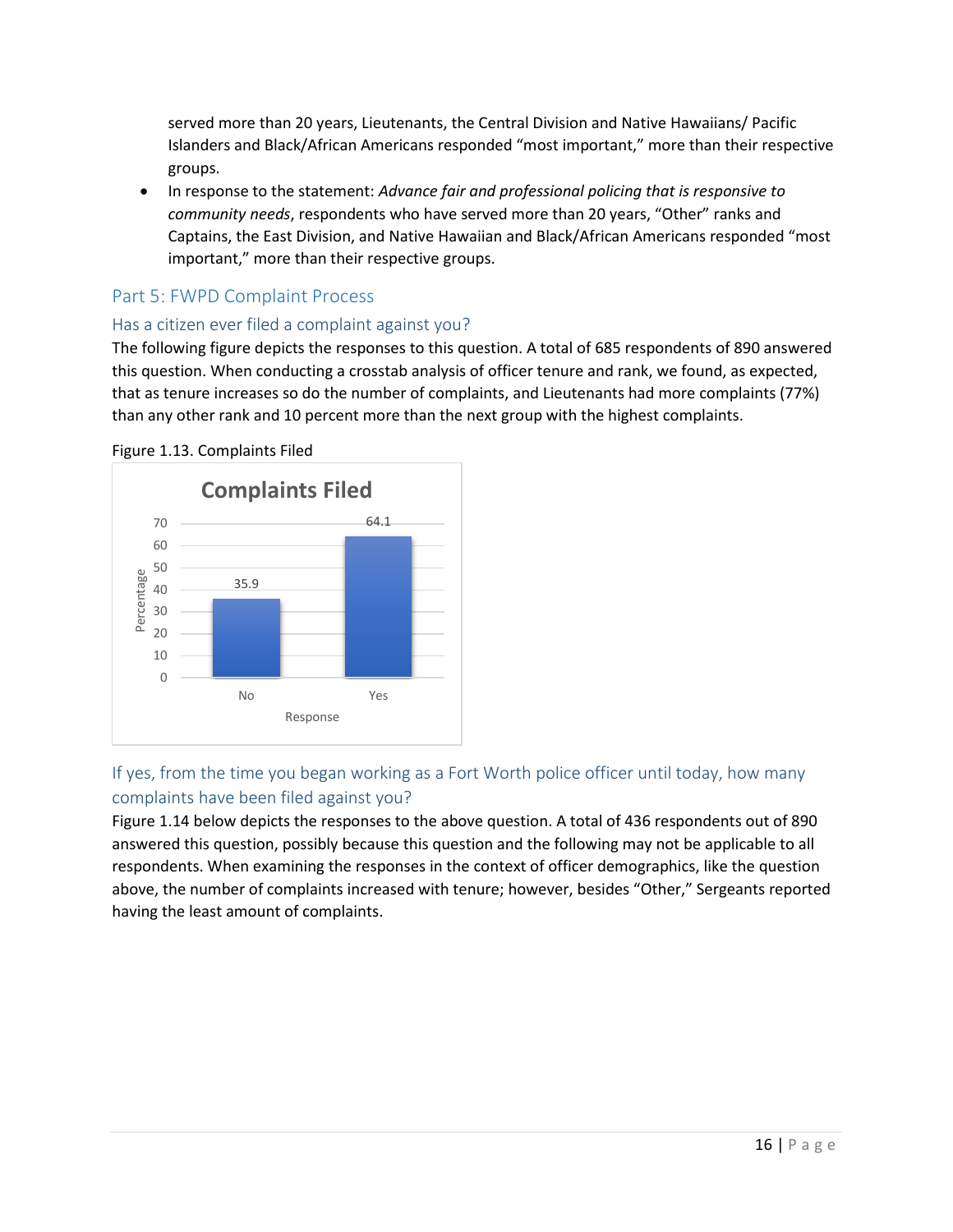



In regard to the complaints filed against you, to what extent do you agree or disagree with the following?

Table 1.5 illustrates the responses to the above question. Like the previous question, a total of 436 respondents out 890 answered this question, possibly because this question was not applicable to all respondents. When further examining the responses in the context of officer demographics, we found that Officers with 11-15 years of tenure (21.25%) and Lieutenants (40%) were more likely to disagree.

<span id="page-22-1"></span>

|  | Table 1.5. Complaint Investigation Process |  |
|--|--------------------------------------------|--|
|  |                                            |  |

|                                                                  | Strongly<br>disagree | <b>Disagree</b> | Neither agree<br>nor disagree | Agree | <b>Strongly</b><br>agree |
|------------------------------------------------------------------|----------------------|-----------------|-------------------------------|-------|--------------------------|
| The investigation was handled in a fair and impartial<br>manner. | 8.7                  | 7.6             | 11.7                          | 30.0  | 42.0                     |
| The process allowed me to tell my side of the story.             | 7.6                  | 2.5             | 8.5                           | 38.3  | 43.1                     |
| The outcome was fair.                                            | 7.8                  | 8.3             | 10.3                          | 30.0  | 43.6                     |

### <span id="page-22-0"></span>Part 6: Ways to Improve

### What is your definition of community problem-oriented policing?

A total of 817 respondents out of 890 answered this question. A vast majority of respondents were aware of this concept and defined it in multiple constructive ways. However, some officers stated that they were unfamiliar with the phrase Community Problem Oriented Policing (CPOP). Although most responses to this question were knowledgeable, there were some unconstructive remarks. Most respondents defined CPOP as working in partnership with community members to address and identify solutions to crime problems in specific neighborhoods or areas. A sample of the responses to this question is provided below.

• "Working alongside the community to discuss and improve community issues. However, that is hard for patrol officers when they aren't able to stay in their beats because of overload of calls and minimum staffing. I have been in patrol for months since covid-19, and SROs have done as much with the community as possible."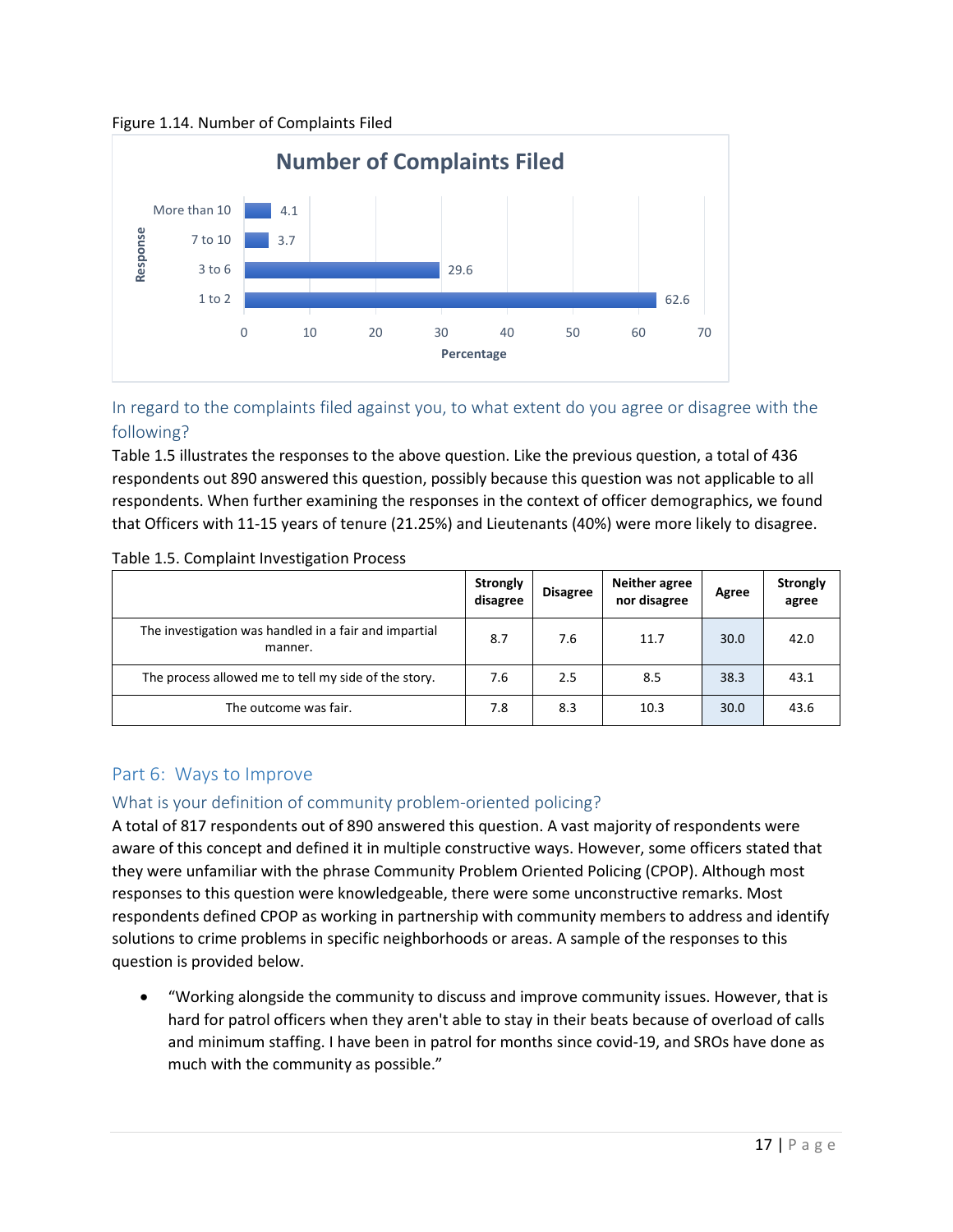- "Proactive policing targeted towards specific high crime areas based off of crime trends, community input, and high crime areas."
- "A community where the "community" helps the police and not hinder them from doing the job. The committee needs to step up and point out the flaws and issues within their own community to better get help from the officers working that community."
- "Not enough communities have officers that look like them or understand them. Not enough officers take the time to get to know the community they police or want to."
- "In short, work with the community and address their needs. Explain to the public the departments goals and policies. Have an open dialogue to promote transparency and trust. It goes much deeper, but this is quick summary. (My personal thought is we need to work with people who want to improve relations and not those who seek personal gain and notoriety. In other words, do not work or at least limit the interaction with individuals whose main goal is self-promotion at the expense and deterioration of the community. Have open dialogue with business and clergy leaders who can provide input on the way best to achieve relations with the community. There are ways this can be accomplished, and this practice has worked in the past. However, the department and the city has drifted away from this practice.)"

### What steps do you think the community members could take to improve community-police relations?

A total of 779 respondents out of 890 answered this question. In summary, many officers responded that members of the community should be respectful, be empathetic to what officers deal with in policing and not buy into "media hype that casts a shadow over all police because of rogue officers." Several respondents also recommended that the community listen more before they jump to conclusions, learning more about the role of officers, participate in ride-alongs, and comply with officers' demands. There were also a number of suggestions throughout the responses that members of the community be educated on how they should deal with the police. Many respondents suggested that the community attend meetings and other events with the police. Below is a sample of open-ended responses from officers in response to the question.

- "We in Fort Worth are fortunate to have a majority of the community that supports us. I believe we have made a great effort to build relationships with the community. However, there is still a disconnect from the police officers and members of the community who do not understand what it is like to be an officer and work to do a job that is very demanding and unforgiving at times. The community has forgotten that officers are members of the same community and human beings."
- "To be understanding to the challenges and realities of policing."
- "They should become more educated in police work, do more ride-alongs and be more knowledgeable in the type/amount of crime that occurs within the city."
- "Realizing we are Law Enforcement. We are not customer service, we are not their friends. We are not here to fix all cultural, social, and economic problems created by the system."
- "They could take a number of steps to improve community/police relations. First is to learn about the department. I think that the department has a wonderful opportunity to take community leaders and average citizens and put them through an evening of open dialog and scenarios. Putting the average citizen through a force on force scenario and de-escalation scenario could allow them to "walk a mile in our shoes". Additionally, the class could begin and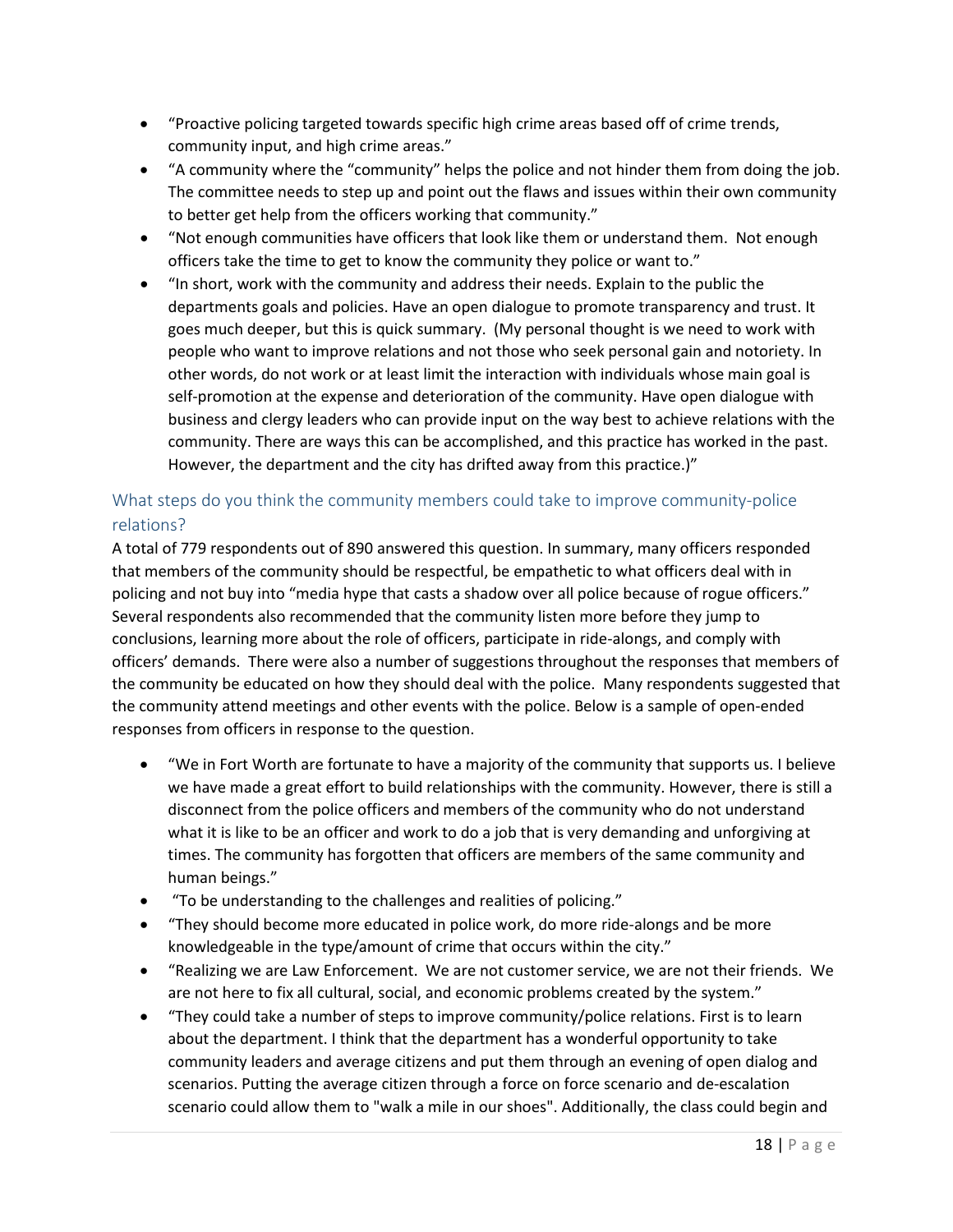end with a Q&A session to help people understand why things are done a certain way. Almost all police/community problems could be solved with better communication. Also, the community members must trust the police department. I understand trust isn't given but rather earned. The lack of community help in solving crimes is disheartening. The shooting on Mother's Day in the park for example.... hundreds of people were at the park, and no one is willing to cooperate with law enforcement."

### What steps do you think you could take to improve public safety and community-police relations? What tools would need to be made available to achieve these steps?

A total of 715 respondents out of 890 answered this question. Many of these responses reflected a combination of responses to other open-ended questions. Respondents felt that less attention to the media is helpful, more community interaction and involvement from both the police and residents and more listening and understanding of the role of police. In this question and others, it was expressed that the District Attorney's office should do better with prosecuting repeat offenders. Many respondents also expressed the need for more officers to help manage a growing city.

Communication and respect also became a theme in this response as well as others. Many respondents noted that they believe communication and respect builds trust, and trust is critical to helping police when they need to go after repeat offenders or others who may do harm to their communities. Below is a sample of open-ended responses from officers in response to the question.

- "We have racial issues within our department lingering from former Chief Halstead's tenure. The black officers recently requested and conducted a meeting with our Chief to make certain he and the supervisors were checking on the black officers, considering the additional stress associated with being a black officer. This is not a criticism of the Chief but illustrates how things are not considered. Me and other officers have read and directly hear a lot of disturbing statements/perspectives uttered out of the mouth of our white counterparts. If we can't have discussions about race internally, we are doomed."
- "Try and treat each citizen the way I would want the police to treat me or my family. I'm not sure what additional tools other than a couple of hundred more police officers to allow more time, when needed, addressing their problems or need for police."
- "More officers. With more officers on the street we would have more time to build positive relationships with the community."
- "I would be interested in meeting the citizens who live in my assigned beat. I work midnight shift, and it is difficult to meet these citizens due to the hours of my assigned shift. If the NPO of my beat is having a community event, I can go to the event and meet the citizens who live in my assigned beat."
- "I could have more patience with the public. I have to remind myself from time to time that they don't see things through my eyes or know what I know. I need to find a compassionate way to explain things to the public without being too punitive with my language. I want to be able to communicate with them, so they understand the consequences of their actions and change their behavior instead of being hurt and defiant by the way I communicated my message."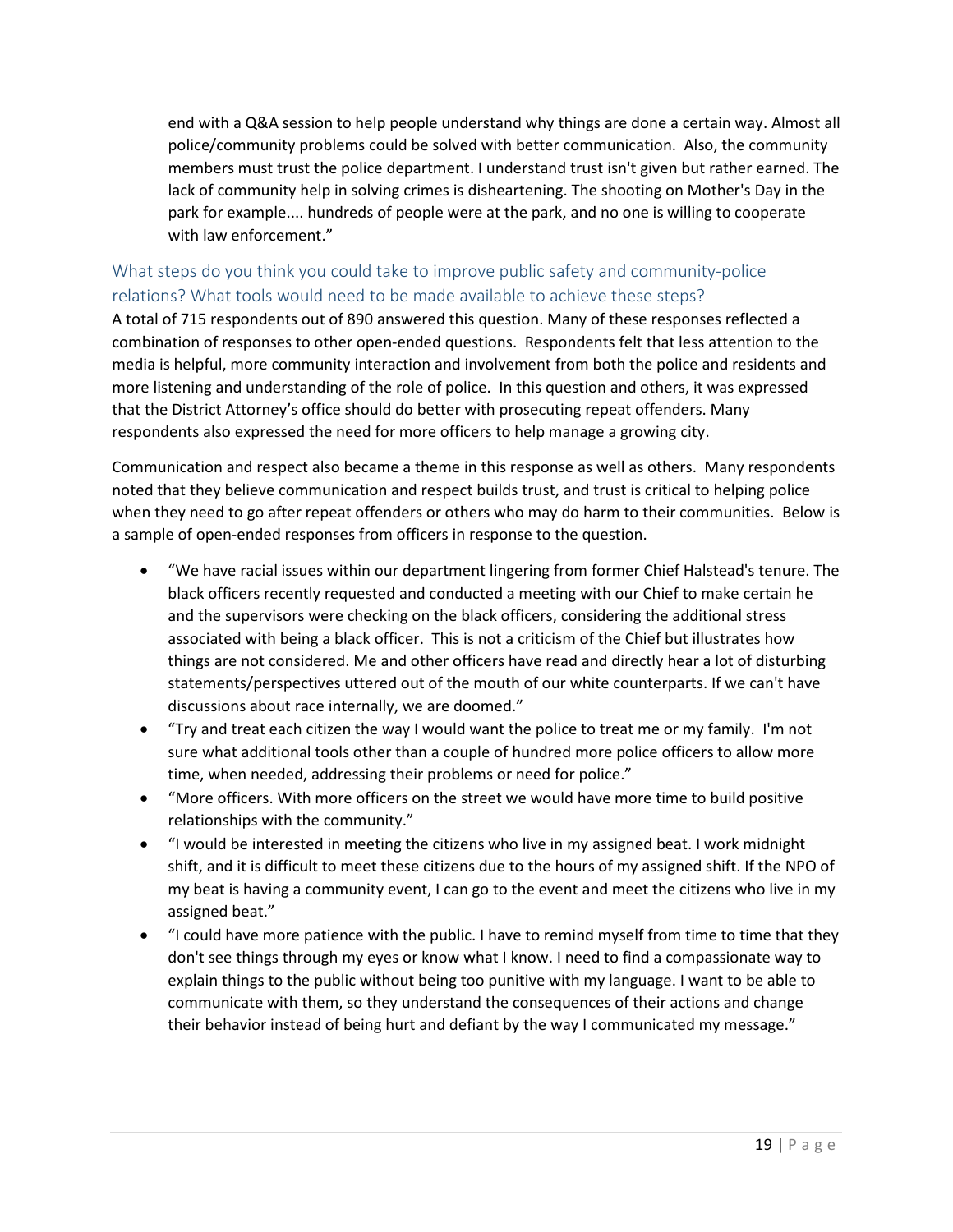### Is there anything that the City can do more effectively regarding community policing and building trust between FWPD and community members?

A total of 711 respondents out of 890 answered this question. The tone toward the city was not completely positive or completely negative. Funding for more staff came up repeatedly. Supporting officers was another point that was made frequently. Several respondents noted that they want the city to "stop playing politics," and not give in to a "small but vocal" group of activists. Other major themes throughout the responses were the city should educate citizens more on the responsibilities of police, appoint better police leadership/management and listen to officers and don't pander around tough issues. Respondents believe leaders should support police and be more transparent about things that may irritate the public as well as help increase and maintain high morale. Below is a sample of openended responses from officers in response to the question.

- "Yes. They can educate why we do what we do when force is needed. They can give us adequate staffing so officers are not over taxed and have available assist officers as needed. They can increase our training funds so officers can seek training. We NEVER have enough funding for training and that is unacceptable. Training is what makes us better. Officers should have easy access to training funds."
- "The city needs to lead the way in full support of its police department. Fort Worth is the best city not only in the state but in the country, and is in a great position to show this country how having a strong, well trained, community-based policing PD creates a safer environment for EVERYONE. ALL people want safety first, and that should be the focus of our city leaders. If our city leaders would actually listen to their constituents, they would realize the citizens of this city have shown time and time again their great support for police. Thus, the focus on providing our department with the tools it needs to continue to grow that support, will only boost this city's reputation as the greatest city in Texas to live."
- "Try to reach out to the silent majority and get a feel for what they are truly looking for. All that the media tries to push down the throat of the city is from an extremely vocal small number of people. Clearly the majority of the citizens want the FWPD to continue to do a great job like we historically have by voting for the CCPD."
- "Transparency is key for proper support."
- "The leaders of the department and city have to be willing to be neutral in community interactions, especially those interactions involving police misconduct. We very often see politically motivated responses from city and police leaders that lead to quick decisions and compromised investigations."

### <span id="page-25-0"></span>Part 7: Disparate Treatment and Diversity

Research suggests that people of color are more likely to be pulled over and/or receive infractions for minor offenses. Research also suggests that people of color are more likely to have excessive force used against them. What should be done to address disparities in how police treat people of color?

A total of 722 respondents out of 890 answered this question. There were quite a number of respondents that did not like this question and whose responses appeared defensive. Several refuted the idea that disparities exist in how people of color are treated by the police, and others asserted that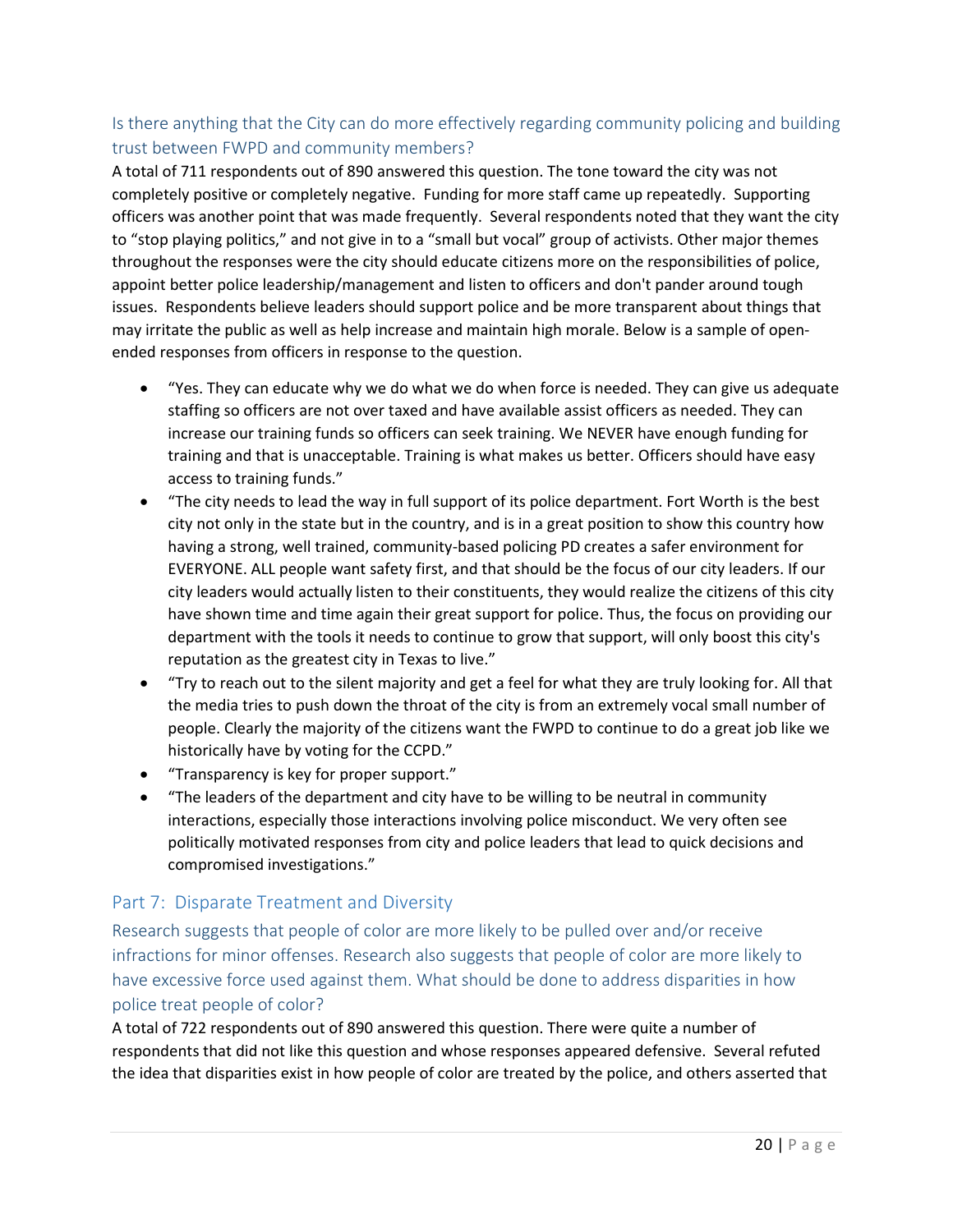the disparity is because people of color commit the most crimes and police tend to patrol in areas with the most crime. Many stated that they did not agree with research that suggested these disparities.

Some officers suggested that the question was biased and was designed to make the Department and officers appear racist. Many of these responses suggested that respondents may not be completely aware of implicit bias, nor were they aware of information and statistics that suggest people of color are treated differently by the police.

Despite the negative comments, there were a few constructive comments that included hiring more officers. Specifically, it would be to have more officers patrolling neighborhoods that reflect their demographic. In addition, the positive responses included having more diversity training. Below is a sample of open-ended responses from officers in response to the question.

- "What research suggests this? I have not witnessed any racial bias in my time as a police officer. Any traffic stops I have made or fellow officers have made have been because a traffic violation was committed. I work on a side of town that is primarily made up of people of color and most officers do not even bother with minor offenses because we are all more interested in arresting people who are committing violent offenses, burglaries, and dealing drugs."
- "This is a difficult question. By the time most officers are entering the academy to be trained to be an officer, their ideas and prejudices are already part of their being. The trick is to catch the officer cadets that can't recognize and overcome their implicit bias before they become officers. If these cadets cannot overcome themselves and act out on their bias during training, they should be weeded out of the program. We constantly receive updated diversity training, deescalation training, and so forth. Officers have to elevate themselves to a higher standard and be willing to address issues that they see with other officers, be it through mentoring or discipline. "
- "The role of policing is reactive! We respond to the situations presented to us. If we observe a violation, we respond with enforcement action."
- "Police activity is often higher in communities where people of color are located because research also shows these are the areas with higher crime rates. So, it only makes sense that there would be a higher likelihood for being pulled over and cited in these areas. Often times, citations are issued for minor offenses in lieu of making a custodial arrest for minor warrants. Uses of force occur during an arrest or detention process which is precipitated by the commission or suspected commission of a crime, and are almost always accompanied by some form or resistance by the suspected offender. The use of the minimum amount of force necessary to effect the arrest is standard used by police; therefore, the disparity does not lie with how police treat people of color but rather how people of color respond to the arresting authority of the police."
- "The first thing that has to be done is the acceptance and recognition that there is a real disparity in the treatment of people of color and the police. There is a belief that this statement is some type of false narrative or over-reaction on the part of communities of color. However, it must be acknowledged that this is in fact, a real occurrence. The problem is that the automatic or natural reaction is to ignore this belief and make it an allegation of racism and discrimination. Departments began to go on the offensive and try to prove that their department is not racist or a participant in discriminatory practices. While truly many departments are not engaged in the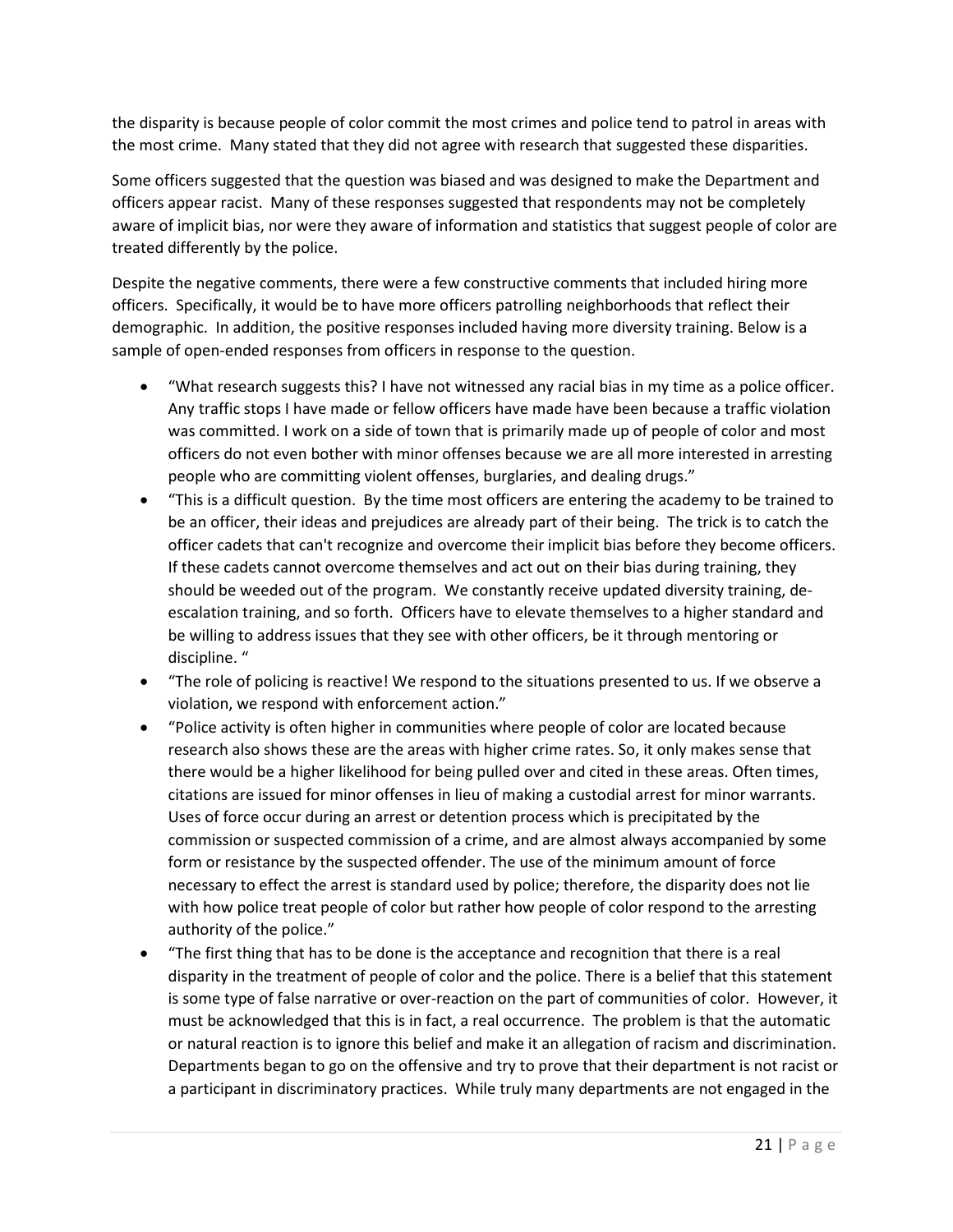latter, they do often promote policing practices that often target communities of color with overly aggressive policing and officers that engage in policing that is geared more towards punitive interactions rather than positive or beneficial interactions."

### The Fort Worth Task Force on Race and Culture noted that the diversity of the past six recruit classes did not proportionately represent the City of Fort Worth's population. What further steps should the FWPD take to recruit a more diverse candidate pool?

A total of 708 respondents out of 890 answered this question. The resounding theme toward this openended question is that race should not be a factor in hiring and the best person should be hired for the job. Some stated that it is not the police's fault that there is no diversity. They believed that policing is a calling, and one has to have a deep desire to serve as police, as opposed to being recruited or influenced.

Several officers pointed out that FWPD should work on its image and its relationship with certain communities in order to create a better perception about the Department. Others suggested more emphasis on a program the Department offers that works with young people and can serve as a tool to recruit them as officers. It was mentioned that the Department does not do a great job of getting people of color involved in this program.

There were a number of positive suggestions that included recruitment at historically black colleges and universities, getting better recruitment staff, offering better pay, and most importantly, there were several calls for the Department to be unwavering in their commitment to improving diversity and the Department's relationship with people of color. Below is a sample of open-ended responses from officers in response to the question.

- "FWPD I believe already makes a huge effort to recruit diversity. But as a minority I know for a fact that most minority cultures have not come around to pushing the upcoming generations into policing as a career as they still see policing as an undesirable career due to the "old school policing" the elder generation experienced. It will be some time before this perception changes, but the current national trend towards policing is also discouraging minorities from crossing the "line" into policing as there is such a push back against policing from the ethnicity the potential recruits represent. This may change if those pushing back against policing recognize for the change they are demanding to occur it will take to encourage their followers to become the Police officers that patrol their community."
- "Use our local resources: example have a FWPD recruit booth at our large local events such as Arts festival, FWSSR grounds, during Dickies arena functions, TMS races. Recruit booths at all Fort Worth local high schools during college days. Rent Billboards during April/May within our city promoting high school graduates and FWPD careers."
- "Improving relations via NPO with children in diverse communities would help over time. I believe if we start with much younger generations and show them that police officers are good people, it will help encourage them to pursue a career in law enforcement."
- "I wish I knew the answer to that. We are gaining, but we certainly are not there. We have recruited out of state, we have directed our efforts at black colleges, and other agencies. Maybe our recruiters should be meeting with the military officers responsible for out processing military veterans. We are also making strides with recruiting youth offering a pathway from Explorer (volunteer) to Cadet (paid with tuition reimbursement benefit) to Recruit class."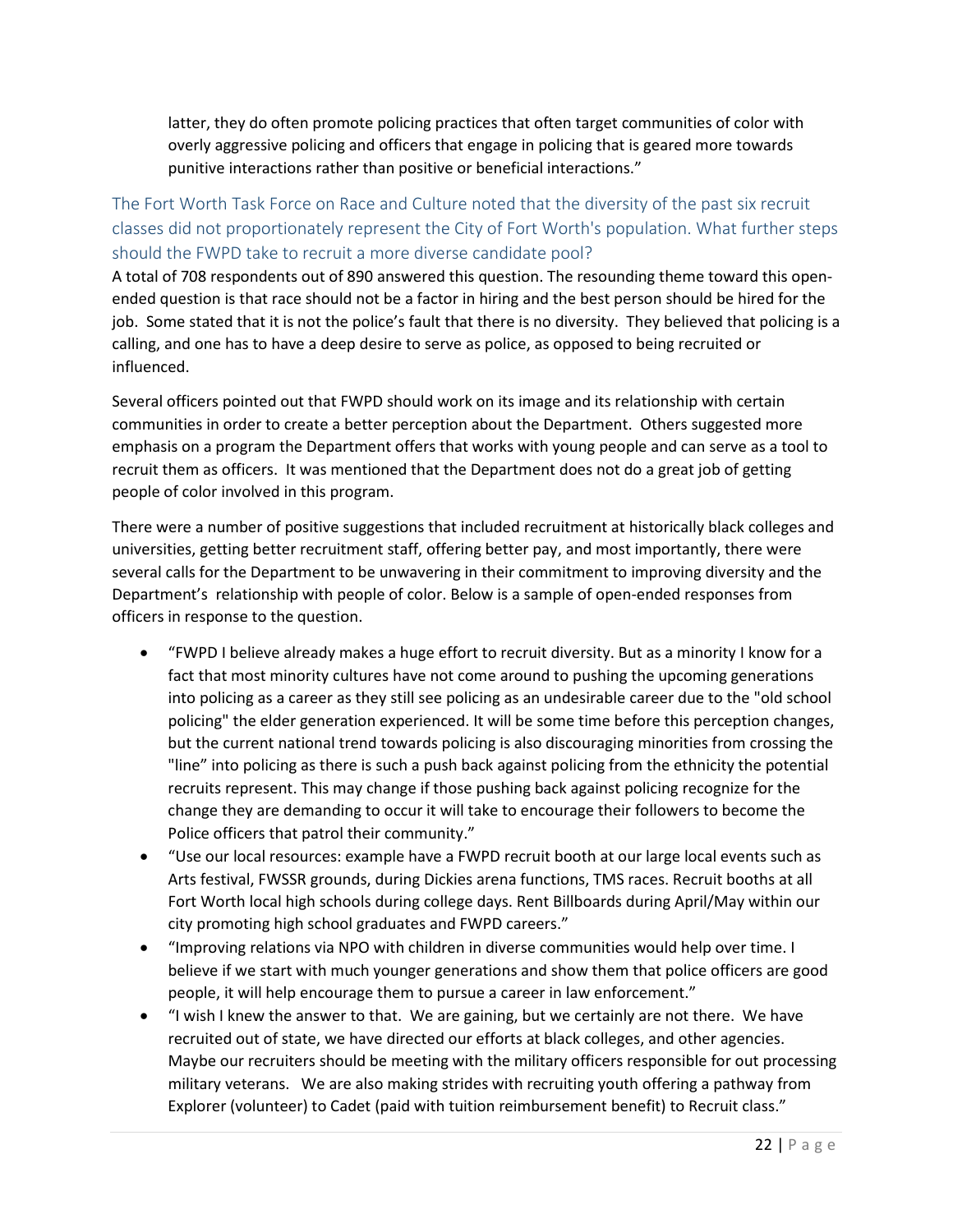• "You should hire the most qualified candidate and race/gender/sexual orientation shouldn't play a factor. I don't care what color the person working beside me is. What I do care about is are they a critical thinker, will the react appropriately under stress, and will they help me get home to my family."

### The Fort Worth Task Force on Race and Culture recommended that FWPD develop and implement a recruitment plan to strengthen FWPD's diversity of its specialized units. How do you feel this can be accomplished?

A total of 695 respondents out of 890 answered this question. When it comes to recruiting for special units, many respondents asserted that only the best should be chosen, there would be more minorities if they just apply, or there wasn't an issue with diversity at all.

In other instances, respondents reported that some minorities are merely not interested in serving in specialized units. Some asserted that minorities have already been given special consideration. This raises a point about how people of color are perceived when it comes to being hired or being selected for specialized units. If individuals are being hired for the sake of diversity and are not qualified, any reprimand they receive or any semblance of an ethical lapse reflects on the perception of others that when the goal is diversity, quality is compromised. This may hurt officers of color because it may be perceived that they are unqualified and do not deserve to be in the unit.

Many constructive responses pointed to having supervisors actively recruit, having an "outside" board select who goes into the unit, and reinvigorating the on-loan programs to give officers more exposure to those units, expanding units, or making them less specialized. One notable suggestion was for specialized units to rotate members on a regular basis, "Force people who were in specialized units to return to patrol instead of jumping from special unit to special unit." Below is a sample of open-ended responses from officers in response to the question.

- "Minorities should not want special treatment. Earn your way into a specialized unit just like everyone else. Overall lack of minority officers = lack of QUALIFIED candidates for specialized units...it's that simple."
- "The specialized unit diversity problem is an interesting one to me. I don't really know why there is a lack of diversity in some of the specialized units. What I do know, from my own experience in specialized units, is that there often are very few minorities that apply for such units. Actually, there are surprisingly few candidates that put in at all, of any race or sex. I know there have been some efforts to address this, such as through open houses, but I don't see that anything has really changed."
- "Specialized units in my opinion, generally select people they already know or like. Other than using someone outside of the unit to select who gets in, I'm not sure how this could be accomplished."
- "I would start a "blind" application process for specialized units. Eliminate the "good ole boy" ability for all involved. This would help insure the best applicant gets to a position. This could be done by having a standardized online application form to fill out, all evaluations would be submitted without identifiers attached, and interview questions could be sent and returned at a set time within a time frame under an anonymous identifier."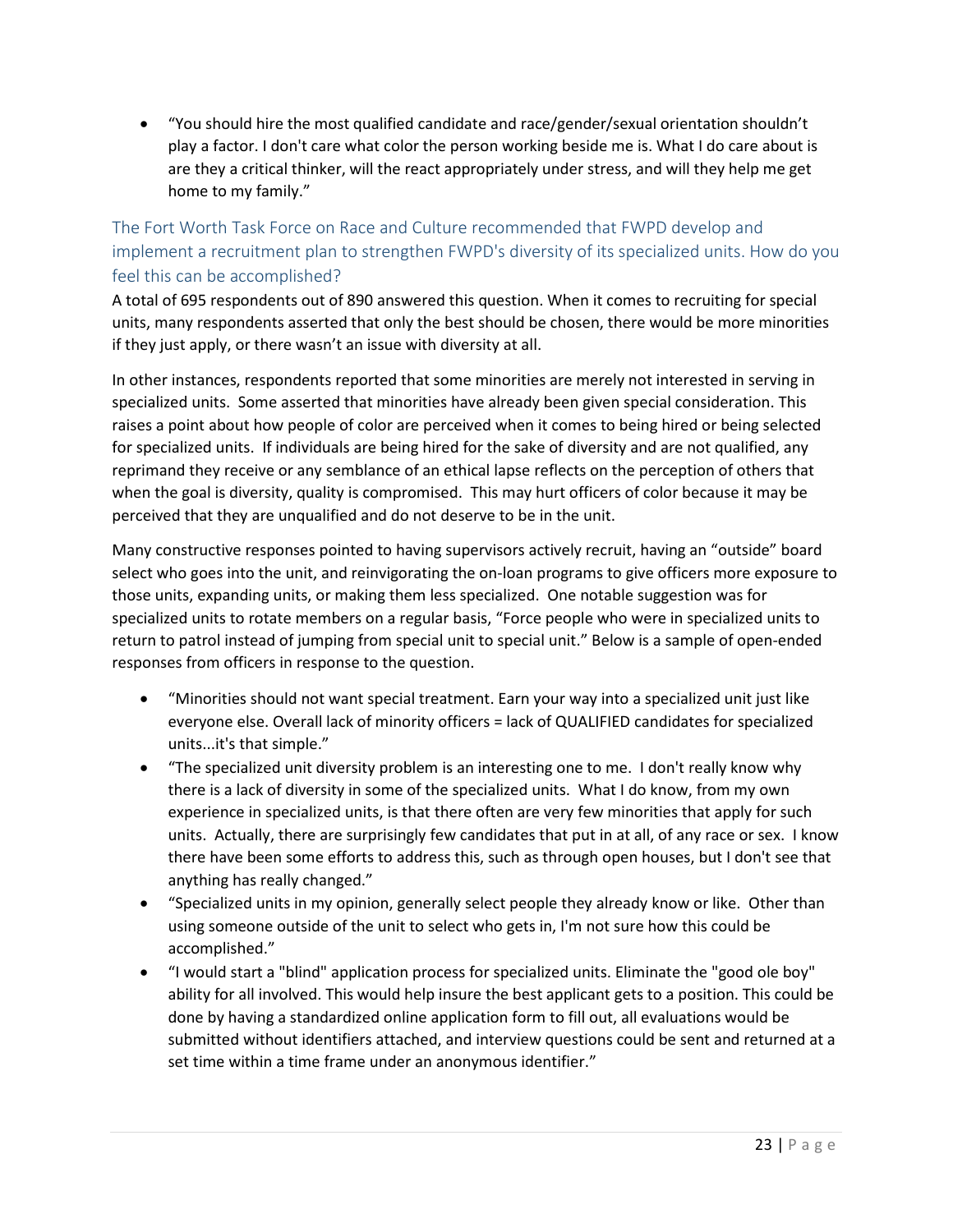#### <span id="page-29-0"></span>Part 8: Accountability Measures

### What are your suggestions for assuring the public that police are held accountable for misbehavior or any other violation of the public's trust?

A total of 654 respondents out of 890 answered this question. In summary, transparency and communication are the most cited responses. Respondents also noted that the Department should communicate with a complainant about the outcome of a matter that involved them, then make an intentional effort to make the public aware of complaints in some shape or form throughout the year. Some respondents also mentioned having a citizen's oversight committee and a board where civilians and police work together. Others suggested that the public should file complaints if they encounter an officer doing wrong.

Other suggestions included more education and information to the public regarding policies and processes, making sure officers and supervisors properly document situations when there are disciplinary actions, being proactive with the media and have good stories highlighted, more interaction with the community, and not hesitating to speak with the public regarding high profile cases. Below is a sample of open-ended responses from officers in response to the question.

- "Transparency. There are some issues with being too transparent, but overall I feel police/citizen relationships will benefit from it. There is always going to be a gap between what the community believes/expects and how police sometimes respond. I believe the goal is to shorten that gap. Sometimes it is due to police misbehavior, sometimes it is accidental, and sometimes it was justified but simply looked bad on a video. Policing is not always pretty. But being transparent, i.e. saying when we messed up as well as standing up when we didn't, is the best way in my opinion."
- "This will never be accomplished until a mode of talking is established. Real-time information, podcasts, long form conversation. Until Police and public can dialog like co-citizens, there will never be true trust on police. Bad ideas and misinformation MUST be addressed and challenged on both sides."
- "Rules and policies are already in place. Use the existing policies fairly and not based on political or public pressure. If an action is wrong, it is wrong regardless to who the individual is."
- "Provide accurate information about police complaints and resolutions. Continue to educate the public as to the challenges officers face on a daily basis along with what training is given for officers to confront these challenges. Immediately confront misinformation about police encounters."
- "Our Internal Affairs Unit and Special Investigation Unit both do a fantastic job dealing with police misconduct. Members of these units contact complainants with resolution information subsequent to the investigations. Having rapid access to a listening ear in these units is helpful. I feel we already do an ample job in policing ourselves as I feel as though we are a strictest arbiters."

### <span id="page-29-1"></span>Part 9: Additional Perceptions

### Please add any additional comments about the subjects covered on this survey.

A total of 336 respondents out of 890 answered this question. The comments reflect an array of topics and concerns. Several responses centered on the perceived lack of quality of the survey. Many respondents also provided follow ups to other concerns expressed, which included more staff, better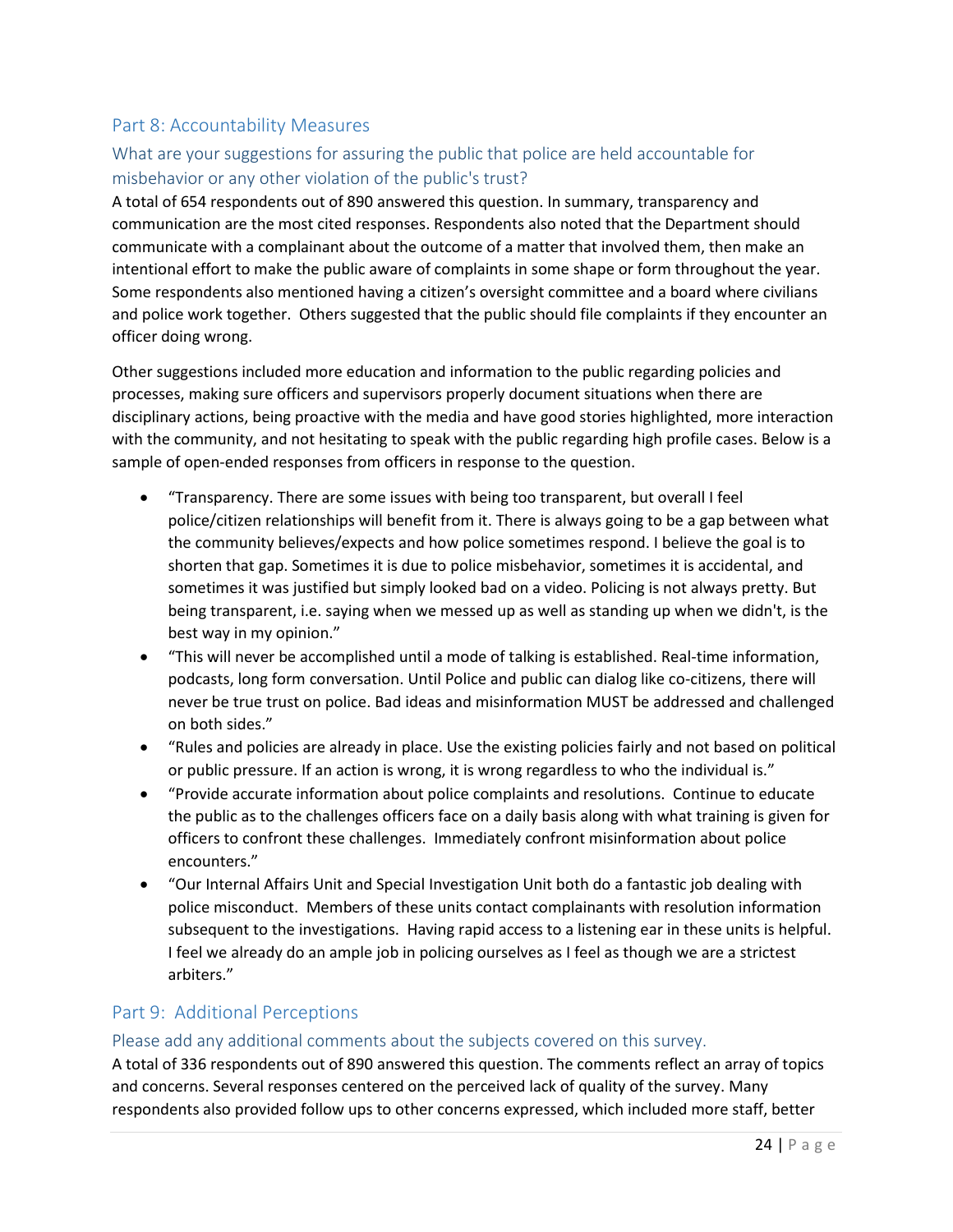community relations, and more support from leadership. A handful of comments here and in other parts of the survey discussed morale was an issue. On one hand, the community was upset, and on the other hand, leadership didn't appear to be supporting officers in an effort to appease the public. Another sentiment expressed here and in other parts of the survey was the idea that officers were more afraid of doing their work because of the negativity toward officers. There seemed to be a reluctance to act in certain ways for fear of being vilified or admonished. Another thing that was mentioned several times was race; there was strong discontent when questions centered on race. Many respondents perceived that others perceive them as racist merely because they are police officers, and others noted that they are just tired that "everything has to be about race." Below is a sample of open-ended responses from officers in response to the question.

- "In my opinion, a lot of citizens have a problem with the authority that policing represents. It doesn't matter how often we publicize the good deeds that we do or the skin color or ethnic backgrounds of the people we hire. In a large number of the cases that have made headline news, a suspect was asked to do something but chose to run or fight instead."
- "Let's not just focus on not just Officers being terrible people and recognize the good officers. Also don't just Focus on POC but everyone, and if they are mishandled by police, let's get together and learn from each other. I feel this survey is one sided and attempting to say that we only stop or deal with POC when that is not the case."
- "I feel Ft Worth has been very progressive as far as promoting procedural justice and deescalation. There is room for improvement since many officers take additional training personally and believe they are being told that they are in the wrong merely because they have to attend training. I believe that as long as the department emphasizes that the officers are doing a good job and the training is merely a tool to help them stay up to date, just like firearms training, this should slowly get better with the new generation of officers. I don't believe it's fair, however, to treat the officers as if they are the same as those in less progressive departments."
- "Don't make everything about race. Stop dividing us by the way we look and assuming we treat people differently based off biases. There is NO evidence of that. Be just. We are supposed to be innocent until proven guilty. That is not what is happening here. Meet with the victims in the community and not just those who are screaming the loudest. I know nothing I've said here will make a difference and I doubt anyone will even read this. The City Leaders and the Police Administration have made it clear they don't care about what we have to say at all, and this is just a formality to make us think we have a voice. That's why I am looking for another job along with many other officers. It is sad and it breaks my heart to know I can't do anything to stop the destruction that is coming."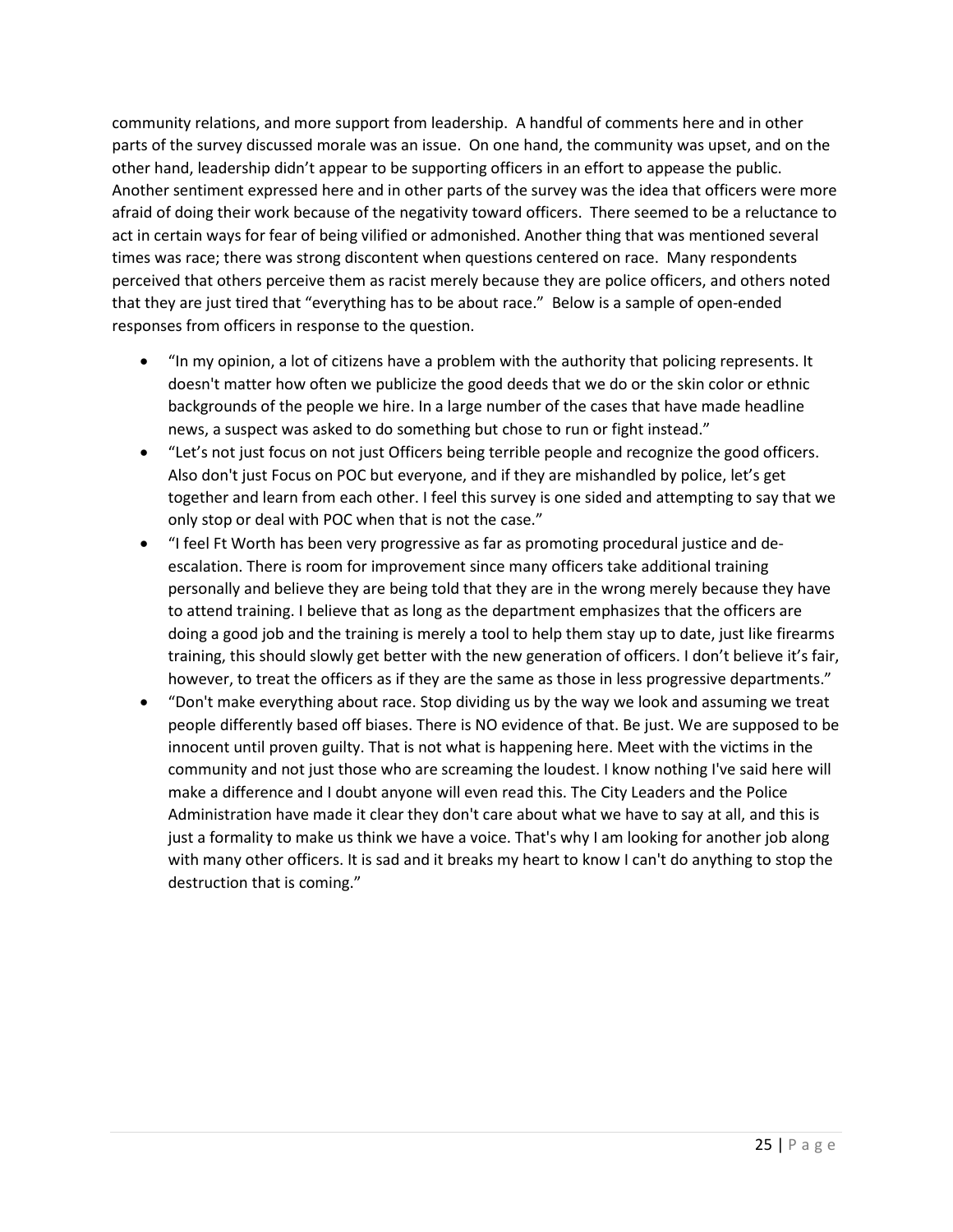Page Intentionally Blank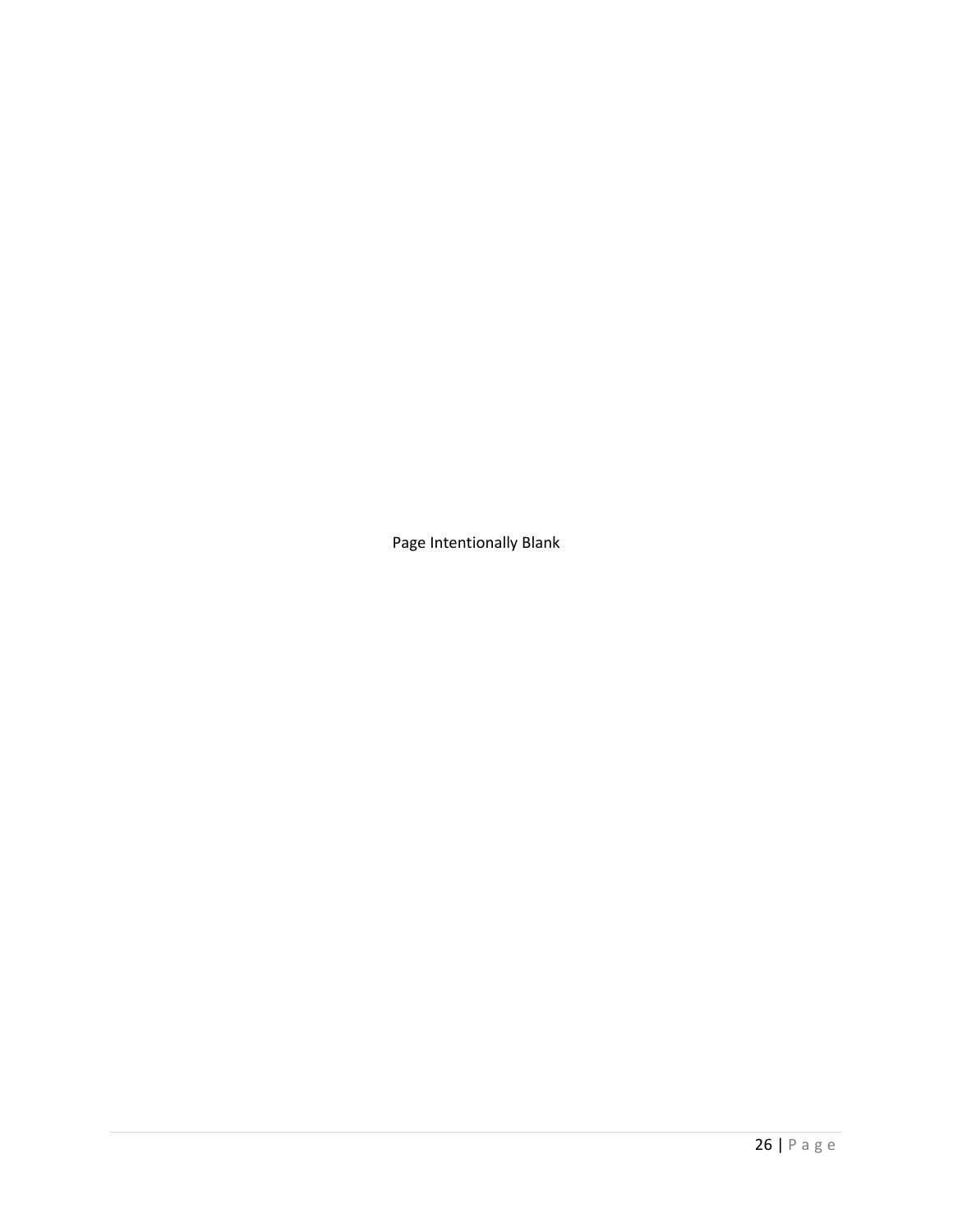# <span id="page-32-0"></span>Section Two. Community Perception Survey

The Survey was distributed to community members in a variety of methods via email on behalf of the OPOM, the City of Fort Worth's Gov Delivery email distribution list, the City of Fort Worth's social media accounts, OPOM social media accounts, and the City of Fort Worth's weekly Roundup Newsletter. Multiple OPOM community partners also shared the Survey with their stakeholders. The emails, related articles, and other medium included a hyperlink to the Survey, which was designed using Qualtrics. 3,991 community members responded to the survey, representing approximately .5 percent of the total population ( $n= 895,008$ )<sup>[4](#page-32-4)</sup> of the City of Fort Worth.

Below are tables and graphs for each survey question, a brief synopsis of patterns, and notable responses. Simple descriptive statistics have been utilized to complete this analysis.

#### <span id="page-32-1"></span>Survey Responses

The following provides a descriptive analysis of the survey responses to the survey questions. Percentages noted in the following analysis are percentages of the total respondents who answered the given question.

### <span id="page-32-2"></span>Part 1: Respondent Demographics

#### What is your gender identity?

The figure below depicts the gender identity of the survey respondents in comparison to the City of Fort Worth demographics.<sup>[5](#page-32-5)</sup> A total of 3,973 respondents out of 3,991 respondents answered this question. 62 percent of the survey respondents noted their gender identity as Female, while 37 percent noted Male.



<span id="page-32-3"></span>Figure 2.1. Respondent's Gender

<span id="page-32-4"></span> <sup>4</sup> Source: City of Fort Worth. Population: 2018.<https://fortworthtexas.gov/about/population/>

<span id="page-32-5"></span><sup>5</sup> Source: US Census Bureau, Fort Worth, Texas, 2019 Estimates.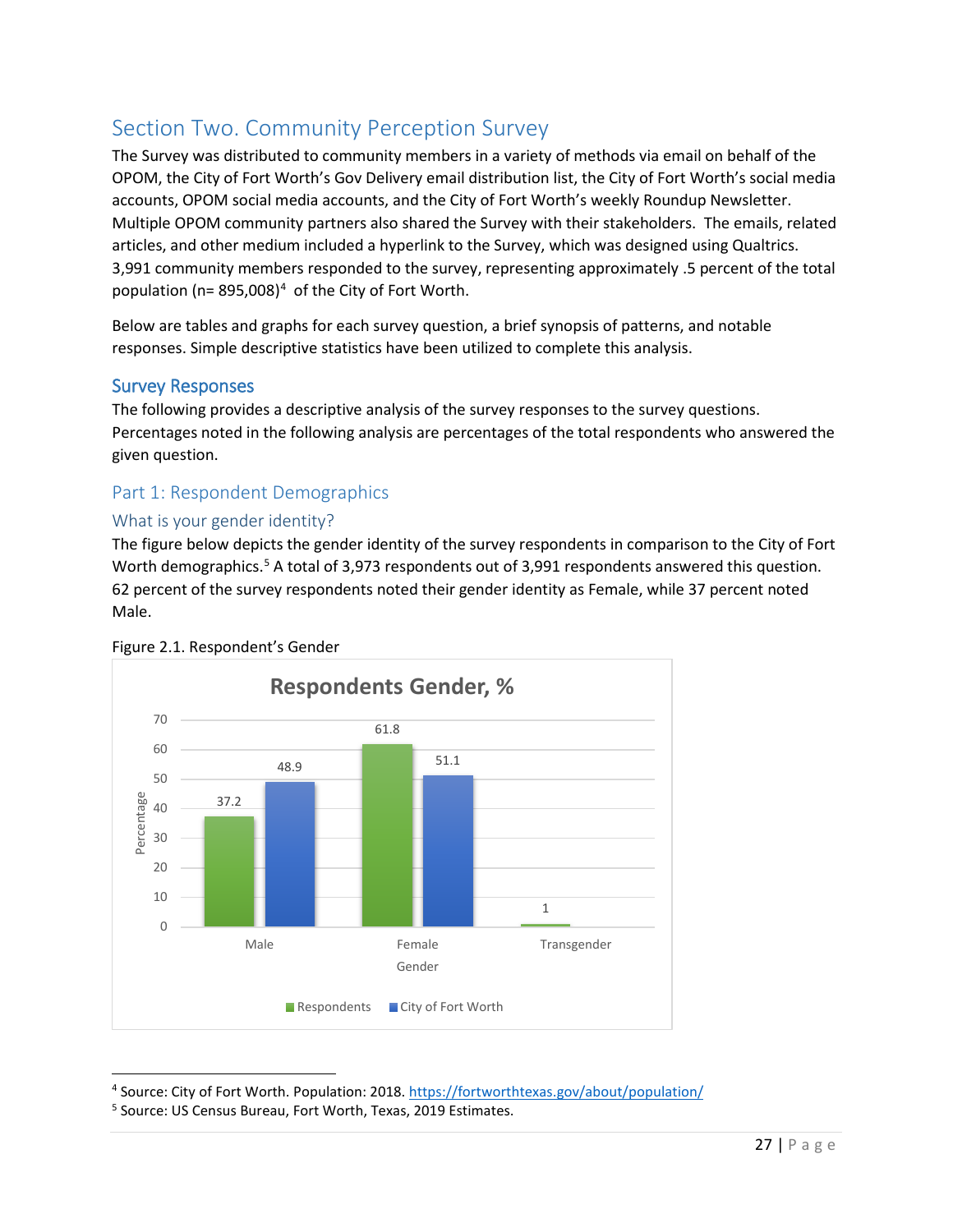#### What is your race?

The following figure represents the responses to the above question in comparison to the City of Fort Worth demographics.<sup>[6](#page-33-1)</sup> All 3,991 respondents answered this question. Respondents were not limited to one option for race. In an effort to conduct this analysis and the analysis used for the crosstab analysis, two additional categories were added to race/ethnicity: "Biracial/multiracial" and "Did not disclose." Respondents who selected more than one race were placed in the "bi/multiracial" category. Several respondents provided text besides their race/ethnicity. These respondents were placed in the "Did not disclose" category. This allowed us to accurately measure respondents who indicated Other for their race. All remaining respondents are referred to as "Did not report." As noted below over 66 percent of the respondents were Whites (non-Hispanic), 12.4 percent identified as Black/African Americans, 10.2 percent of respondents identified as Hispanic/Latino/as, and 2.5 percent of the respondents did not disclose.



#### <span id="page-33-0"></span>Figure 2.2. Respondent's Race

<span id="page-33-1"></span> <sup>6</sup> Source: US Census Bureau, Fort Worth, Texas, 2019 Estimates.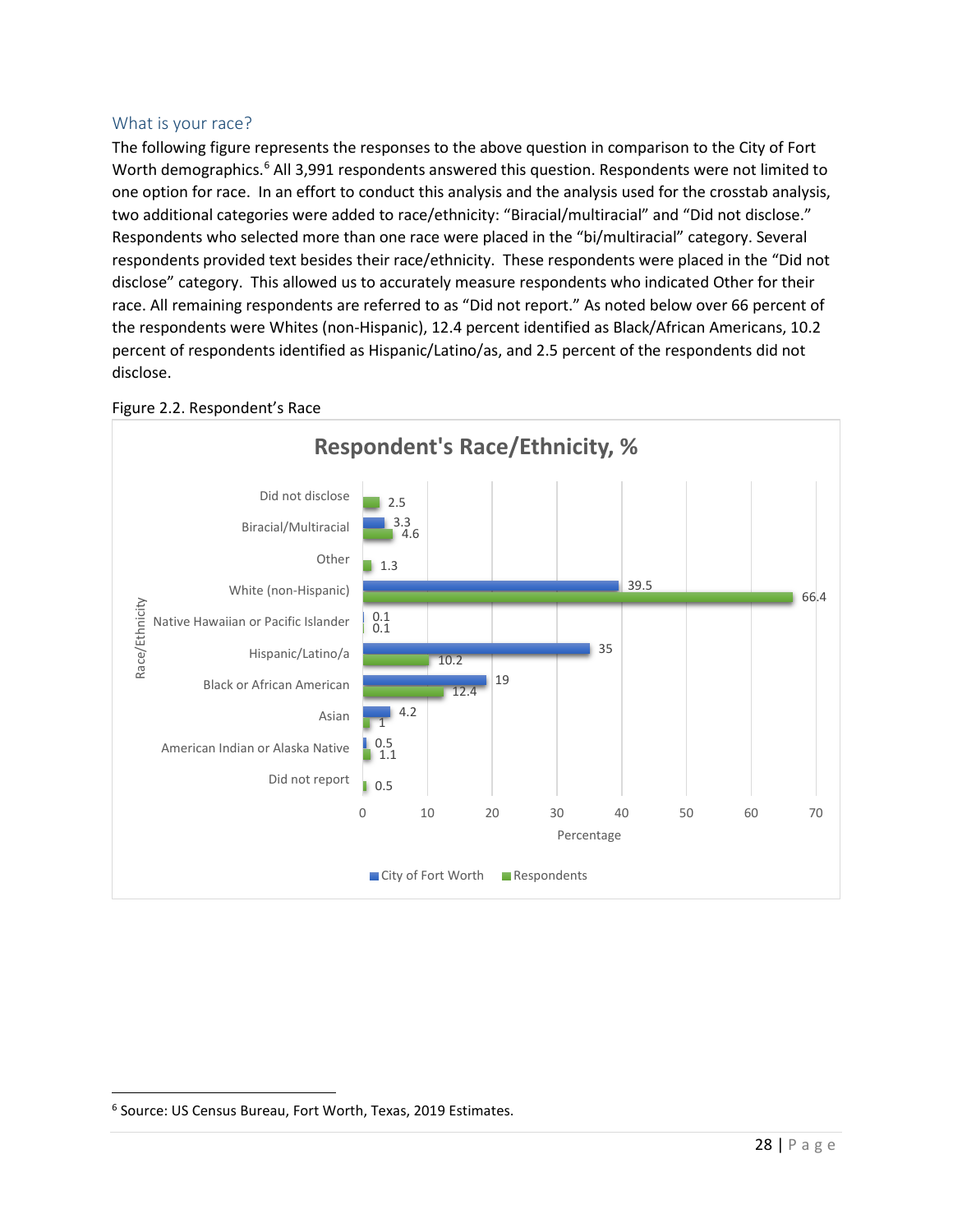#### What is your current age?

The following figure depicts the responses to the above question. A total of 3,947 respondents out of 3,991 answered this question. Most of the survey respondents (86.1%) were over the age of 31.



Figure 2.3. Respondent's Age

### Which group do you most identify with?

The following figure depicts the groups with which respondents identified. A total of 3,946 respondents out of 3,991 answered this question. As noted below, most respondents (80.6%) noted that they identify as a City of Fort Worth Resident.

<span id="page-34-0"></span>

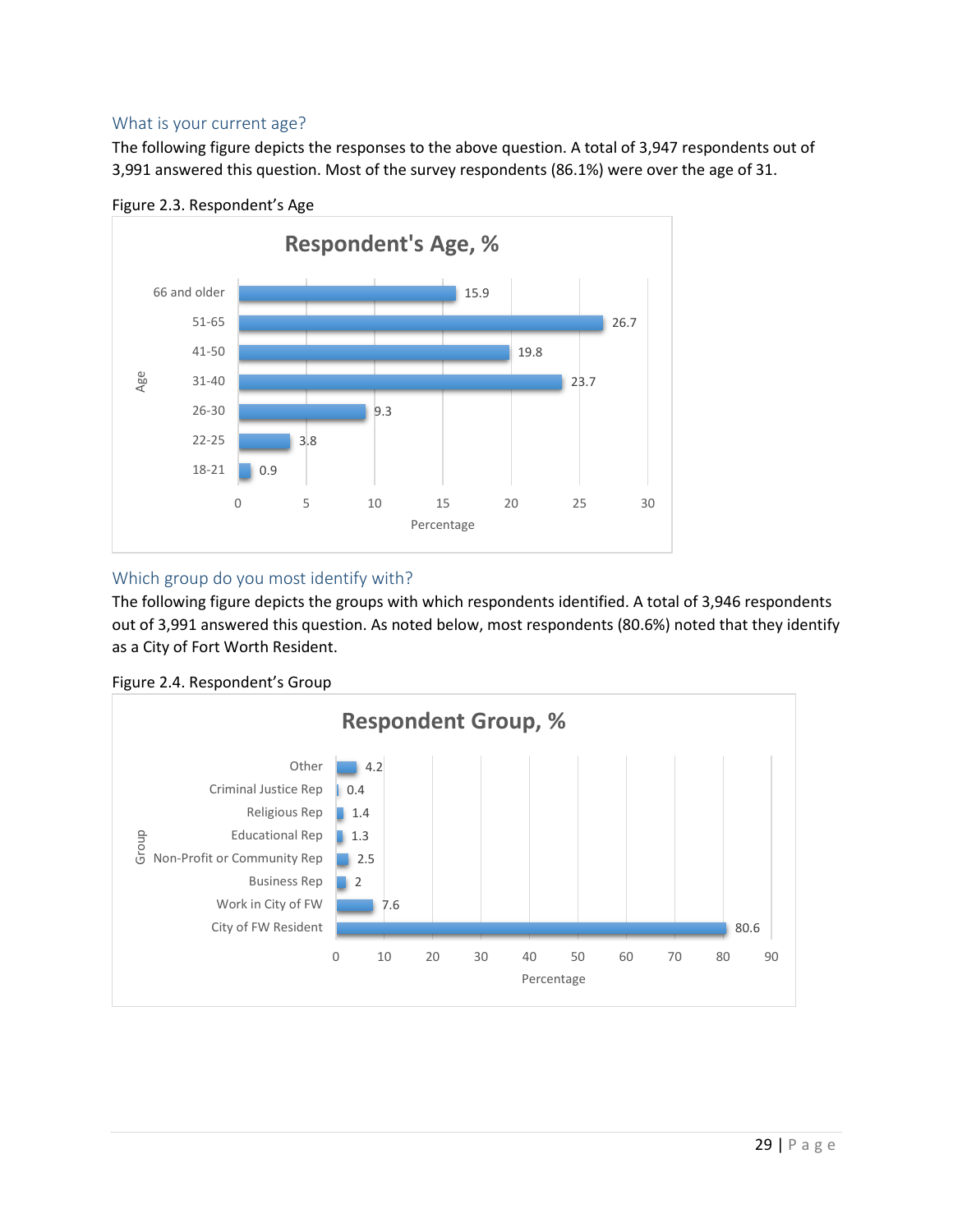### Which of the following best describes your current employment status?

The following figure depicts the employment status of the respondents. A total of 3,924 respondents out of 3,991 answered this question. As noted below, a majority (66.8%) of the respondents noted that they were employed, followed by retired (18.8%) respondents.



<span id="page-35-0"></span>Figure 2.5. Respondent's Employment Status

### What is your marital status?

The figure below depicts the marital status of respondents. A total of 3,924 respondents out of 3,991 answered this question. As noted below, a majority of the respondents self-identified as married (63.5%), which was followed by single-never married (14.3%) and divorced (12.2%) respondents.

<span id="page-35-1"></span>

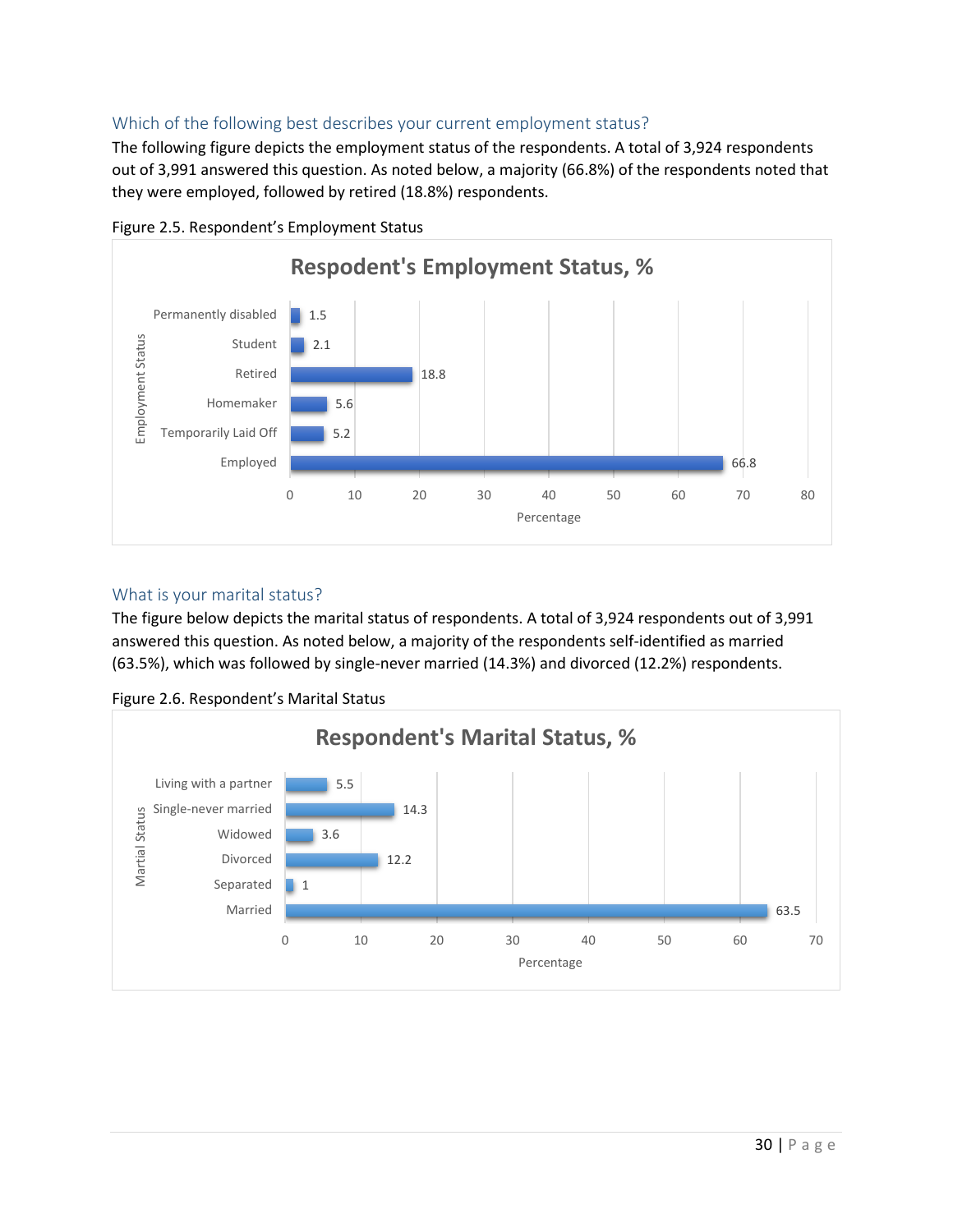### What is the highest grade you have completed in school?

Figure 2.7 illustrates the highest-grade level completed by the survey respondents. A total of 3,924 respondents out of 3,991 answered this question. A total of 35 percent of respondents noted that they completed college, this was followed by 27.5 percent with a graduate degree, and 22.7 percent with some college or tech school.



<span id="page-36-0"></span>Figure 2.7. Respondent's Highest-Grade Level

#### Do you rent or own your residence?

The following figure represents the responses to the above question. A total of 3,877 respondents out of 3,991 answered this question. As noted below, 77 percent of respondents stated that they own their residence, whereas 20.7 percent rent.

<span id="page-36-1"></span>

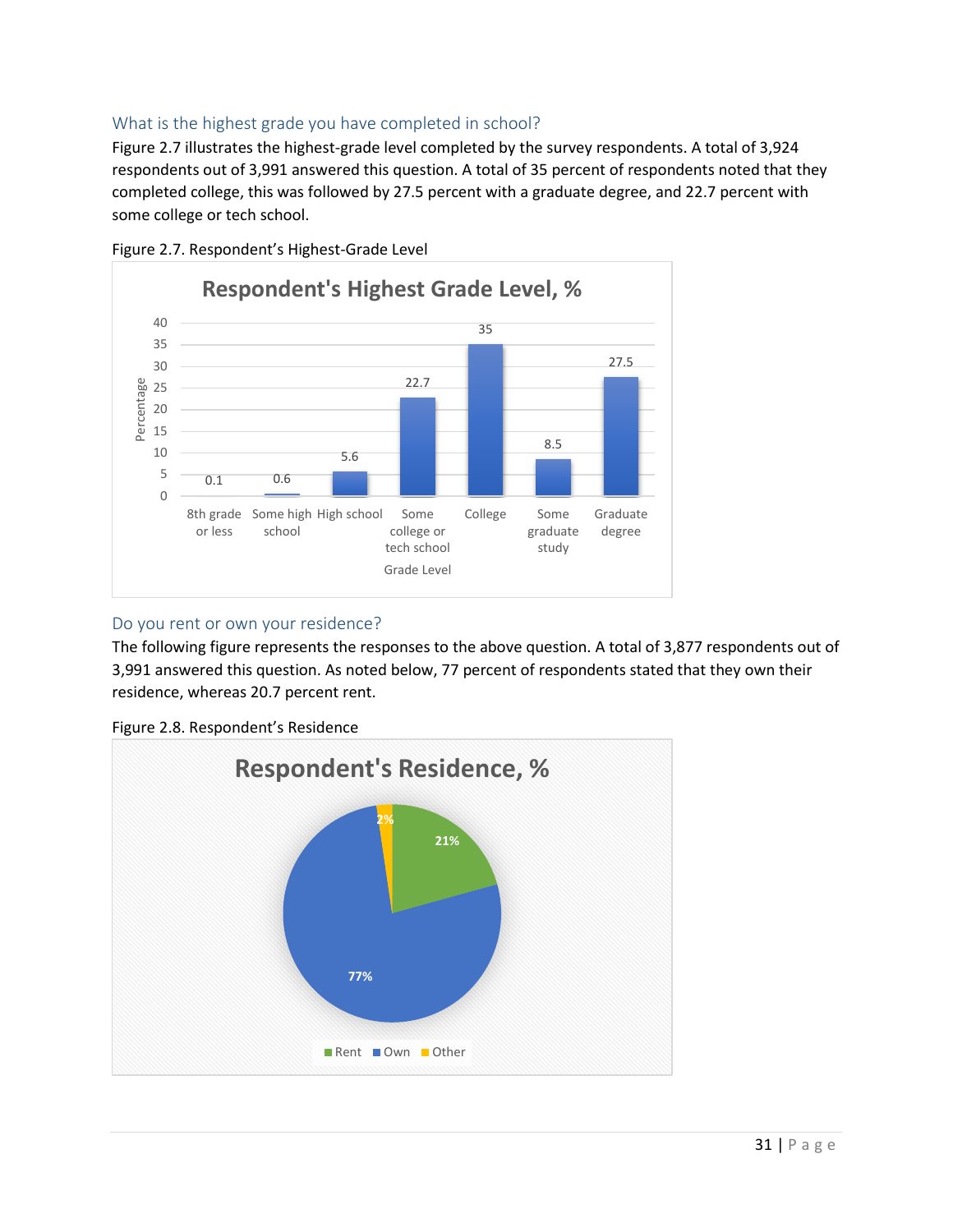### Considering the combined income for all household members from all sources, what is your best estimate of your household income for 2019?

The chart below illustrates respondent's household income. A total of 3,877 out of 3,991 respondents answered this question. As noted below, over 79.7 percent of the respondents reported a household income over \$50,000 dollars in 2019.



<span id="page-37-0"></span>

### Which neighborhood do you most identify with?

A total of 3,250 respondents out of 3,991 answered this question providing a total of 228 different neighborhoods. Of these 228 neighborhoods, 146 neighborhoods were each identified by fewer than 10 respondents. In addition, 112 respondents listed "Other" in response to this question. The ten neighborhoods that were identified by the most respondents are provided in the table below. In total, these ten neighborhoods accounted for 33.7 percent of the respondents who answered this question.

#### <span id="page-37-1"></span>Table 2.1. Respondent's Neighborhood

| <b>Neighborhood</b>            | <b>Number of Respondents</b> |
|--------------------------------|------------------------------|
| North Fort Worth               | 214                          |
| Downtown Neighborhood Alliance | 189                          |
| South West                     | 124                          |
| Wedgwood                       | 105                          |
| Fairmount                      | 99                           |
| Downtown                       | 96                           |
| <b>Historic Southside</b>      | 74                           |
| Northside                      | 67                           |
| West Fort Worth                | 65                           |
| Eastside                       | 63                           |

#### What is your zip code?

The following table provides a list of the zip codes for the respondents (3,991) that responded to this question in the survey. Respondents were asked to provide their zip codes. While not all zip codes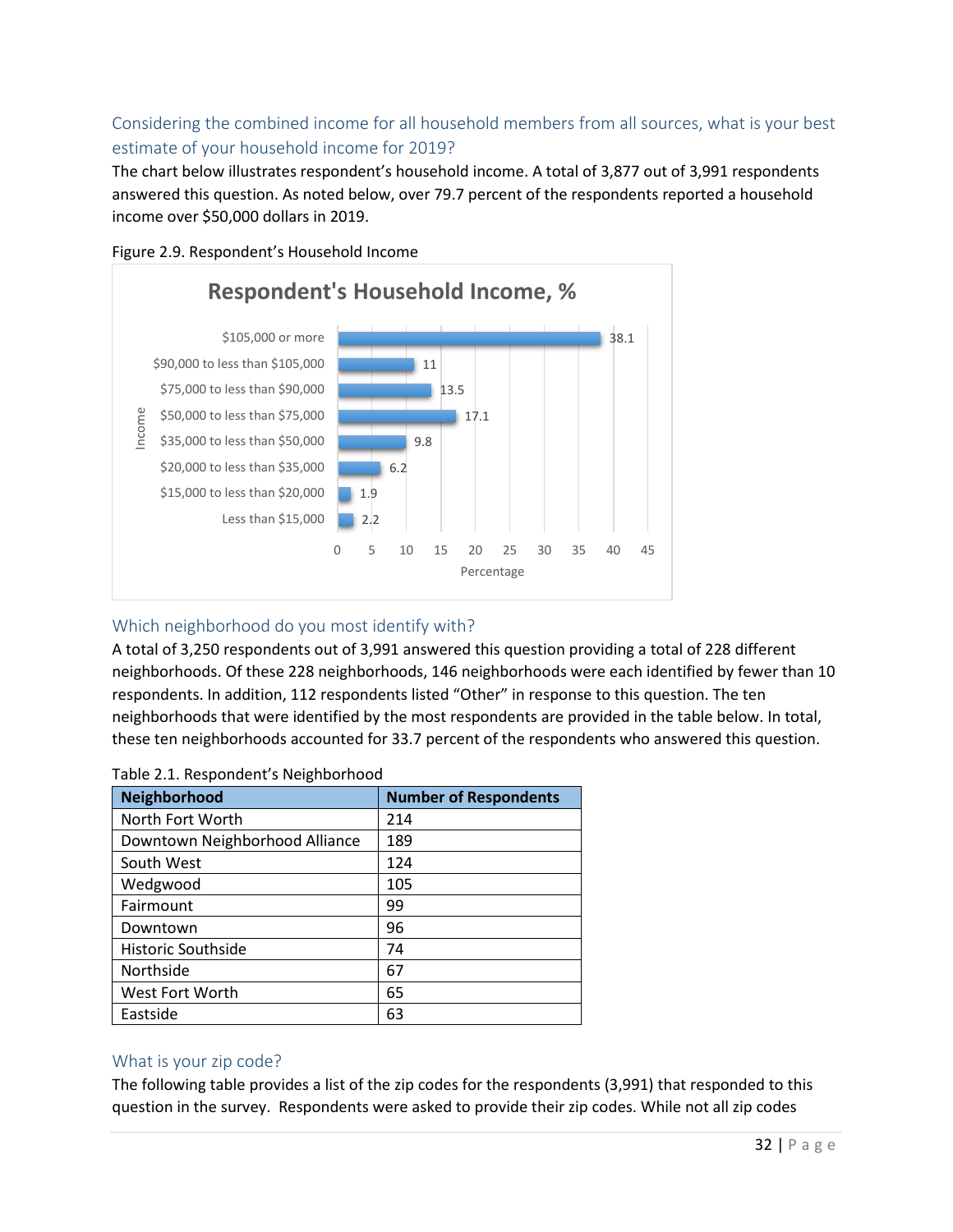provided were within the City of Fort Worth, a few were within the Dallas-Fort Worth area and presumably these respondents, "work or play" in the City of Fort Worth. Of the total 3,991 responses to this question, 17 zip codes provided were not in the Dallas-Fort Worth area, and 189 respondents did not provide actual zip codes. Further, 105 zip codes each had fewer than 10 respondents. For simplicity and accuracy, these 311 responses and/or zip codes were removed from the analysis. The table below identifies the 45 zip codes in the Dallas-Fort Worth area that were identified by more than 10 respondents. The 10 zip codes identified by the most respondents, shaded in grey in the below table, accounted for 53.1 percent (n=2010) of the total respondents who answered this question and provided a zip code from within the Dallas-Fort Worth area.

| Zip code | <b>Percentage</b> | Zip code | <b>Percentage</b> |
|----------|-------------------|----------|-------------------|
| 76053    | 0.3               | 76111    | 1.5               |
| 76182    | 0.3               | 76120    | 1.5               |
| 76180    | 0.3               | 76114    | 1.6               |
| 76248    | 0.3               | 76135    | 1.9               |
| 76117    | 0.3               | 76102    | 2.2               |
| 76247    | 0.4               | 76103    | 2.4               |
| 76020    | 0.4               | 76131    | 2.7               |
| 76040    | 0.4               | 76132    | 2.8               |
| 76164    | 0.5               | 76104    | 3.1               |
| 76115    | 0.5               | 76108    | 3.1               |
| 76262    | 0.5               | 76123    | 3.5               |
| 76140    | 0.6               | 76112    | 4.2               |
| 76008    | 0.7               | 76179    | 4.5               |
| 76105    | 0.8               | 76137    | 4.7               |
| 76119    | 0.9               | 76109    | 5.0               |
| 76106    | 0.9               | 76110    | 5.1               |
| 76028    | 1.0               | 76133    | 5.5               |
| 76036    | 1.0               | 76244    | 5.6               |
| 76118    | 1.0               | 76116    | 6.2               |
| 76052    | 1.1               | 76107    | 6.2               |
| 76126    | 1.4               |          |                   |
| 76134    | 1.4               |          |                   |
| 76177    | 1.4               |          |                   |

<span id="page-38-0"></span>Table 2.2. Respondent's Zip Code

<span id="page-38-1"></span>The table below lists the FWPD patrol division for each of the 10 zip codes identified by the most respondents. It should be noted that some zip codes may include more than one FWPD patrol division. All six patrol divisions are represented in the list below.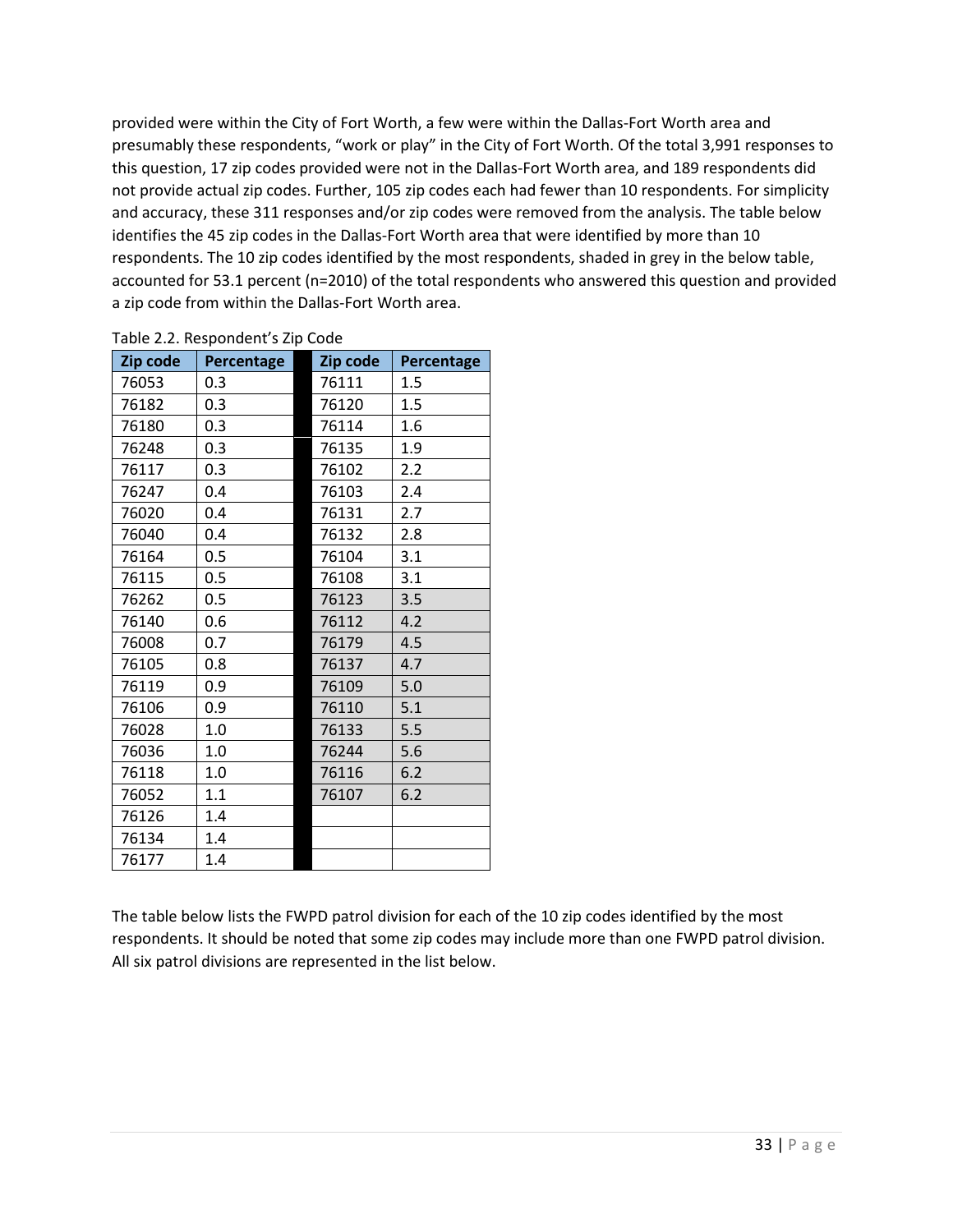| Zip code | <b>FWPD Patrol Division(s)</b> |
|----------|--------------------------------|
| 76123    | West and South                 |
| 76112    | East                           |
| 76179    | Northwest                      |
| 76137    | North and Northwest            |
| 76109    | West                           |
| 76110    | South and Central              |
| 76133    | South                          |
| 76244    | North                          |
| 76116    | West                           |
| 76107    | Northwest and West             |

#### Table 2.3 Top 10 Zip Codes by Patrol Division

### <span id="page-39-0"></span>Part 2: Disparate Treatment and Diversity

Have you ever been treated unfairly or personally experienced discrimination in Fort Worth because of your race, ethnicity, gender, sexuality, being an immigrant, religious heritage, or having an accent?

The following figure depicts the survey responses to the above question. All 3,991 respondents answered this question. As noted below, 77 percent of respondents noted that they have not been treated unfairly or personally experienced discrimination in Fort Worth because of their race, ethnicity, gender, sexuality, immigrant status, religion, or having an accent. However, pursuant to a crosstab analysis of the responses by respondent's race, we found that Black/African American respondents (51.7%) reported instances of being treated unfairly or discrimination more than any other group.



<span id="page-39-1"></span>Figure 2.10. Fair Treatment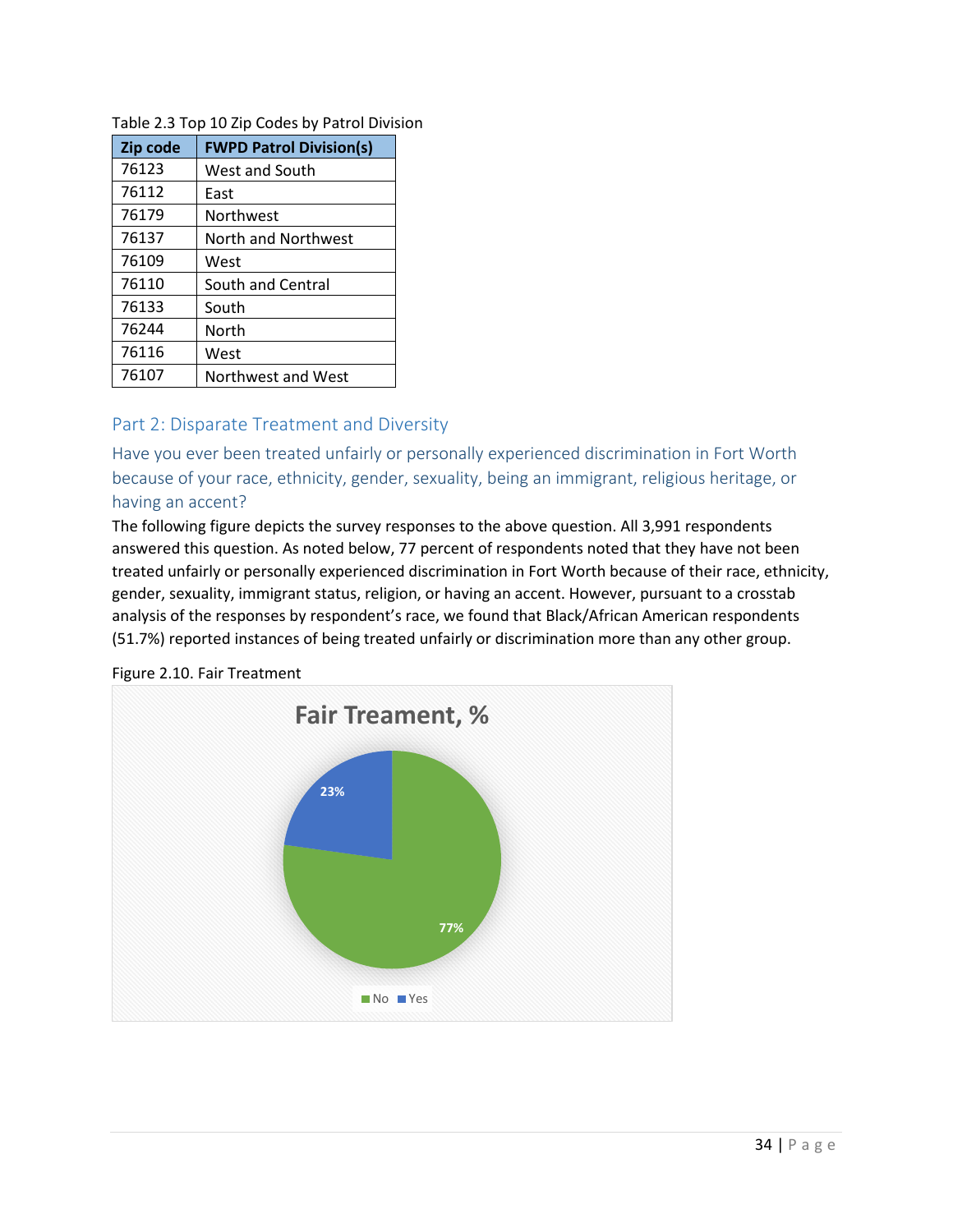If yes, in your opinion were you treated unfairly in Fort Worth because of your:

A total of 908 respondents out of the 3,991 answered the above follow-up question. Of those who responded, 7.2 percent reported unfair treatment because of race or ethnicity, 6.9 percent because of gender, gender identity or sexuality, and 5.1 percent because of skin color. These were the highest reported forms of discrimination. Those who selected Other provided a range of responses including: disability, age, political views, interracial relationships, and due to an incarceration history.



<span id="page-40-0"></span>

### In the most typical incident you experienced in Fort Worth, what was the race or ethnicity of the person treating you unfairly?

<span id="page-40-1"></span>The figure below depicts the survey responses to the above question. A total of 908 respondents out of 3,991 answered this question. As noted below, Whites (non-Hispanic) (77.3%) and Black/African Americans (12.2%) represented the top two groups that were reported to treat respondents unfairly. When conducting a crosstab analysis of the responses by race, we found that Whites (non-Hispanic) have the highest percentage of discrimination against other groups; the exception was respondents who did not disclose their race. Those that did not disclose their race reported that Black/African Americans discriminated against them more than any other group. Asians, Hispanic/Latino/as and Black/African Americans discriminate within their groups more than Whites (non-Hispanic).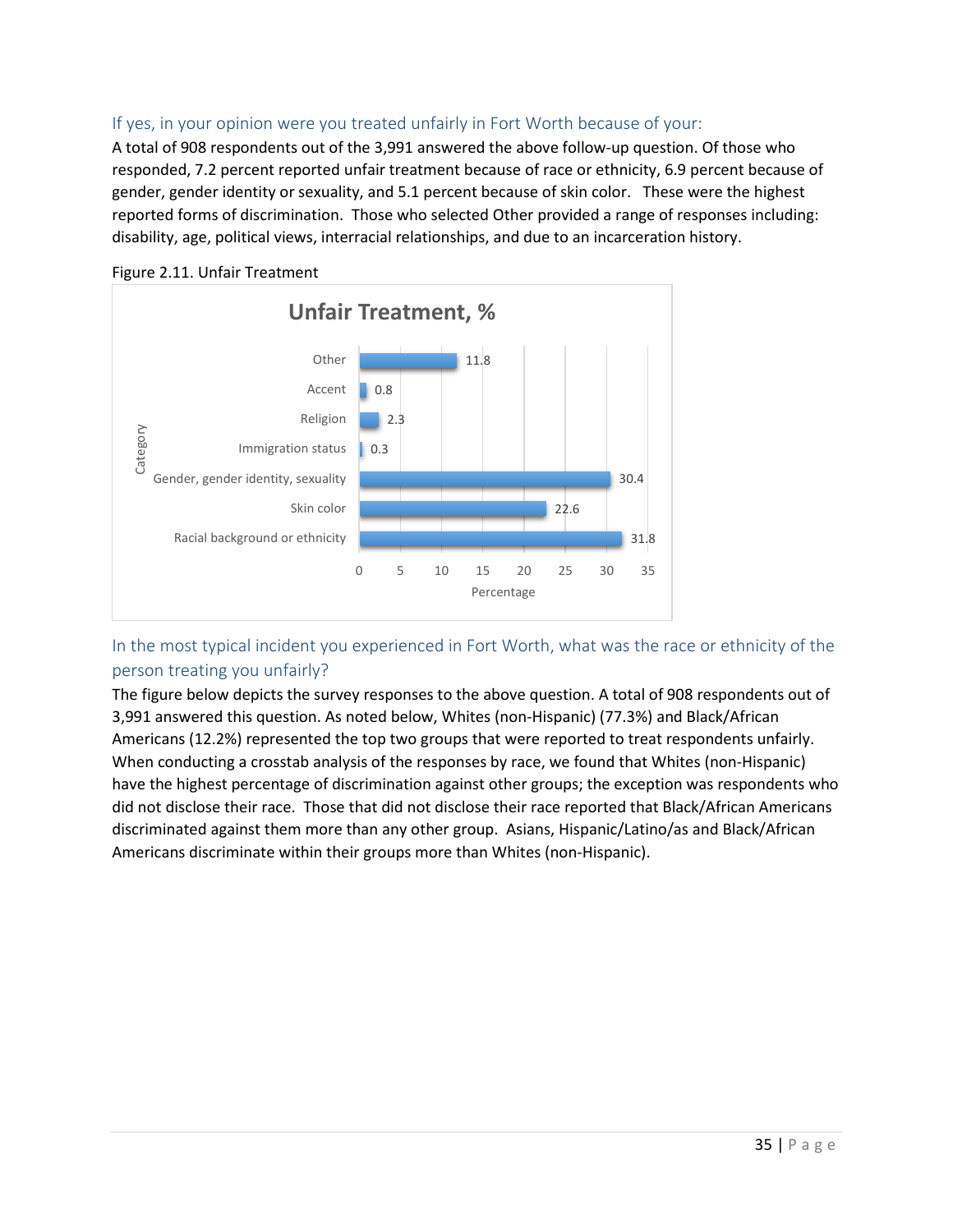



### Thinking ahead over the next five years, do you think relations between different ethnic/racial groups in Fort Worth will get better or will they get worse?

The figure below depicts the responses to the above question. All 3,991 respondents answered this question. As depicted below most respondents believed relations between different ethnic/racial groups will get better (43%), while 28 percent of respondents believed relations will stay the same, and 29 percent believed relations will be worse. When conducting a crosstab analysis of the responses by race, respondents who did not disclose their race and White (non-Hispanic) (48.5%) believed things will get better the most (46.3%). Asians believed things will stay the same the most (34.1%). Respondents who identified as Other (42.3%) believed things will get worse.

<span id="page-41-0"></span>Figure 2.13. Thinking Ahead: Race Relations



### For each of the following local institutions, please rate how much you personally trust these institutions in Fort Worth.

The table below illustrates the responses to the above question. All 3,991 respondents answered this question. As noted below, a little less than a majority of respondents trusted FWPD a lot (49.2%). Together with "somewhat" responses, slightly more than two-thirds of respondents trust FWPD (67.4%).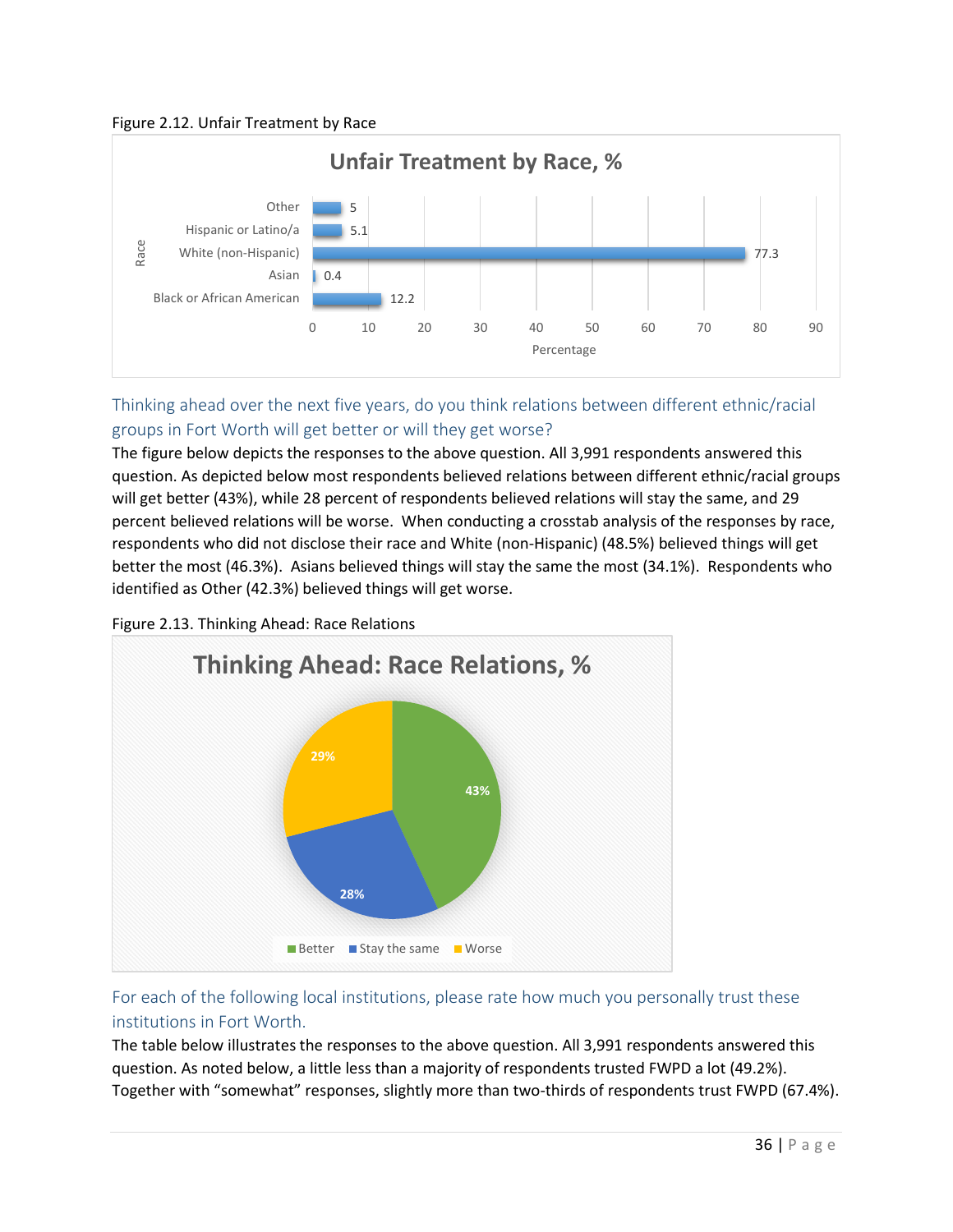When conducting a crosstab analysis of these responses by race/ethnicity, Black/African Americans (52.6%) reported the highest combined negative sentiment than any other group. This is the only group where the majority did not trust the police at all or a little.

In contrast, almost 22% of respondents trust the Courts a lot. When conducting a crosstab analysis of these responses by race/ethnicity, Black/African Americans (61.6%) had little or no trust at all in the Courts. This was more than any other group; however, there was not a lot of trust for the Courts in either group. Whites (non-Hispanic) (25%) trusted the Courts a lot, more than any other group (25%). Most respondents (except African Americans) trusted the Courts somewhat.

When examining the responses to whether respondents trust schools, only 19.7% of respondents trusted schools a lot. When conducting a crosstab analysis of these responses by race/ethnicity, respondents who did not disclose their race have the most distrust of schools (37.4%). American Indian/Alaskan Natives (28.6%) followed. Each group responded somewhat more than any other response (41.9%).

Finally, overall trust in the city government was not very strong. There were more respondents who did not trust the government at all (22.7%), compared to those who trust the government a lot (13.5%). A slight majority either trusted the city government a little or not at all (51%). When conducting a crosstab analysis of these responses by race/ethnicity, roughly 40 percent of American Indian/Alaskan Natives, Black/Americans and respondents who identified as "Other" did not trust city government at all. 40 percent of all groups have a little trust in the government; this response was given more than other responses.

|                                     | Not at<br>all | A little | Some | A lot |
|-------------------------------------|---------------|----------|------|-------|
| Fort Worth Police Department (FWPD) | 16.8          | 15.8     | 18.2 | 49.2  |
| The Courts                          | 15.3          | 23.1     | 39.7 | 21.9  |
| The Schools                         | 14.8          | 23.6     | 41.9 | 19.7  |
| Fort Worth City Government          | 22.7          | 28.3     | 35.5 | 13.5  |

<span id="page-42-1"></span>Table 2.4. Trust in Institutions

### <span id="page-42-0"></span>Part 3: Perceptions about Community-Police Relations

### These next questions are about the Fort Worth Police Department (FWPD) in general. Please indicate how much you agree or disagree with the following statements.

The below table depicts the responses to the given statement. All 3,991 respondents answered this question. As noted in Table 2.5, most respondents somewhat or strongly agree that the FWPD are legitimate authorities (68.6%), should do what FWPD tells them to do (61.7%), have confidence that the FWPD officers in their communities do their job well (65.2%), and that FWPD officers care about their communities (59.5%). When conducting a crosstab analysis of these responses by race/ethnicity we found that overall, minority groups have a stronger disagreement with the statement: *I have confidence that the FWPD officers in my community can do their job well* than White (non-Hispanics). Most respondents also somewhat agree and strongly agree that they are proud of the work FWPD does in their communities (63.4%) and that if necessary they are comfortable with filing a complaint (69.7%).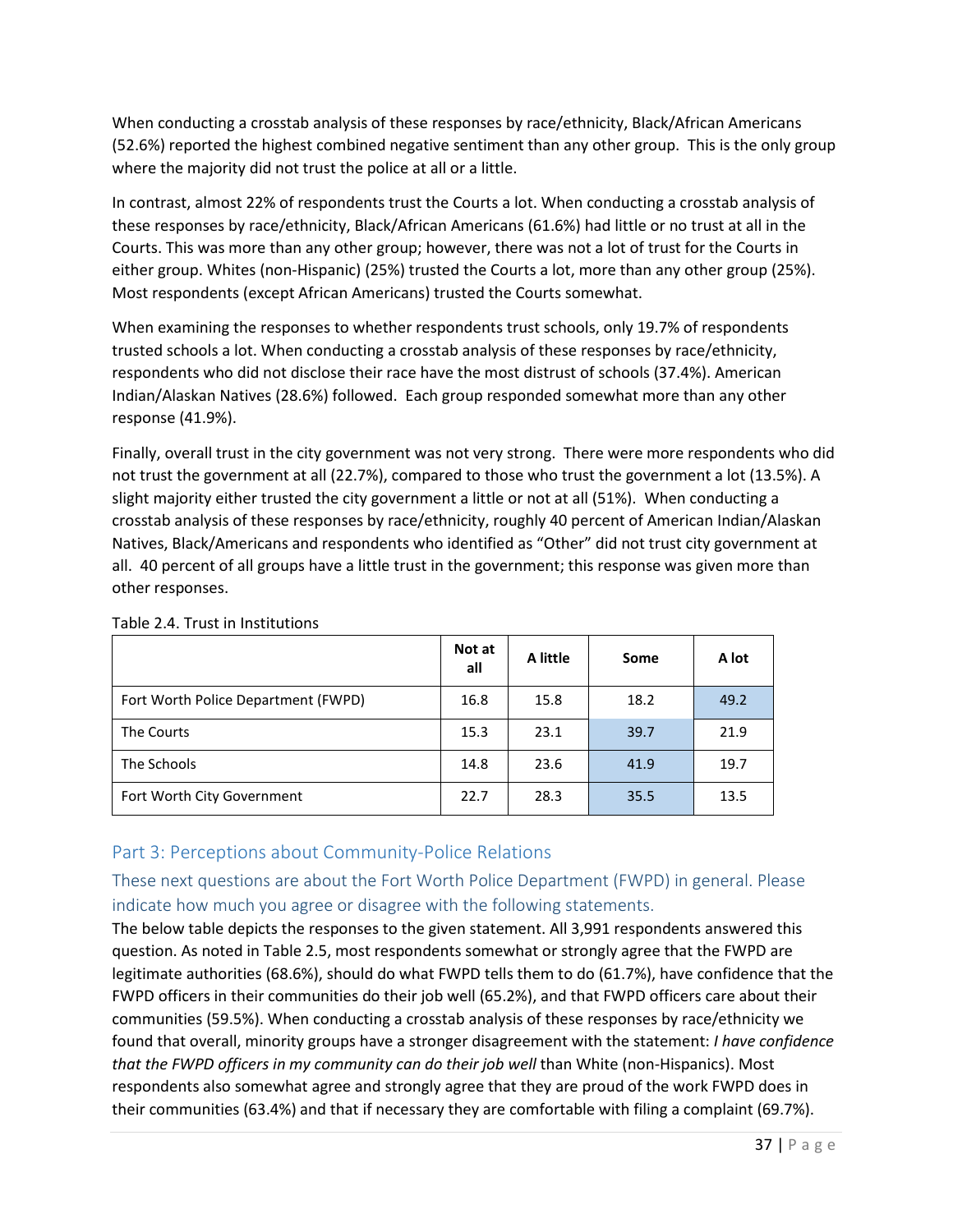Respondents also disagreed with the statements: *There are times when it is okay to ignore what FWPD officers in your community tell you to do* (65.2%) and *The FWPD officers in my community are often dishonest* (59.8%).

|                                                                                                                             | <b>Strongly</b><br>disagree | Somewhat<br>disagree | <b>Neither agree</b><br>nor disagree | Somewhat<br>agree | <b>Strongly</b><br>agree |
|-----------------------------------------------------------------------------------------------------------------------------|-----------------------------|----------------------|--------------------------------------|-------------------|--------------------------|
| Overall, the FWPD officers in my community are<br>legitimate authorities and people should follow the<br>orders they issue. | 11.7                        | 11.                  | 8.6                                  | 17.9              | 50.7                     |
| You should do what the FWPD officers in your<br>community tell you to do, even when you disagree<br>with their decisions.   | 14.0                        | 14.7                 | 9.6                                  | 22.5              | 39.2                     |
| There are times when it is okay to ignore what FWPD<br>officers in your community tell you to do.                           | 50.1                        | 15.1                 | 11.9                                 | 14.2              | 8.7                      |
| I have confidence that the FWPD officers in my<br>community can do their job well.                                          | 12.8                        | 14.3                 | 7.7                                  | 18.1              | 47.1                     |
| The FWPD officers in my community care about the<br>well-being of everyone they deal with.                                  | 17.2                        | 14.6                 | 8.6                                  | 17.8              | 41.7                     |
| The FWPD officers in my community are often<br>dishonest.                                                                   | 48.7                        | 11.1                 | 20.2                                 | 12.1              | 7.9                      |
| I am proud of the work of the FWPD officers in my<br>community.                                                             | 13.6                        | 10.8                 | 12.1                                 | 14.7              | 48.7                     |
| If I have a negative encounter with FWPD, I will file a<br>complaint.                                                       | 7.1                         | 7.7                  | 15.6                                 | 23.3              | 46.4                     |

<span id="page-43-0"></span>Table 2.5. Police-Community Relations

When we conduct a crosstab analysis of the responses with zip codes, we found the highest percentages as follows:

- 47.6 percent of the 122 respondents from zip code 76104 strongly disagree or somewhat disagree with the statement: *FWPD officers in my community are legitimate authorities and people should follow the orders they issue*.
- 40.2 percent of the 97 respondents from zip code 76103, 48.3 percent of the respondents from zip code 76104, and 41.9 percent of the 203 respondents from zip code 76110 strongly disagree or somewhat disagree with the statement: *You should do what the FWPD officers in your community tell you to do, even when you disagree with their decisions.*
- 40.4 percent of the 203 respondents from zip code 76110 strongly agree or somewhat agree with the statement: *There are times when it is okay to ignore what FWPD officers in your community tell you to do*.
- 44.3 percent of the 203 respondents from zip code 76110 strongly disagree or somewhat disagree with the statement: *I have confidence that the FWPD officers in my community can do their job well.*
- 62.3 percent of the 122 respondents from zip code 76104, 52.7 percent of the 203 respondents from zip code 76110 , and 45.8 percent of the 203 respondents from zip code 76112 strongly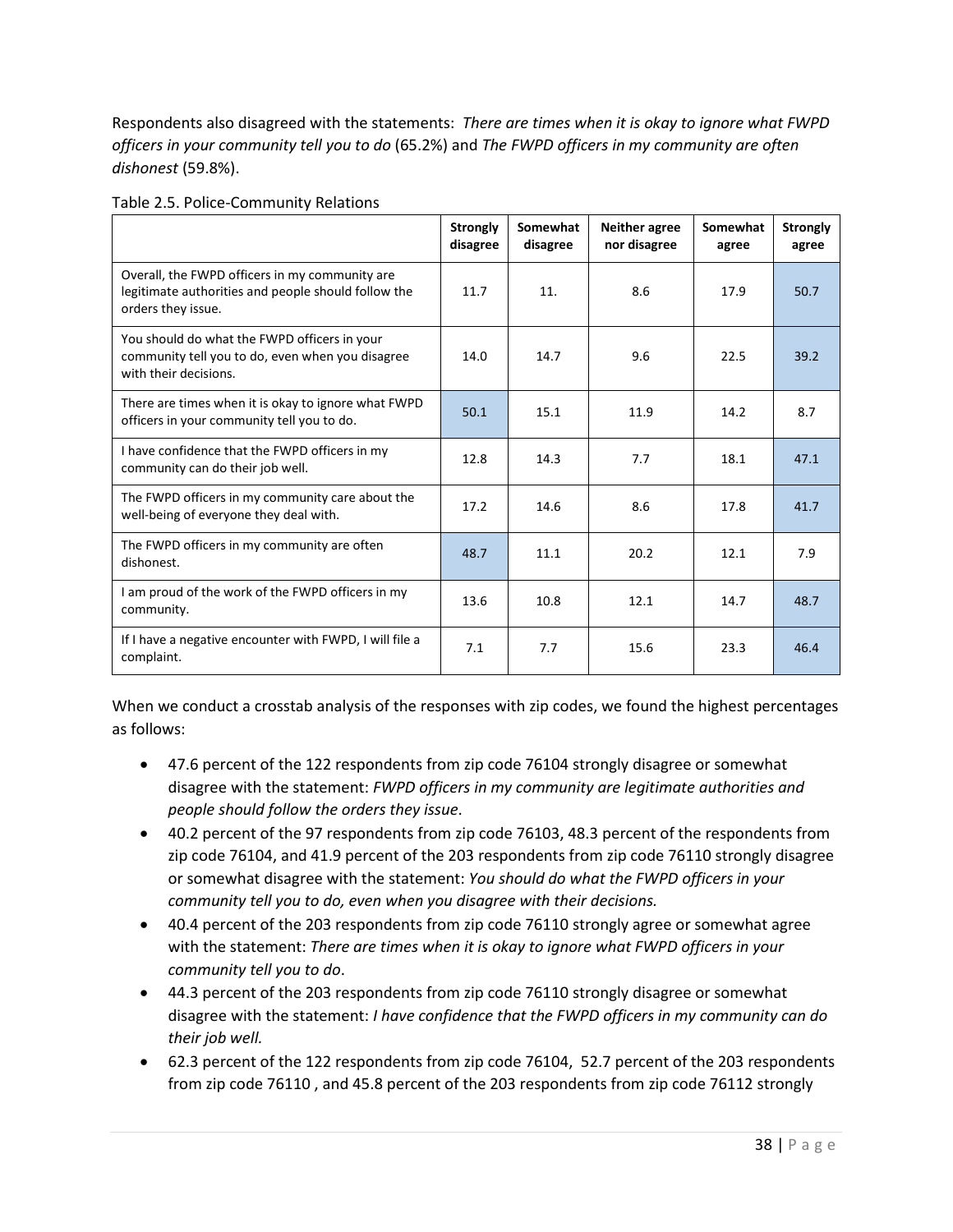disagree or somewhat disagree with the statement: *The FWPD officers in my community care about the well-being of everyone they deal with.* 

- 39.5 percent of the 203 respondents from zip code 76110 strongly agree or somewhat agree with the statement: *The FWPD officers in my community are often dishonest.*
- 50 percent of the 122 respondents from zip code 76104 and 41.9 percent of the 203 respondents from zip code 76110, strongly disagree or somewhat disagree with the statement: *I am proud of the work of the FWPD officers in my community*.
- 79.3 percent of the 203 respondents from zip code 76110 strongly agree or somewhat agree with the statement: *If I have a negative encounter with FWPD, I will file a complaint.*

### How would you rate the performance of the FWPD?

The following figure represents the responses to the above question. All 3,991 respondents answered this question. Most respondents (32%) rated the performance of FWPD as excellent, and 20.1 percent rated the FWPD just below excellent. Overall, 62 percent of respondents had a positive view of FWPD performance, while just over a quarter (25.8%) of respondents noted that they do not have a very positive view of FWPD performance. When conducting a crosstab analysis of the responses by race, we found that African Americans (39.7%) and Asian (39%) held the most unfavorable views of FWPD performance. Further American Indians/Alaskan Natives (19%) and Other (21.2%) responded that FWPD performance is poor, more than any other group.



#### <span id="page-44-0"></span>Figure 2.14. Performance of FWPD

### How would you rate the approachability of the FWPD?

<span id="page-44-1"></span>The following figure represents the responses to the above question. All 3,991 respondents answered this question. Responses on the negative spectrum were similar (25.8%) to the previous question. Neutrality was also consistent at 12.2 percent. Despite this, the majority of respondents (53.2%) highly rated the approachability of the FWPD. When conducting a cross tab analysis of the responses, we found that overall, Black/African Americans had the most negative responses (38.8%) and rated neutral (21%), more than any other group.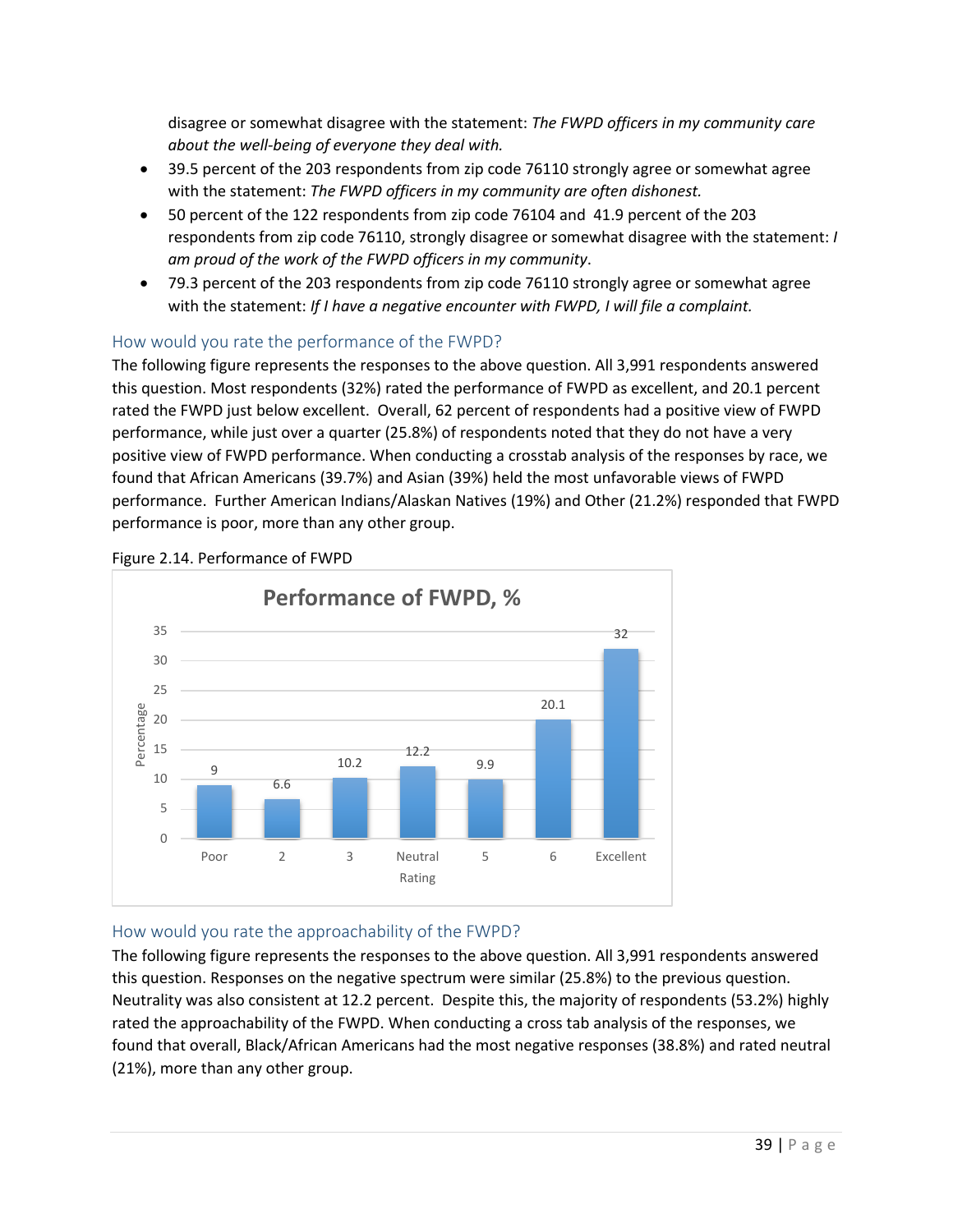

Figure 2.15. Approachability of FWPD

#### How would you rate how fairly the FWPD treat people in your neighborhood?

The following figure depicts the responses to the above question. All 3,991 respondents answered this question. As noted below, positive ratings were slightly higher than depicted in the previous questions, more respondents were neutral (15.6%), and fewer respondents offered negative ratings (21.7%). When conducting a crosstab analysis, we found that the majority of all racial groups noted that they are treated fairly except Black/African Americans (41.2%). In comparison, 59.4 percent of Hispanic/Latino/a and 67.1 percent of White (non-Hispanic) noted that they are treated fairly by FWPD.

<span id="page-45-0"></span>

<span id="page-45-1"></span>Figure 2.16. Fair Treatment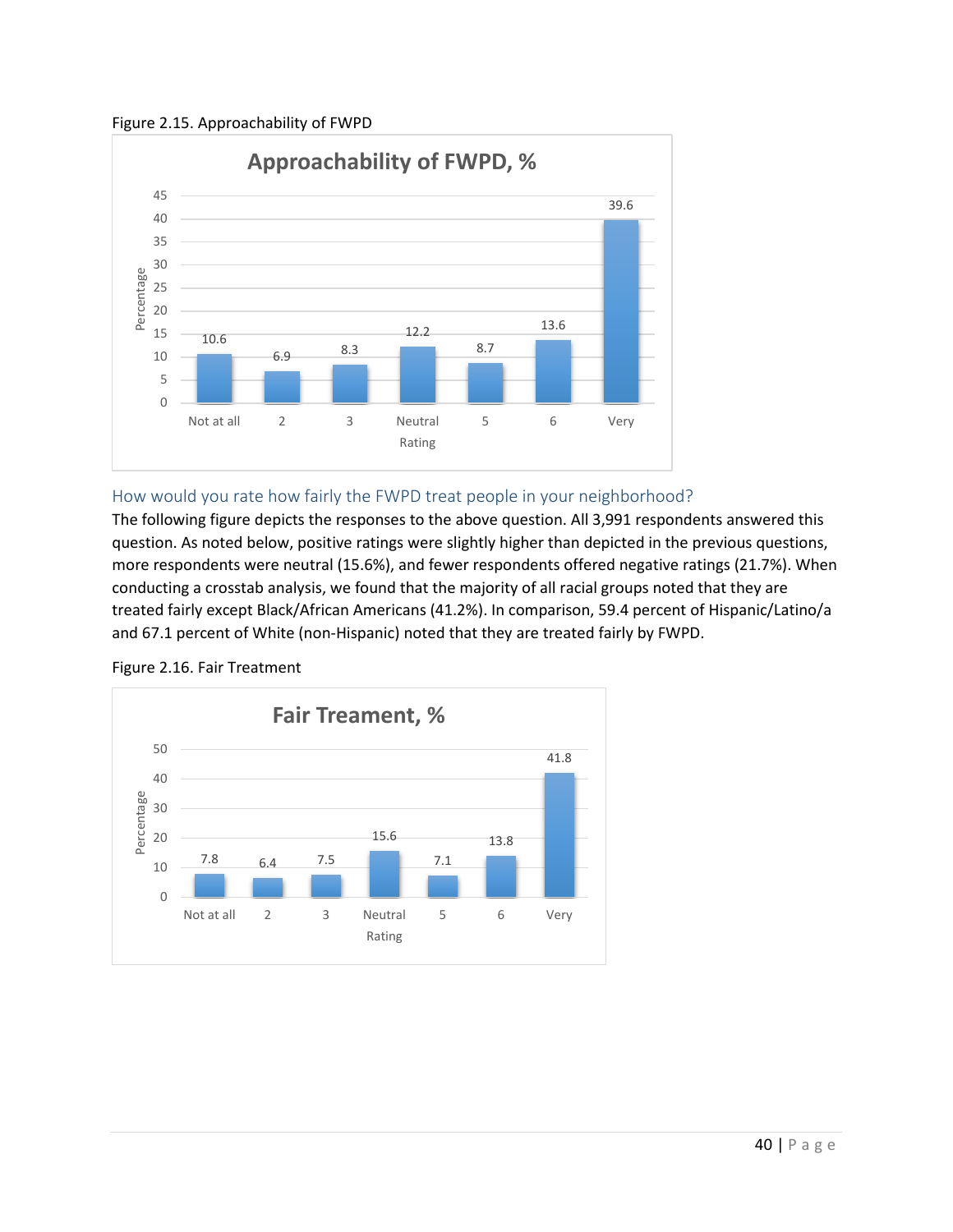### Part 4: Community Oversight of FWPD

### These next questions are about how much input you and people like you have in decisions made by the Fort Worth Police Department (FWPD).

The table below depicts respondents' answers to each of the questions below. All 3,991 respondents responded to the questions listed. As noted below, in response to *"How much does the FWPD consider your views in deciding how to handle crime in your community?"* respondents were evenly split on positive (50.4%) and negative (49.7%) views. Similar findings were noted in response to the following statement: *How much does the FWPD consider your views when deciding what crimes are the most important to deal with in your community?* When analyzing the responses to the final statement: *How important is it to have community oversight of the FWPD,* we found that a majority of respondents (52.6%) noted that community oversight of the FWPD is very important.

|                                                                                                                                   | Not at<br>all | A little | Some | A lot |
|-----------------------------------------------------------------------------------------------------------------------------------|---------------|----------|------|-------|
| How much does the FWPD consider your views in<br>deciding how to handle crime in your community?                                  | 33.2          | 16.5     | 30.1 | 20.3  |
| How much does the FWPD consider your views when<br>deciding what crimes are the most important to deal<br>with in your community? | 34.5          | 15.9     | 28.6 | 21.0  |
| How important is it to have community oversight of<br>the FWPD?                                                                   | 12.5          | 15.3     | 19.6 | 52.6  |

#### <span id="page-46-0"></span>Table 2.6. Community Oversight

In terms of community oversight of the FWPD, please review the following purposes for this community oversight group. Rank them from 1 (Most Important) to 6 (Least Important) using the dropdown menus to the right. Please note you may select the same number for more than one oversight item.

<span id="page-46-1"></span>The table below depicts the survey responses to the above question. All 3,991 respondents answered this question. The rankings of the below statements were determined by adding the percentages of the first, second and third ratings for each item. The purpose: *Advance fair and professional policing that is responsive to community needs*, was ranked higher than any other purpose. The purpose: *Represent the Office of Police Oversight Monitor (OPOM) as a public speaker and disseminate information about OPOM and FWPD,* was ranked least important among the survey respondents.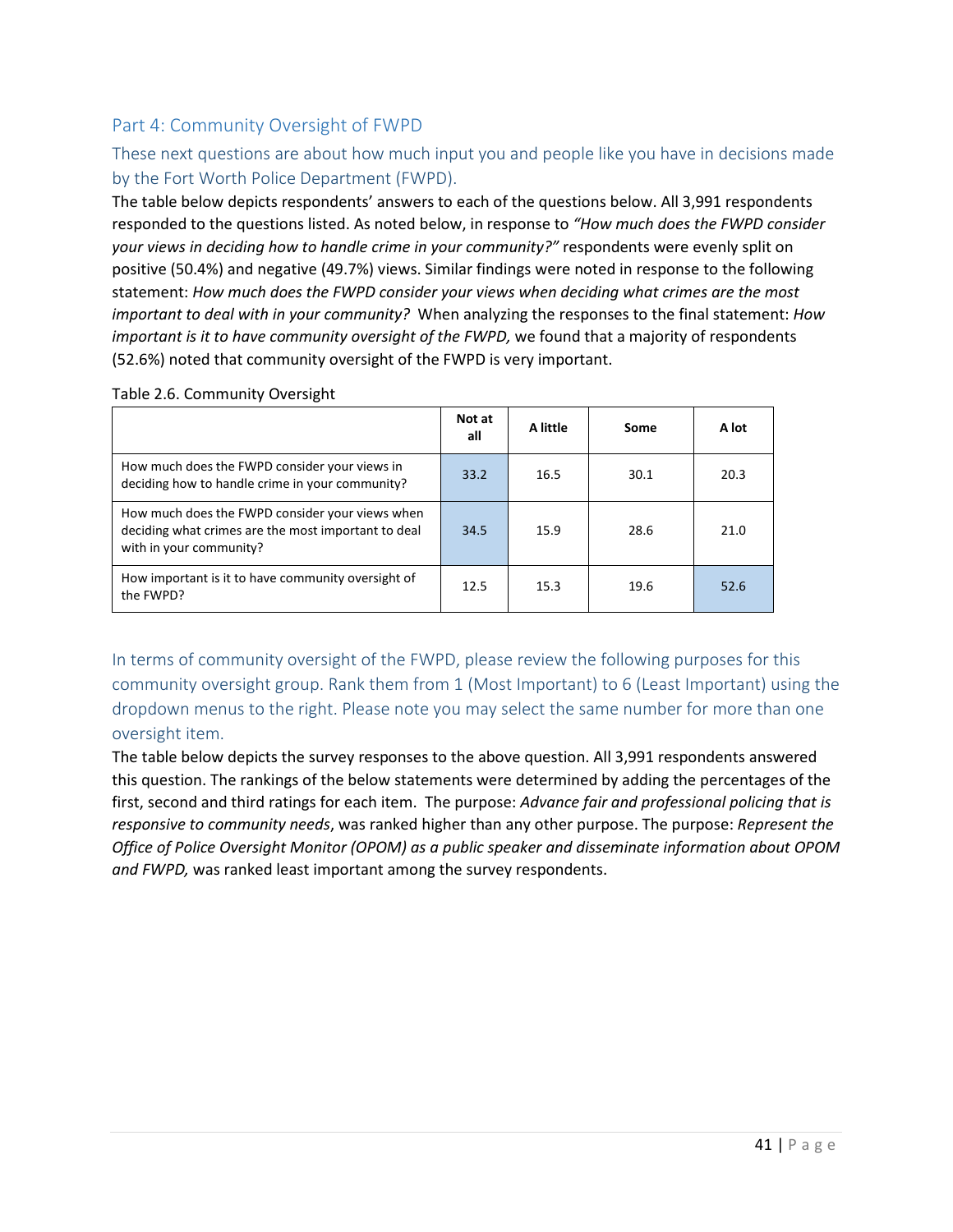| <b>Community Oversight Purpose</b>                                                                                                 | 1 (Most<br>Important) | $\overline{2}$ | 3    | 4     | 5    | 6 (Least<br>Important) |
|------------------------------------------------------------------------------------------------------------------------------------|-----------------------|----------------|------|-------|------|------------------------|
| Review and provide feedback on FWPD policies and<br>procedures.                                                                    | 30.4                  | 20.5           | 17.6 | 10.3  | 7.8  | 13.3                   |
| Review research reports on policing trends and provide<br>recommendations.                                                         | 23.1                  | 19.2           | 20.3 | 13.40 | 9.0  | 14.9                   |
| Review complaint investigation summaries and provide<br>feedback.                                                                  | 33.0                  | 22.0           | 16.7 | 9.1   | 6.8  | 12.2                   |
| Investigate complaints and provide recommended findings.                                                                           | 40.1                  | 18.5           | 13.5 | 7.1   | 6.1  | 14.6                   |
| Serve as a point of contact, disseminate information, and<br>participate in community-police engagements.                          | 26.8                  | 19.2           | 20.2 | 10.8  | 8.1  | 15.0                   |
| Represent the Office of Police Oversight Monitor (OPOM) as<br>a public speaker and disseminate information about OPOM<br>and FWPD. | 15.9                  | 15.3           | 21.0 | 13.0  | 10.3 | 24.5                   |
| Review common policing problems and recommend<br>problem solving solutions.                                                        | 39.6                  | 20.4           | 15.8 | 7.9   | 5.6  | 10.7                   |
| Advance fair and professional policing that is responsive to<br>community needs.                                                   | 51.7                  | 14.9           | 12.8 | 7.0   | 4.3  | 9.4                    |

When ranks are grouped between most important (1-3) and least important (4-6), the importance of these purposes are ranked as follows:

- 1. Advance fair and professional policing that is responsive to community needs.
- 2. Review common policing problems and recommend problem solving solutions.
- 3. Investigate complaints and provide recommended findings.
- 4. Review complaint investigation summaries and provide feedback.
- 5. Review and provide feedback on FWPD policies and procedures.
- 6. Serve as a point of contact, disseminate information, and participate in community-police engagements.
- 7. Review research reports on policing trends and provide recommendations.
- 8. Represent the Office of Police Oversight Monitor (OPOM) as a public speaker and disseminate information about OPOM and FWPD.

### <span id="page-47-0"></span>Part 5: Respondents' Awareness

#### Please indicate how much you agree or disagree with the following statements.

The table below depicts the survey responses to this question. All 3,991 respondents answered this question. Most of the responses to the statements below were in agreement with the statements. When conducting a crosstab analysis of the responses by respondent's race, we found the following notable findings. In response to the statement: *I have confidence in the Fort Worth Police Department (FWPD),* the majority of all groups had confidence in the FWPD except Black/African Americans (38.7%). When examining the responses to the statement: *If I get stopped by the FWPD, I feel comfortable talking with the FWPD,* we found that the majority of every racial group agreed that they feel comfortable talking with the FWPD, except Black/African Americans (36%) who strongly disagreed the most. Similar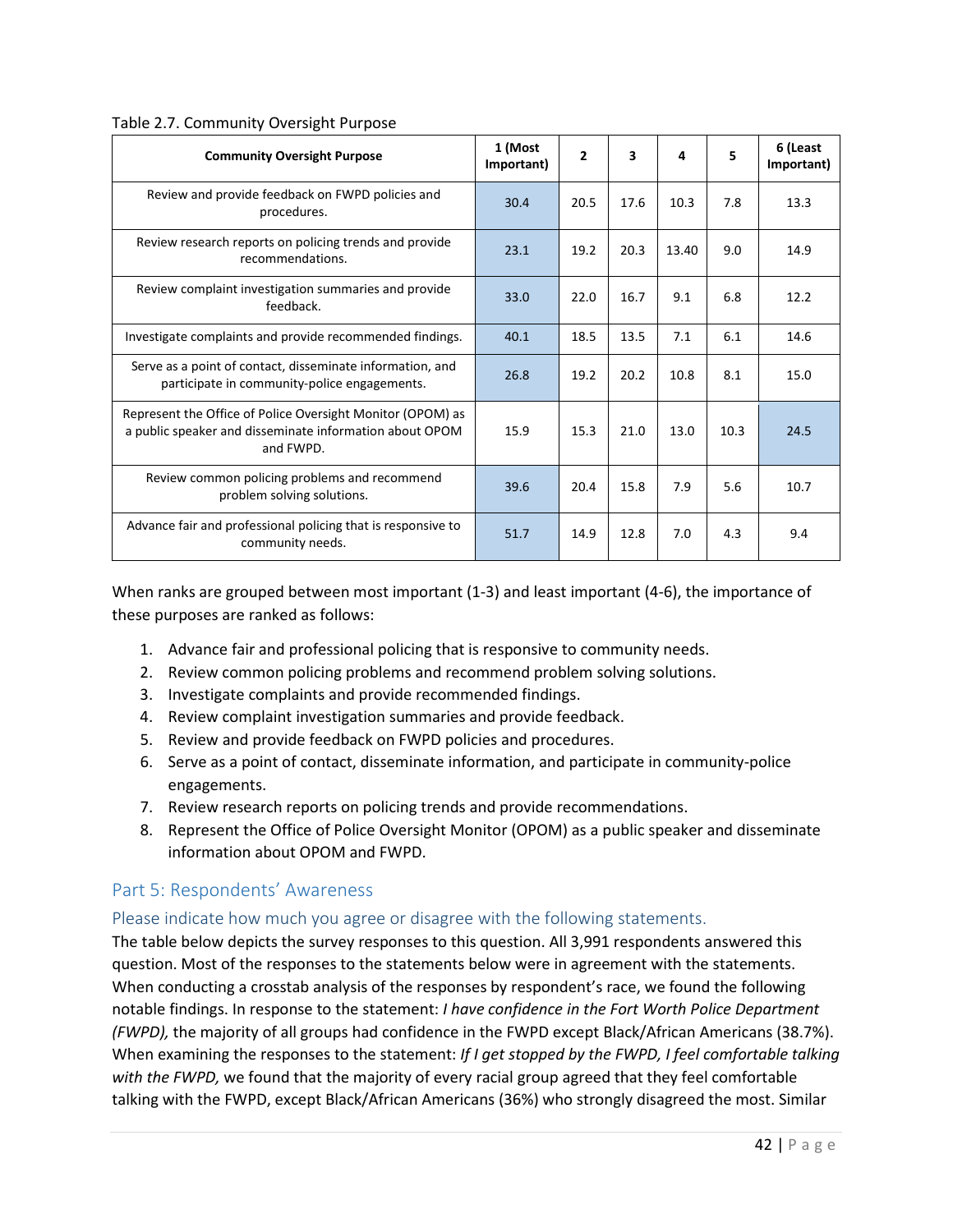trends were identified in responses to the statements: *The FWPD works with the community to prevent crime*, *The FWPD takes time to listen to people,* and *FWPD officers use only the amount of force necessary to accomplish their tasks.*

|                                                                                                                                                | <b>Strongly</b><br>disagree | Somewhat<br>disagree | <b>Neither agree</b><br>nor disagree | Somewhat<br>agree | <b>Strongly</b><br>agree |
|------------------------------------------------------------------------------------------------------------------------------------------------|-----------------------------|----------------------|--------------------------------------|-------------------|--------------------------|
| I have confidence in the Fort Worth Police<br>Department (FWPD).                                                                               | 14.8                        | 14.1                 | 8.4                                  | 16.2              | 46.6                     |
| When I see negative encounters with the FWPD, I can<br>do something about it.                                                                  | 19.1                        | 17.7                 | 19.7                                 | 21.8              | 21.7                     |
| If I get stopped by the FWPD, I feel comfortable<br>talking with the FWPD.                                                                     | 16.1                        | 12.9                 | 7.1                                  | 17.0              | 46.9                     |
| I know how to file a complaint with the FWPD.                                                                                                  | 20.3                        | 15.5                 | 13.9                                 | 19.3              | 31.0                     |
| Children in the community have a positive perception<br>of FWPD.                                                                               | 12.7                        | 16.2                 | 25.7                                 | 22.5              | 22.9                     |
| The FWPD officers who patrol my community look like<br>me.                                                                                     | 13.2                        | 9.9                  | 34.5                                 | 20.8              | 21.6                     |
| The FWPD works with the community to prevent<br>crime.                                                                                         | 13.8                        | 13.1                 | 12.3                                 | 20.0              | 40.8                     |
| The FWPD takes time to listen to people.                                                                                                       | 15.1                        | 15.1                 | 14.6                                 | 21.9              | 33.3                     |
| FWPD officers use only the amount of force necessary<br>to accomplish their tasks.                                                             | 23.6                        | 13.0                 | 13.2                                 | 14.2              | 36.1                     |
| The FWPD treats people the same regardless of their<br>personal characteristics (e.g., race, gender, sexual<br>orientation, nationality, etc.) | 29.1                        | 12.9                 | 10.0                                 | 12.3              | 35.7                     |

#### <span id="page-48-1"></span>Table 2.8. Respondents' Awareness

### <span id="page-48-0"></span>Part 6: Contact with FWPD

### Have you or a close friend or family member in Fort Worth been a victim of a crime in the last three years?

The figure below depicts the survey responses to the above question. All 3,991 respondents answered this question. The majority of survey respondents (61%) noted that they or a close friend or family member have not been a victim of a crime in the last three years.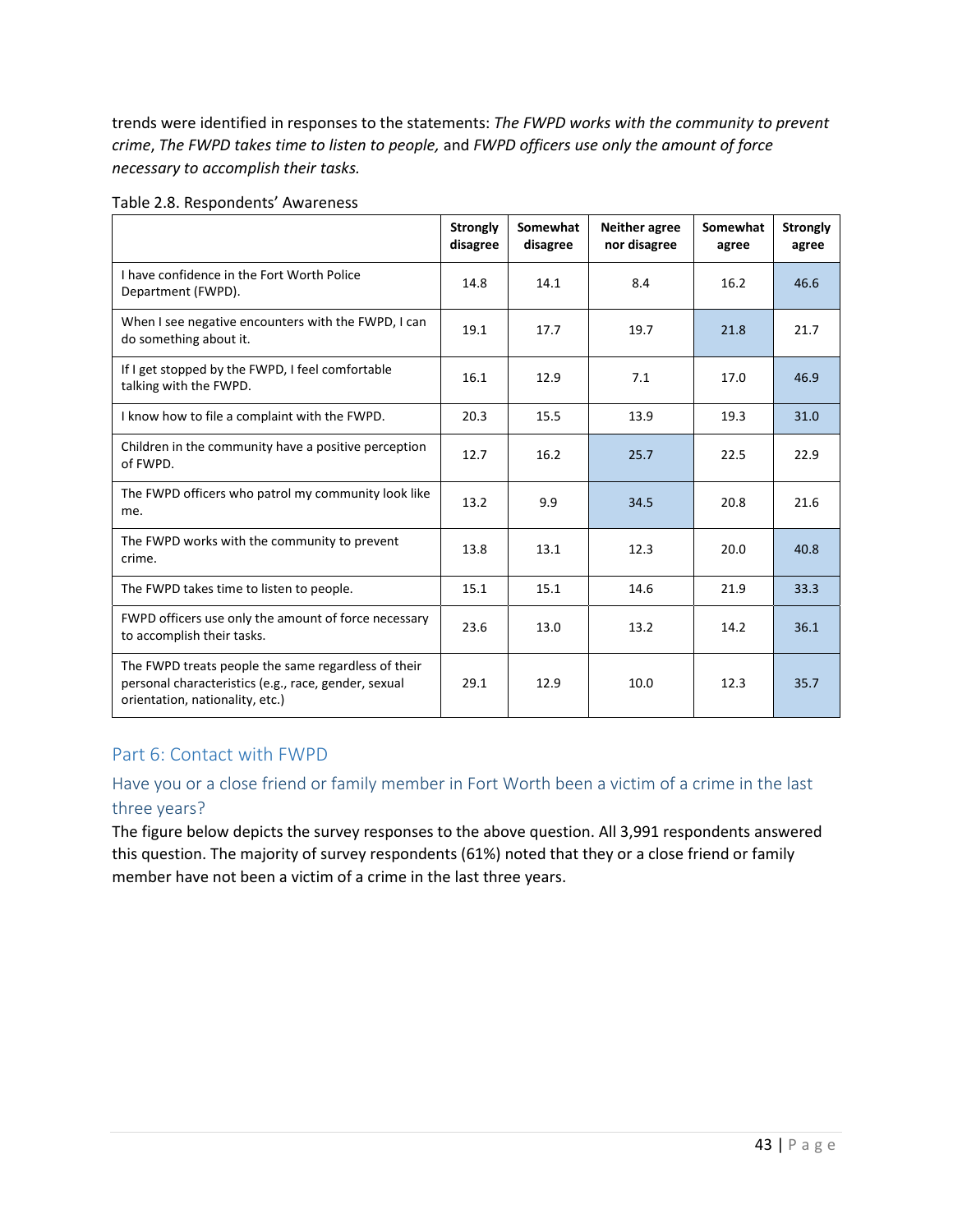<span id="page-49-0"></span>



In the last three years, did you or a close friend or family member get stopped or arrested by the Fort Worth Police (FWPD)?

The figure below depicts the survey responses to the above question. All 3,991 respondents answered this question. Similar to the above, the majority of survey respondents (61%) noted that they or a close friend have not been stopped or arrested by the FWPD in the last three years.

<span id="page-49-1"></span>



In the last three years, did you call the Fort Worth Police (FWPD) for help in connection with any crime?

The figure below depicts the survey responses to the above question. All 3,991 respondents answered this question. Similar to the above two questions, the majority of survey respondents noted that they have not had to call the FWPD for help in connection with any crime.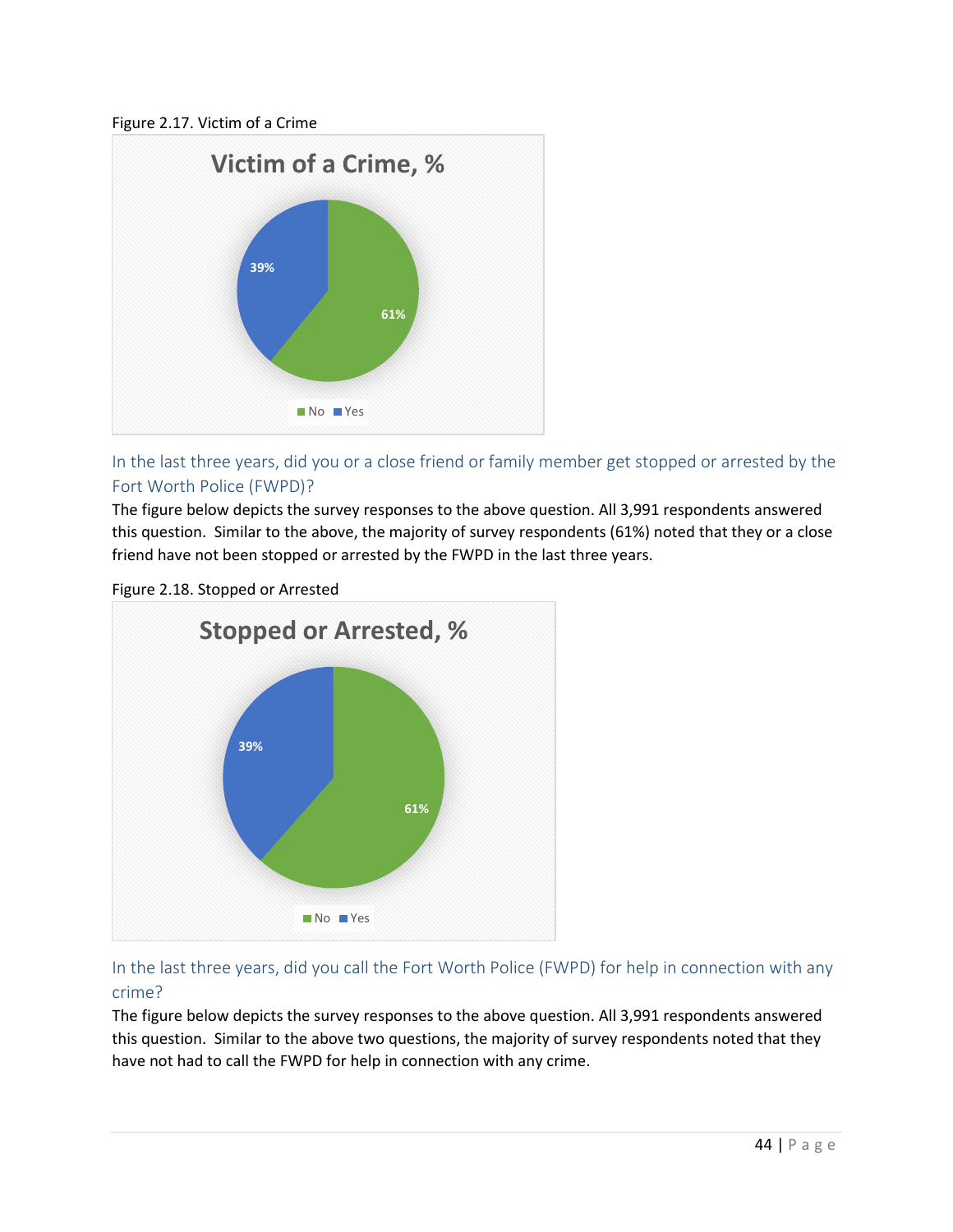#### <span id="page-50-1"></span>Figure 2.19. Calls to FWPD



#### <span id="page-50-0"></span>Part 7: Ways to Improve

Are you hopeful that Fort Worth community-police relations will be better in the future? If yes or no, please explain and feel free to provide suggestions on how relations may be improved. The above question was open-ended allowing respondents to provide their direct comments in response. A total of 3,928 respondents out of 3,991 answered this question. In summary, some respondents appear to not have a positive outlook on race and police relations in the future. Open ended responses clearly indicated that FWPD needs to make some improvements in order for things to change. While many remain hopeful that relations will improve, they offer caveats that suggest things will not change unless the police do. Nevertheless, there seems to be a clear recognition that there is bias in policing and a recognition that more resources should be utilized for crime prevention, as opposed to spending more on items residents perceive the police do not need, including military-type equipment.

Below is a sample of open-ended responses from community members in response to the question.

- "Yes, I'm hopeful. Police need to work to be part of our community and neighborhoods and not just enforcers of law. We should know their names as people and they should know ours. The days of partially unmarked cars writing speeding tickets and officers hiding over the hill with radar guns needs to end. We need to build trust between police and public and that can only occur if you are accessible and visible. Patrol our streets and neighborhoods, be seen, open to saying hi how is your day and accountable. I believe you should be part of our community/neighborhood and are working to improve it not just hold people accountable. Get to know who you are serving and ask them to get to know you.
- "No. At the age of 67 I have lived in Fort Worth all my adult life and during most of my childhood. I have seen FWPD become increasingly militarized; patrol officers carrying an astounding array of standard-issue dangerous or lethal (and expensive) equipment on their persons and in their vehicles; and "rank and file" police increasingly less connected to the city that they serve. Many don't even live in Fort Worth. This overall shift has occurred though many cycles of Fort Worth political and police leadership and an endless stream of half-hearted, underfunded, unempowered, and poorly-theorized community outreach and citizen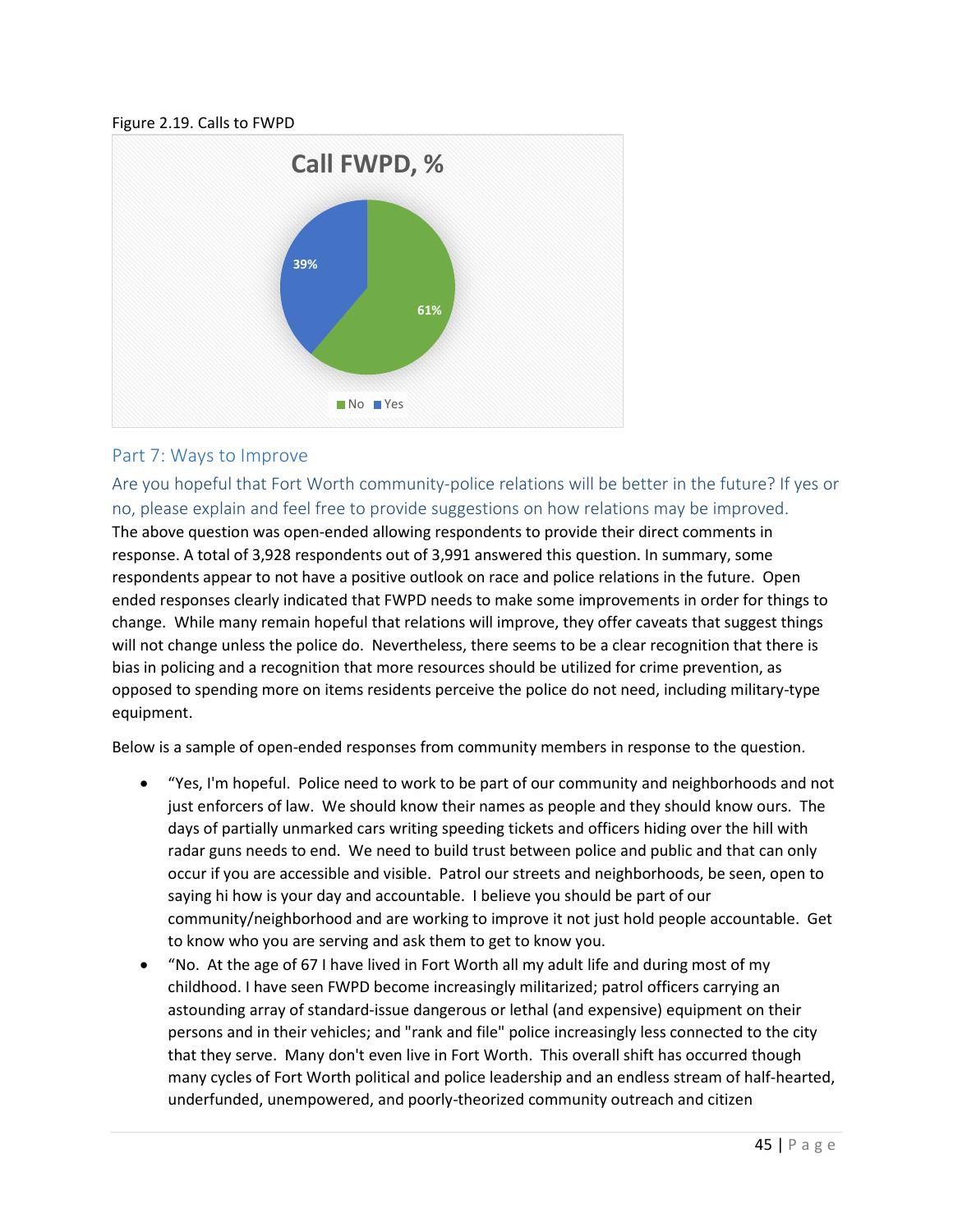involvement programs. Short of a fundamental overhaul of the mandate of the FWPD along with complete transparency and accountability, I hold little hope that "community/FWPD relations" will improve, and that the drift between the citizens of Fort Worth and its police department will increase. Even the phrasing of this question is tacit recognition that "community" and "FWPD" are separate entities that require some kind of reconciliation. FWPD should be PART of the community."

- "While I remain hopeful that anything is possible, I believe that we must begin to be TOTALLY transparent and fair of the policing done in communities of color. This must start by putting those who look like the communities they serve. Relations will not improve until there is a shift in truly engaging in the communities when there is no crime. But learning and understanding the communities and cultures."
- "I'm honestly unsure. Nationally, police perception and community-police relationships need drastic improvement. Innocent lives have been taken, sometimes with no justice at all. Bias training is vital. Often people are unaware of their biases and that's precisely what makes their actions so dangerous. Awareness, honestly, and commitment to be better is key. We all bleed the same blood. No group of people should feel unsafe around those who claim to uphold law and safety.
- "I was hopeful, before Prop A passed. Now, I believe we as a city have an obligation to discuss the ways in which the sales tax revenue that will continue to be collected can be used for crime prevention rather than law enforcement, with particular emphasis on improving public transit and demilitarizing our police. I remain hopeful that the citizens of our city will continue to demand more transparency, better policies and legislative reform to help alleviate the issues that force our community members into positions wherein their only viable option for survival is to commit acts that have been criminalized by state and local laws. If I believed for a second that my call to 9-1-1 would do more good than harm, I might be more willing to make the call. What I'd rather see is a list of alternate resources whom I could contact depending on the situation. Our police are involved in many parts of society that don't require the hard, militarized response that they are trained and equipped to provide. Beyond that, I'd feel safer calling police in an emergency if I believed there were measures in place to hold individual officers accountable for their actions while on and off duty. Currently, we don't have those measures; how can we trust law enforcement if its role in our city is overblown, overpowered and overfunded to the detriment of other essential resources in our community like transit, education, public works, and mental health services?"
- "I am hopeful that community-police relations will be better in the future. I am most adamant that all officers should not react based on stereotypes. If they encounter a dispute between a black and white person, do not assume the black person is in the wrong. It seems to me that it doesn't matter if it is a black or white officer they appear to show more trust or respect for the white offender. That decision is made even before they speak to the persons involved. Sometimes the black individual is ruffed up and spoken too badly before even speaking to the white individual. This occurs even- though the black person is the one who called for help. This has not happened to me individually but, I have witnessed this happening to others. In my experience black officers have been my male relatives worst experience. Honestly, my male family members are the good guys because we raised them that way. So, I suggest that all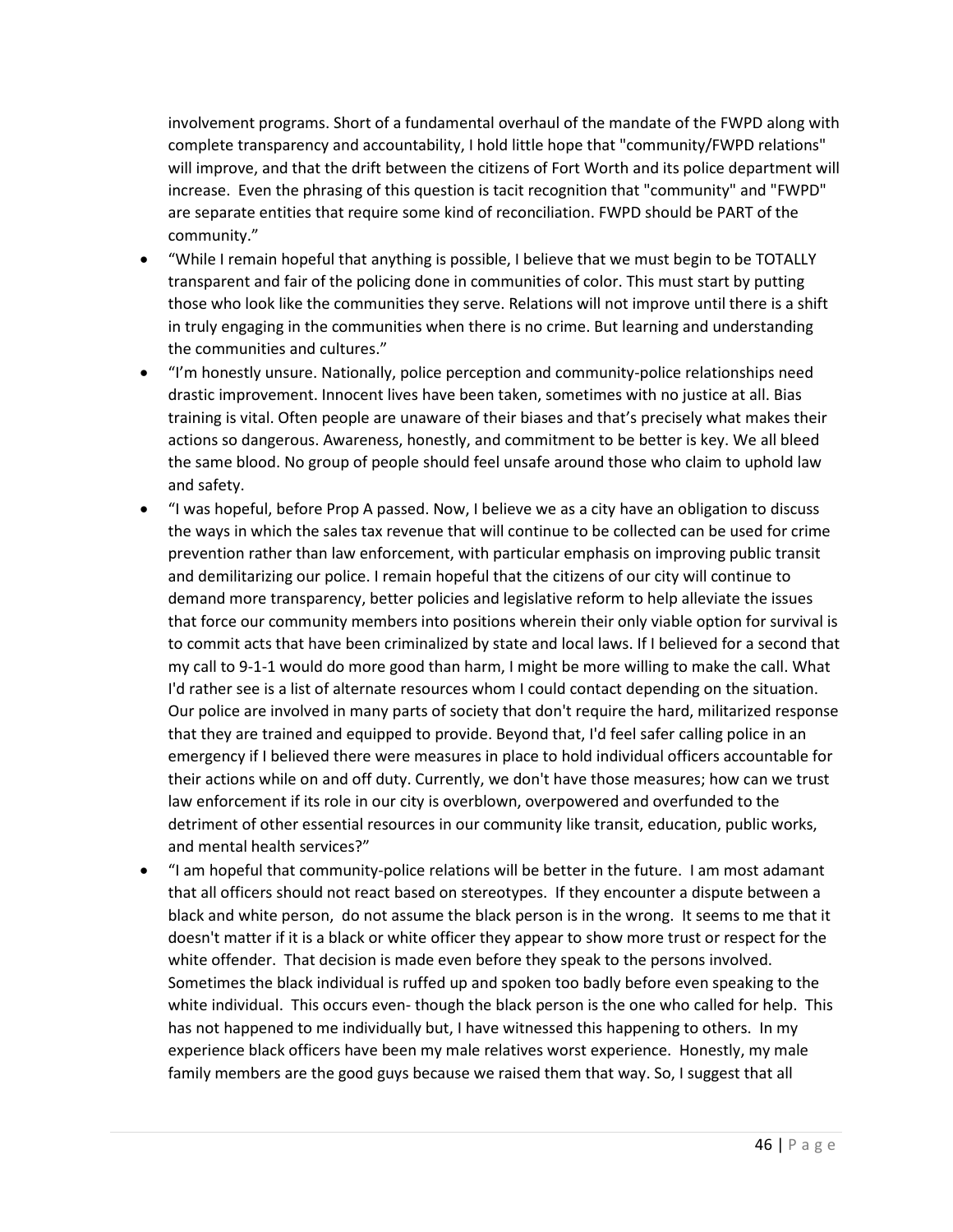officers are taught to respect all peoples. Color should have nothing to do with it. I don't appreciate disrespect for any person…"

#### What is something that makes you feel safe in your community?

The above question was open-ended allowing respondents to provide their direct comments in response. A total of 3,915 respondents out of 3,991 answered this question. In summary, many respondents cited the need for additional community and recreational programs, mental health resources, and more funding for schools and after-school programs in order to reduce and prevent crime. Lastly, many respondents reported that neighbors are sources of safety and security. This suggests an enhanced role for community members in the conversation on police reform.

Below is a sample of open-ended responses from community members in response to the question.

- "My neighbors. We look out for each other. I have more confidence that my neighbors will identify any criminals in the area before the cops would bother."
- "Assurance in knowing that if I call the FWPD for help, my call will be taking seriously and responded rapidly. The responder of my call should possess the ability to listen and decipher the difference between wrong and right. Bridge the gap and encourage peace without bias."
- "Knowing that many of my neighbors feel the same way, and that we look out for each other on the block. And that we don't call the police. Because the police are almost inevitably going to escalate whatever situation they arrive to. So I feel safe by being a gun owner, and knowing my neighbors. Not through any action of FWPD."
- "That the police would arrive promptly when needed. That they would enforce some "quality of life" items (e.g., people double and triple parking on the street where you can't even get out of your driveway but are afraid to say something to those parking like that). When you ignore the "small things" some people take it as a sign that it's ok to violate progressively more serious laws. It breeds a criminal element. Also, that the police can come into the neighborhood and affect a change on the spot not just placate the perpetrator. And also allow the person who called for help to remain anonymous so no one retaliates on them."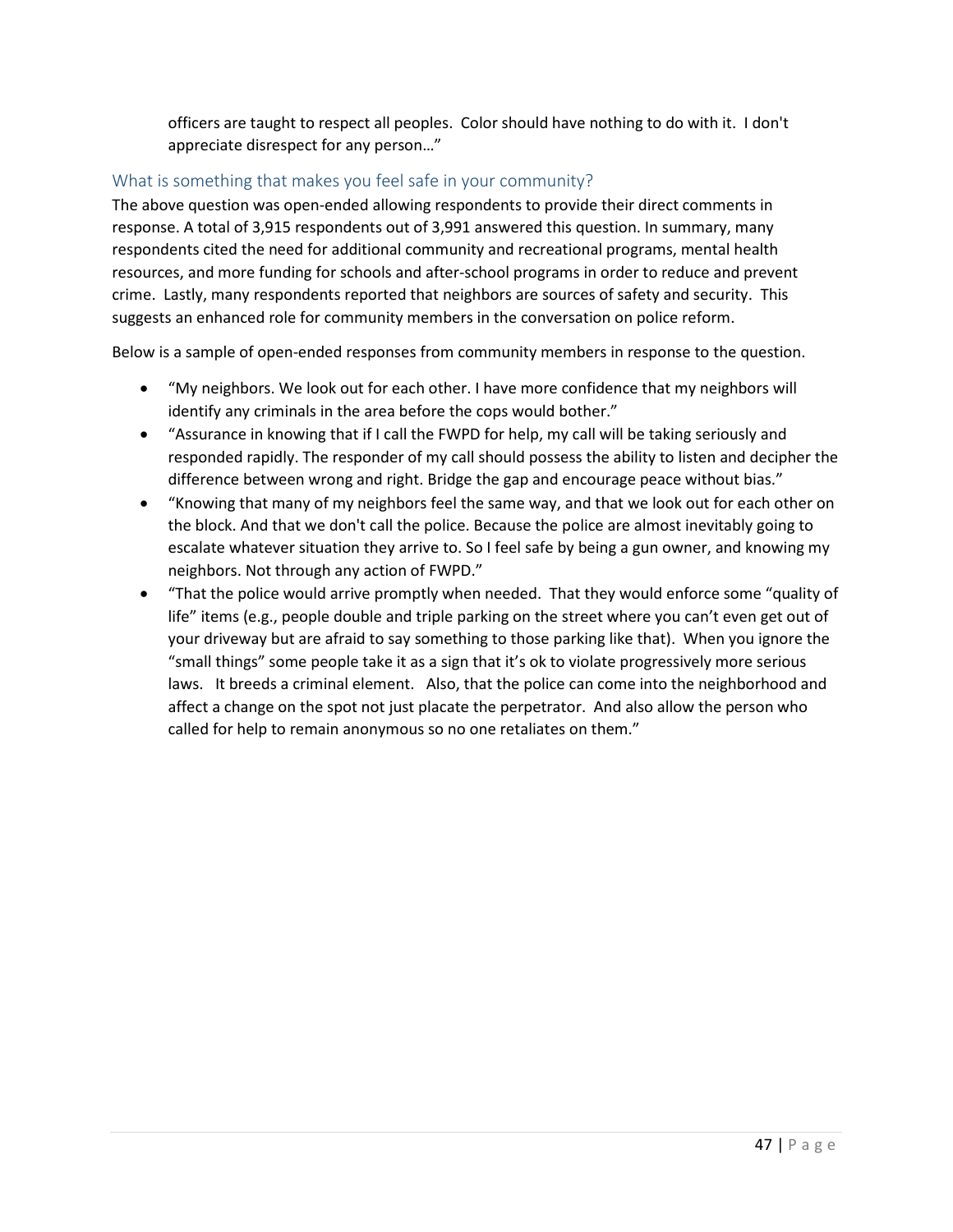Page Intentionally Blank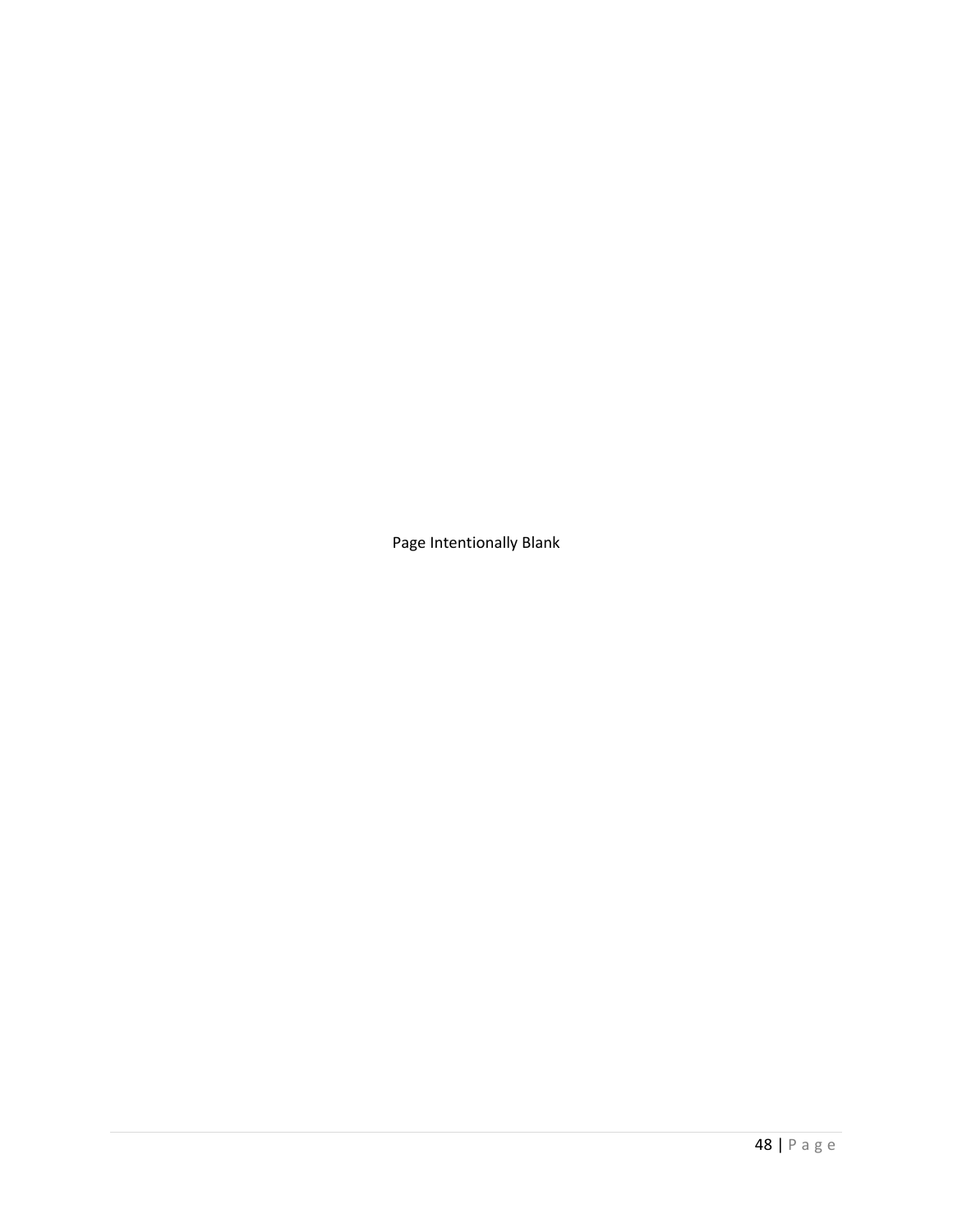# <span id="page-54-0"></span>Section Three: The Way Forward

The results from these surveys are especially important to the work of OPOM, specifically in improving police-community relations. In addition to providing insight into the perceptions of police officers and community members on race relations and police-community relationships, the survey results also allow for an establishment of a baseline with which to measure progress overtime and determine the extent of the impact achieved regarding enhancement of police-community relations.

FWPD and community members have taken noted steps in some communities to connect. It was encouraging to read survey responses from both officers and community members wanting to engage and further understanding the importance police-community relationships to building trust and legitimacy. It should be noted that often the communities who are most affected by various policing practices can also be the most challenging to reach and include in conversations. In interpreting the results from both surveys, OPOM has identified several recommendations that the FWPD and the community can take to begin to work on addressing some of the gaps and issues identified in the survey responses. Further, this Section of the report also examines the varying perspectives as they relate to community oversight of the FWPD and concludes by providing an overview of the upcoming efforts on the part of the OPOM to continue to improve police-community relations and deliver a recommendation on community oversight to City leaders.

#### <span id="page-54-1"></span>Recommendations

OPOM has identified the following recommendations to enhance substantive community-police relations as well as address other matters brought forth by survey respondents. Over the next several months, OPOM will work closely with city leaders, community stakeholders, and the FWPD to implement these recommendations.

- OPOM should engage the police and community in more positive and constructive methods in order to improve relations and understanding among both sides in order to eliminate assumptions, as well as unfair biases.
- OPOM should work to reestablish and perpetuate dialogue between community and FWPD, particularly in neighborhoods where there is more, frequent presence of police.
- The City should use community oversight of law enforcement as a vehicle to improve community-police relations and increase the trust in order to give community members a say in how their neighborhoods are served.
- FWPD should include diverse community members' input in its problem-solving projects, community policing efforts and its development and changes to policies and procedures.
- The City should ensure that communities have the tools and information they need to address community matters and concerns in order to limit police interaction.
- They City and OPOM should provide a viable and sustainable platform for the articulation of concerns about unfair and inequitable treatment by police, including a recurring opportunity for community and police representatives to meet and discuss perceptions, concerns, differences and areas of agreement.
- FWPD, including its Training and Recruitment Divisions, should send a clear message that disparities in policing exist and ensure their processes and procedures are equitable for all, including community members and police officers.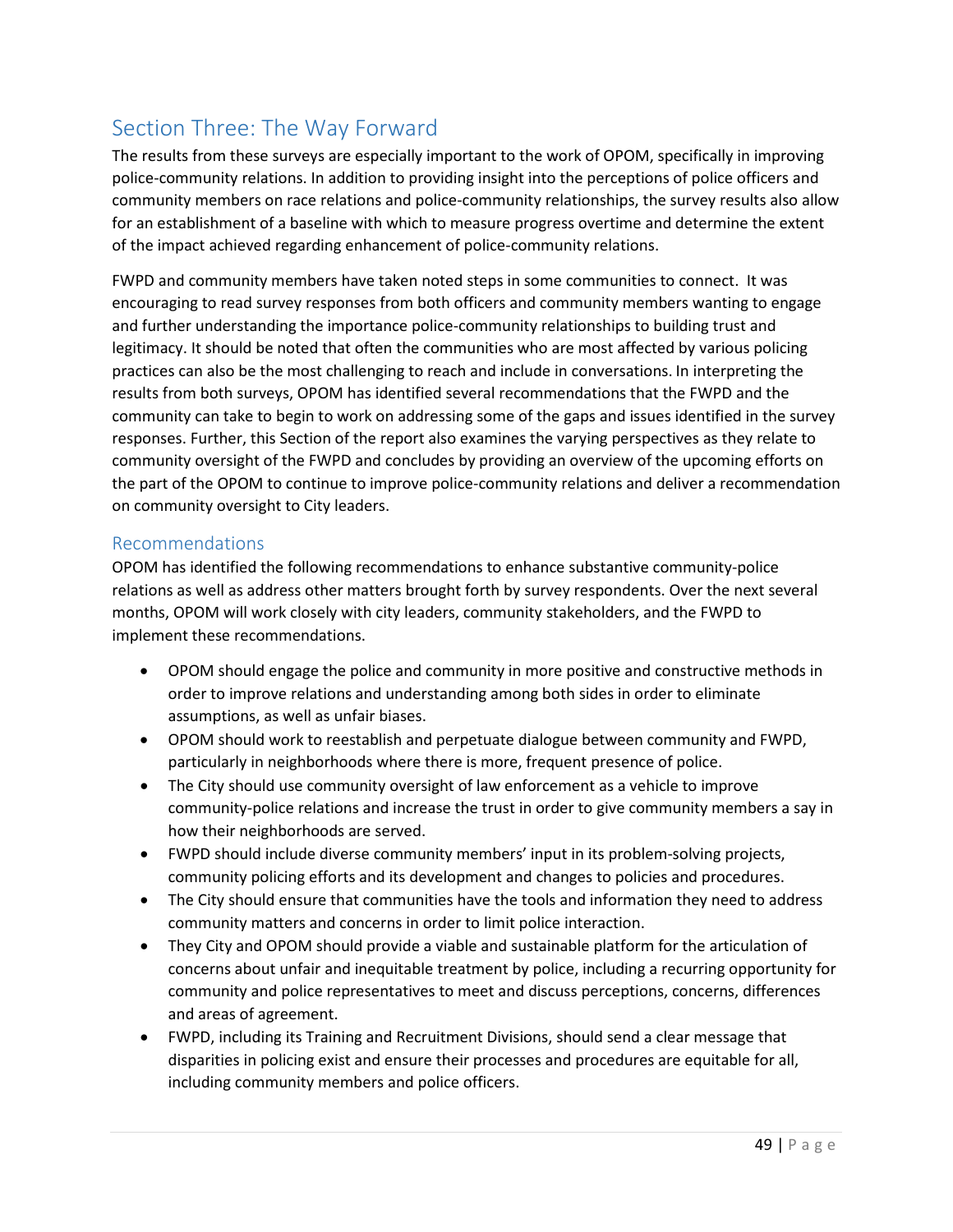### <span id="page-55-0"></span>Perceptions about Community Oversight

It is not a surprise that the community and police officers have varying perceptions about community oversight, its impact on police-community relations, and the role and purpose that oversight should have. The following provides a comparative analysis of the officer and community responses to the survey questions related to community oversight.

When asked how important community oversight is to improving police-community relations, the broadest differences were represented at each end of the rating scale. Officers overwhelming noted (54.5%) that Community Oversight was not at all important; this is in contrast to the perspective of community members, most of which stated that community oversight was very important (52.6%).



<span id="page-55-1"></span>Figure 3.1. Importance of Community Oversight

When asked to rank the purposes of Community Oversight, the difference in responses of both the community and the officers was not as drastic for some of the items. When comparing the responses, Officers and Community members both noted that *Serve as a point of contact, disseminate information, and participate in community-police engagements* and *Advance fair and professional policing that is responsive to community needs* as Most Important. In addition, both community and officers noted *Represent the Office of Police Oversight Monitor (OPOM) as a public speaker and disseminate information about OPOM and FWPD* as least important. In regards to the other purposes listed, while community members noted the remaining purposes as most important, officers ranked these midway between most and least important, see for example, Figure 3.2.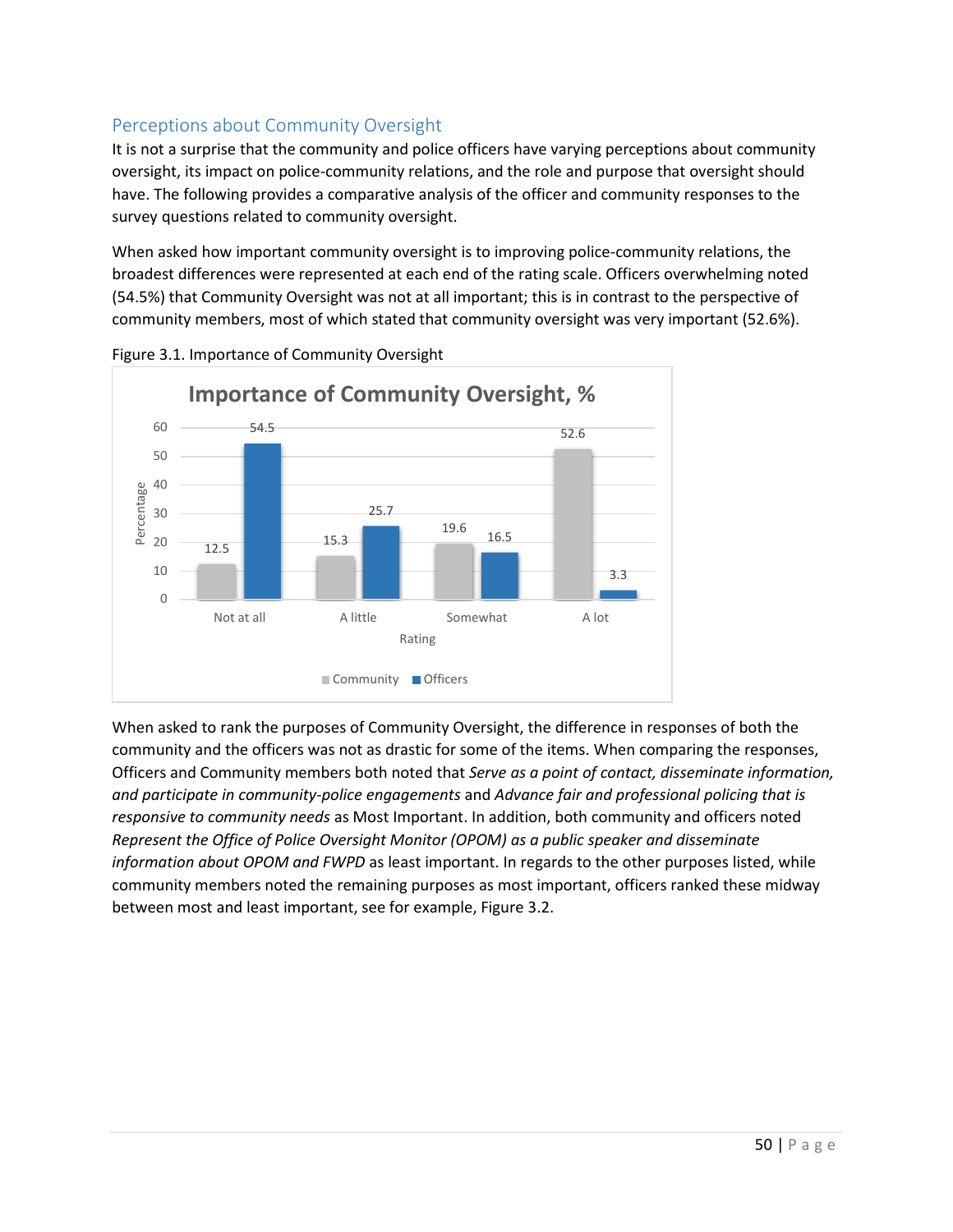

<span id="page-56-0"></span>Figure 3.2. Community Oversight Purpose - *Review and provide feedback on FWPD policies and procedures*

In contrast, while the 40.1 percent of community respondents noted *Investigate complaints and provide recommended findings* as most important, 33.6 percent of officer respondents noted this purpose as least important, see figure 3.3.



<span id="page-56-1"></span>

When ranks are grouped between most important (1-3) and least important (4-6) the importance of these purposes was ranked as follows, see table 3.1. As noted below, both Community Members and Officers rated *Advance fair and professional policing that is responsive to community needs* as Most Important. The ranking for all other purposes between Community Members and Officers varied in importance.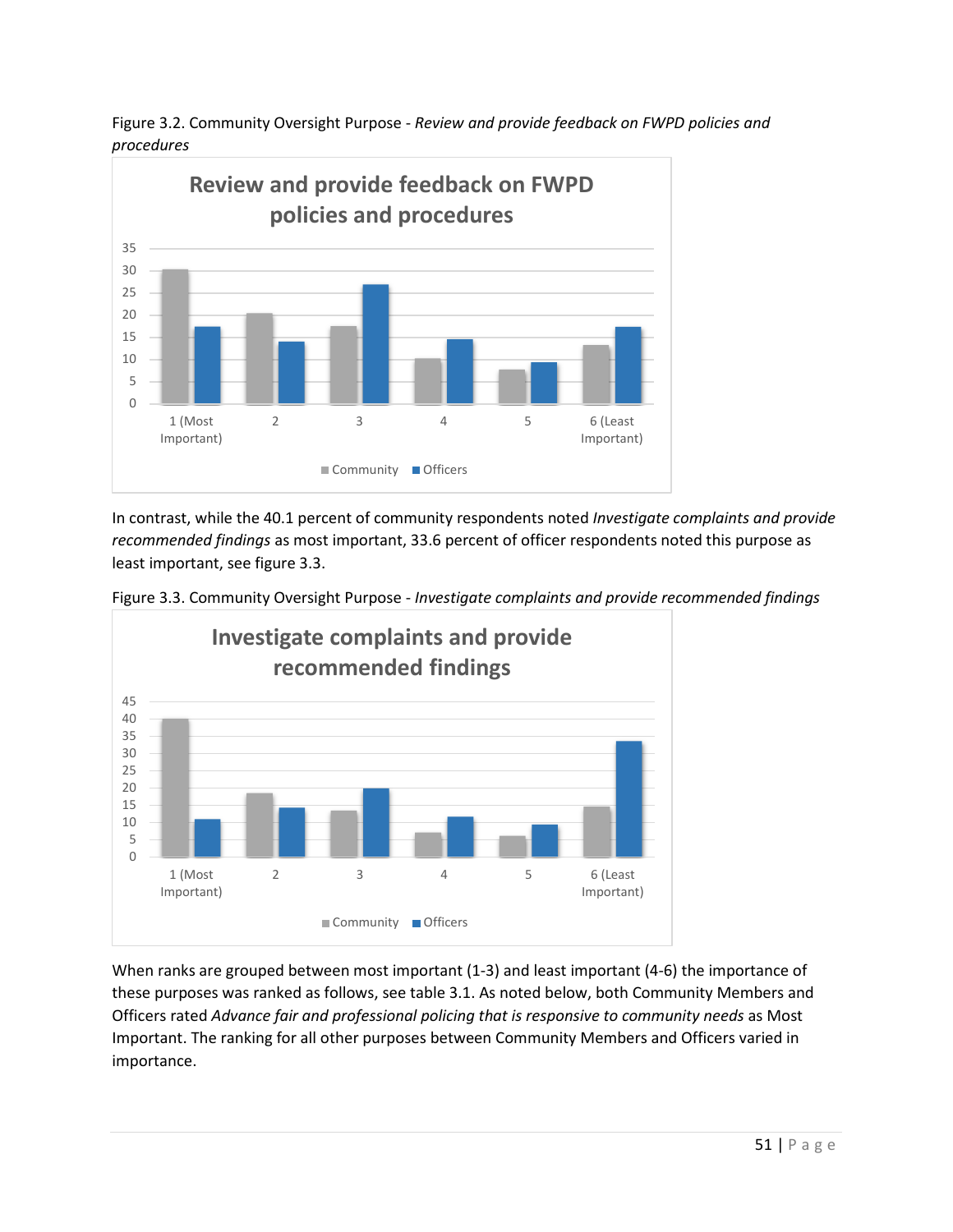<span id="page-57-1"></span>Table 3.1 Community Oversight Ranking

| <b>Community Members</b>           | <b>Ranking</b>         | <b>Officers</b>                           |  |  |
|------------------------------------|------------------------|-------------------------------------------|--|--|
| Advance fair and<br>1.             |                        | Advance fair and<br>1 <sub>1</sub>        |  |  |
| professional policing that is      | <b>Most Important</b>  | professional policing that is             |  |  |
| responsive to community needs.     |                        | responsive to community needs.            |  |  |
| Review common policing<br>2.       |                        | Serve as a point of contact,<br>2.        |  |  |
| problems and recommend             |                        | disseminate information, and              |  |  |
| problem solving solutions.         |                        | participate in community-police           |  |  |
|                                    |                        | engagements.                              |  |  |
| Investigate complaints and<br>3.   |                        | 3. Review common policing                 |  |  |
| provide recommended findings.      |                        | problems and recommend                    |  |  |
|                                    |                        | problem solving solutions.                |  |  |
| Review complaint<br>4.             |                        | 4. Review and provide                     |  |  |
| investigation summaries and        |                        | feedback on FWPD policies and             |  |  |
| provide feedback.                  |                        | procedures.                               |  |  |
| 5. Review and provide              |                        | Review research reports on<br>5.          |  |  |
| feedback on FWPD policies and      |                        | policing trends and provide               |  |  |
| procedures.                        |                        | recommendations.                          |  |  |
| Serve as a point of contact,<br>6. |                        | Review complaint<br>6.                    |  |  |
| disseminate information, and       |                        | investigation summaries and               |  |  |
| participate in community-police    |                        | provide feedback.                         |  |  |
| engagements.                       |                        |                                           |  |  |
|                                    |                        | Represent the Office of<br>7 <sub>1</sub> |  |  |
| Review research reports on<br>7.   |                        | Police Oversight Monitor                  |  |  |
| policing trends and provide        |                        | (OPOM) as a public speaker and            |  |  |
| recommendations.                   |                        | disseminate information about             |  |  |
|                                    |                        | OPOM and FWPD.                            |  |  |
| Represent the Office of<br>8.      |                        |                                           |  |  |
| Police Oversight Monitor           |                        | Investigate complaints and<br>8.          |  |  |
| (OPOM) as a public speaker and     | <b>Least Important</b> | provide recommended findings.             |  |  |
| disseminate information about      |                        |                                           |  |  |
| OPOM and FWPD.                     |                        |                                           |  |  |

### <span id="page-57-0"></span>OPOM Upcoming Activities

Over the next few months, OPOM will use the information gathered from these surveys to identify specific problem-solving measures and other implications related to FWPD policies, procedures, practices and training; conduct focus driven Community-Police Collaboration engagements; provide a recommendation to City Council on Community Oversight of FWPD; and further develop and enhance the OPOM.

On September 18, 2020, OPOM will commence the first series of collaborative conversations entitled: "Building a Stronger Community-Police Relationship Together." During these virtual conversations, OPOM will provide a summary of the survey analysis report. Additionally, breakout roundtables will be facilitated to discuss key ideas derived from the survey responses and identify potential community problem oriented policing strategies. These sessions will be conducted in each patrol division to ensure any strategies and recommendations made by participants are specific to each community. The final